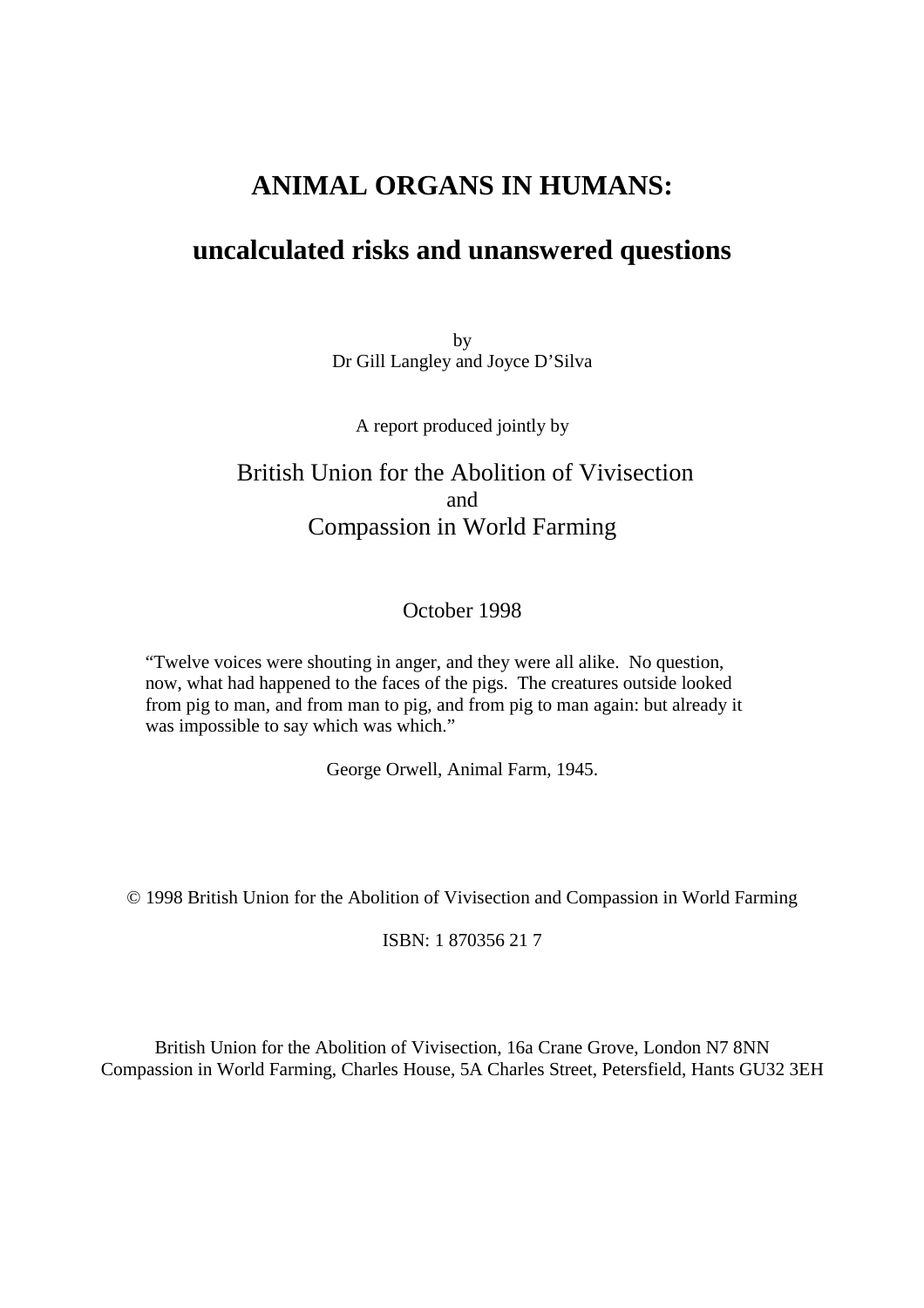## **The authors**

Dr Gill Langley MA, PhD (Cantab), wrote sections 1-9 and section 11 of this report. Gill has an honours degree in zoology and a doctorate in neurochemistry from Cambridge University, England, as well as research experience in receptor function and nerve cell culture.

A Fellow of the Royal Society of Medicine, a Member of the Institute of Biology and an antivivisectionist, Gill is a freelance consultant who has worked with the British Union for the Abolition of Vivisection over many years, as well as with other organisations around the world. She has spoken and published on many aspects of animal experimentation, including genetic engineering. Since 1979 Gill has also been scientific adviser to the Dr Hadwen Trust for Humane Research, working to develop non-animal alternative research methods in a wide range of biomedical fields.

**Joyce D'Silva** BA, wrote section 10 of this report. Joyce has an honours degree in modern history and history of political thought from Dublin University, and experience of teaching in India and the UK. She has worked for Compassion in World Farming since 1985, and became its Director in 1991.

Joyce has published reports and articles on a number of topics, including veal farming, bovine somatotropin, modern farm animal breeding technologies and the genetic engineering of farm animals. Her article on bovine spongiform encephalopathy, written for an American magazine, was named as one of the top 25 censored stories of 1994.

## **The organisations**

## *Compassion in World Farming (CIWF)*

Compassion in World Farming (CIWF) is the leading UK organisation campaigning for the welfare of farm animals.

CIWF campaigns have led to UK bans on cruel rearing systems such as the keeping of veal calves in narrow crates and the confinement of pregnant sows in stalls and tethers. In 1997 animals were formally recognised as "sentient beings" in the Amsterdam Treaty, largely as a result of a 10-year campaign by CIWF.

CIWF campaigns against genetic engineering of farm animals, believing it poses new threats to their welfare.

#### *British Union for the Abolition of Vivisection (BUAV)*

Founded in 1898, the British Union for the Abolition of Vivisection (BUAV) is Britain's leading organisation campaigning to end animal experiments.

BUAV campaigns have resulted in a ban on animal testing of finished cosmetic products and a virtual ban on the use of wild-caught primates for research. The BUAV has carried out undercover investigations which have revealed illegal practices in research laboratories and is leading efforts to obtain improvements to and effective implementation of UK and European law on animal experimentation. It has also campaigned consistently against animal genetic engineering, patenting, xenotransplantation and cloning.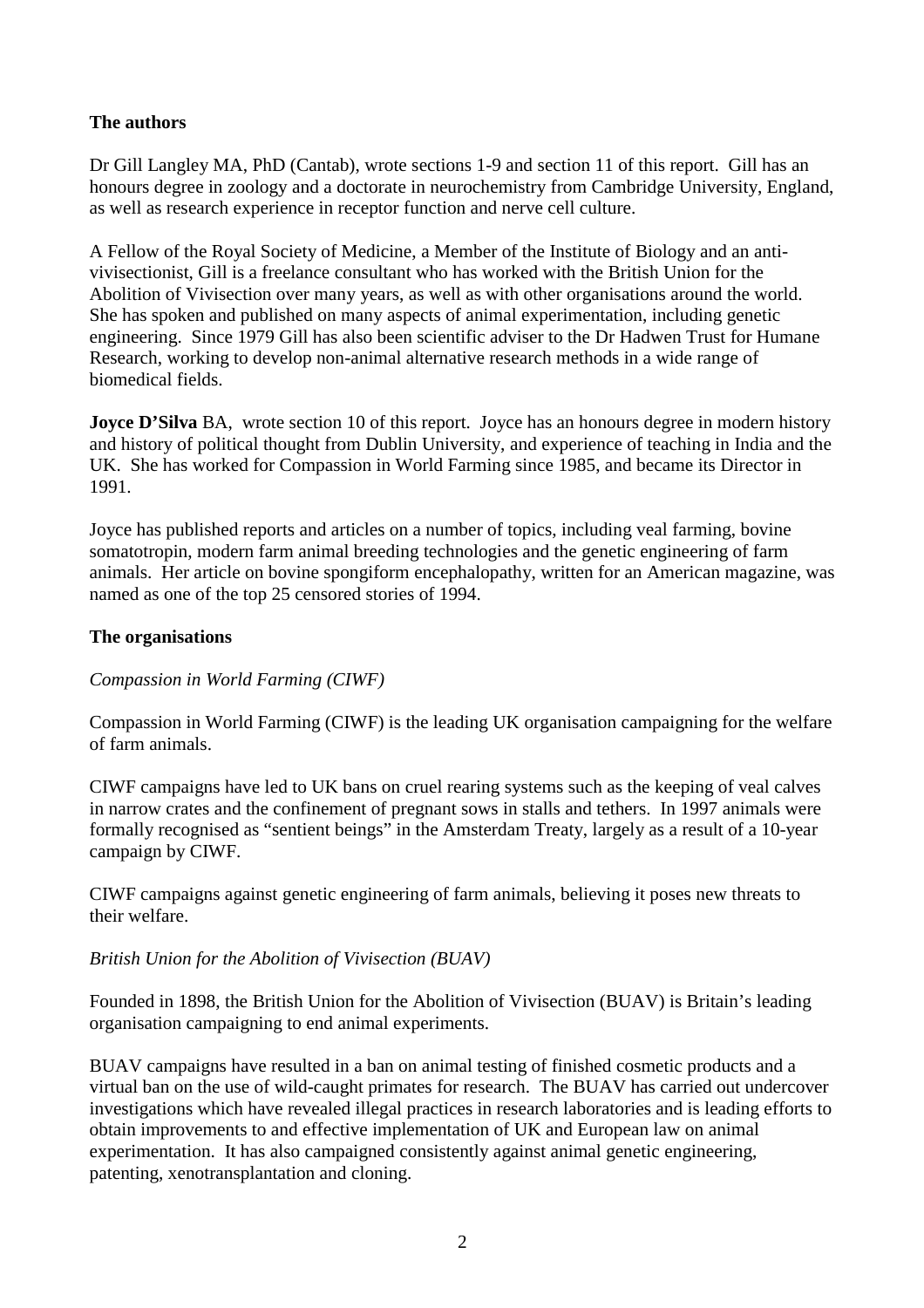## **Contents**

The authors The organisations

**Introduction** 

Section 2: The heart Summary of conclusions & recommendations

Section 3:

- Infectious risks to patients & the public Section 9:
- 3.1 The main issues
- 3.2 Infectious risks from pigs
- 3.3 Infectious risks from primates 9.1 Section summary
- 3.4 Infectious risk management
- 3.4.1 The UK situation Section 10:
- 
- 3.5 Section summary 10.1 Ethics

Can animal organs sustain human life? 10.3.1 Genetic engineering of pigs

## Section 5:

The liver

- 5.1 Research & clinical history 10.3.4 Breeding
- 5.2 Functional incompatibilities 10.3.5 Cloning
- 5.3 Section summary 10.3.6 Rearing

- 6.1 Research & clinical history 10.4.1 Breeding
- 6.2 Functional incompatibilities 10.4.2 Rearing
- 6.3 Section summary 10.4.3 Research

## Section 7:

The lungs

- 7.1 Research & clinical history
- 7.2 Functional incompatibilities
- Section 1: 2.3 Section summary

#### Section 8:

- 8.1 Research & clinical history
- 8.2 Functional incompatibilities
- 8.3 Section summary

Human-animal hybrids – the new chimeras

- 3.4.2 The US situation Animal welfare and ethics
	-
	- 10.2 Welfare
- Section 4: 10.3 Pigs
	-
- 4.1 Section summary 10.3.2 Can genetic engineering itself cause harm?
	- 10.3.3 Adverse health effects the uncharted area
	-
	-
	-
	- 10.3.7 Monitoring
- Section 6: 10.3.8 Training
- The kidneys 10.4 Primates
	-
	-
	-
	- 10.5 Section summary

## Section 11: Conclusions

Glossary of terms References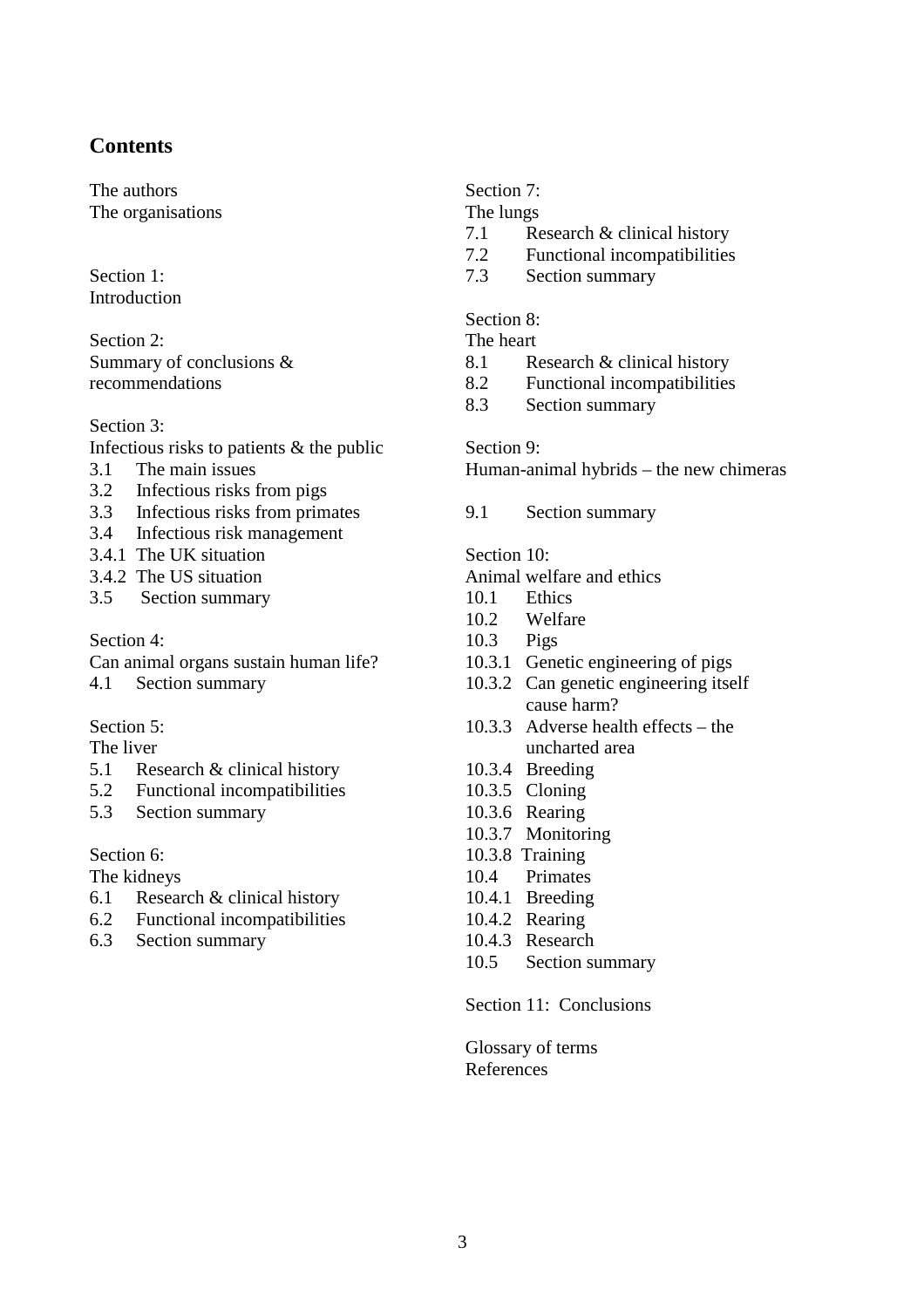#### 1. Introduction

This report, produced jointly by the British Union for the Abolition of Vivisection and Compassion in World Farming, fills a number of significant gaps in the current debate about xenotransplantation.

Most xenotransplantation research has focused on overcoming the first cross-species barrier: hyperacute rejection of an animal organ within minutes or hours of it being placed in the human body. While in time this may be achieved, strategies to deal with acute vascular rejection, and cellular and humoral reactions, have not yet been perfected.

The problem of infectious risks to individual and public health remains unsolved and this report deals with the latest developments in understanding these risks.

Still, there are some critical questions about xenotransplantation which have not been acknowledged, let alone answered. This report asks those questions. The first is, even if the human body can be persuaded to accept a pig or baboon organ, will that organ be capable of sustaining human life and health?

There are innumerable species differences – physiological, biochemical and pharmacological – which could lead to fatal mismatches between a transplanted animal organ and a human patient. Knowledge of these is scattered rather sparsely across many different scientific disciplines and has not been drawn together in any one place.

Few scientists have acknowledged openly that we simply do not know if animal organs will be capable of supporting human health in the long term. This central question can no longer be avoided, but the answers cannot be definitively obtained from experiments on other animal species. This report spells out in detail the likely species incompatibilities for each organ currently being considered for xenotransplantation and what this means for the first human guinea pigs. For reasons of brevity, the report does not deal with transplantation of animal cells and tissues into humans, but only whole organs.

Another major issue has not been aired in any forum to date. This is the condition of chimerism which inevitably follows the transplant of an animal organ into a human. Animal cells are not contained solely within the organ, but migrate throughout the patient's body. Moreover an animal liver, kidney or lung will produce animal rather than human proteins and other factors, which circulate widely. Xenotransplant patients will be living embodiments of the mythical concept of chimerism, a hybrid of different species.

Chimerism obviously has physical consequences, but it will also have profound psychological and emotional effects. It will challenge a patient's sense of self and impact the way they are viewed by others – yet the existence of this condition has not even been made clear to the public.

The acceptability of xenotransplants to the public is still uncertain. The European Commission's Eurobarometer survey of 1996, which interviewed 16,246 people from all EU countries, showed that overall attitudes to xenotransplantation were negative: although it was seen as possibly useful, it was also perceived as a very risky and morally unacceptable technology which was to be discouraged  $^{1}$ .

In this report we also summarise the ethical and welfare issues concerning experiments on animals for xenotransplant research and their possible use as source animals for organs. Both these aspects are responsible for much pain and distress caused to many animals. We prefer the term "source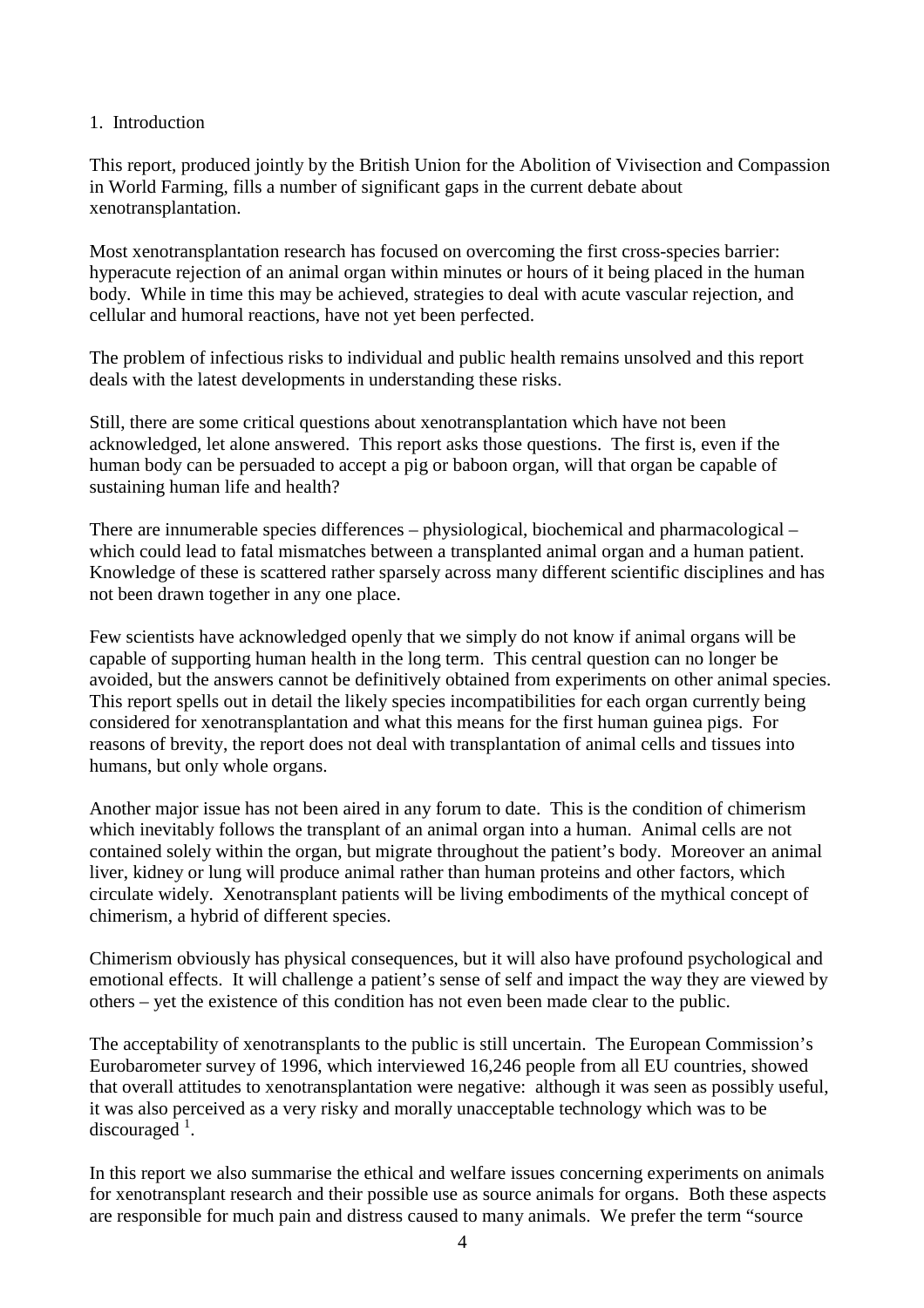animals" to "donor animals", because animals do not choose to donate their organs for xenotransplantation.

Both CIWF and the BUAV are opposed to animal research for xenotransplantation, as well as the use of animals as a source of organs for transplantation. We believe that animals are entitled to respect and compassion, which such exploitation denies them.

An extensive public information and consultation programme is urgently needed to determine whether society is willing to accept the risks posed by xenotransplantation. This report contributes to that process. There is little point in pursuing a technology which the public rejects, particularly when any benefits will accrue only to the individual but the public will share the risks. We hope that plans by the Council of Europe to facilitate a Europe-wide public debate will come to fruition.

Despite the many critical shortfalls in scientific understanding and public policy development, some companies have lobbied extensively to try this novel technology in humans sooner rather than later. For example Imutran, a British company of the multinational Novartis Pharma group, announced as early as 1995 that it was ready to start clinical trials. In countries like the USA, sporadic experiments in animal-to-human organ transplants have been underway for several years, but success measured by patient survival has been very poor.

Commercial pressure has also resulted in undue weight being given to xenotransplantation as a potential solution to human organ shortages, in comparison with other options – to increase the supply of human organs, to complete clinical trials of artificial organs, and to prioritise research into prevention and treatment of disease.

Presumably because of the commercial need for confidentiality, many aspects of xenotransplant research have not been published and therefore have not been subjected to full scrutiny by the scientific and animal welfare communities. For an entirely novel field of medicine with unprecedented implications for public health and animal welfare, this is unacceptable.

It is not widely realised that xenotransplantation is still highly experimental. Twenty-five per cent of patients who receive a *human* heart die within a year, and half of those who receive a *human* lung do not survive two years. These less-than-perfect survival rates are built on more than 30 years of clinical experience and a century of animal experimentation.

This puts in perspective claims that successful animal-to-human transplants are imminent. In fact some artificial organs, such as the left ventricular assist device, are further advanced than xenotransplantation. It may take decades of research with laboratory animals and with human patients, before xenotransplantation is routinely successful – if ever.

## 2. SUMMARY OF CONCLUSIONS AND RECOMMENDATIONS

1. The use of primates or other animals as experimental recipients of xenotransplants has caused massive suffering, and we call on the UK government to halt this research (Section 10).

2. Instead, resources could be directed into improving the supply of human organs, continuing clinical trials with artificial and bioengineered organs and researching humanely the causes, diagnosis, prevention and treatment of the major diseases which create the need for organ transplantation (Section 10).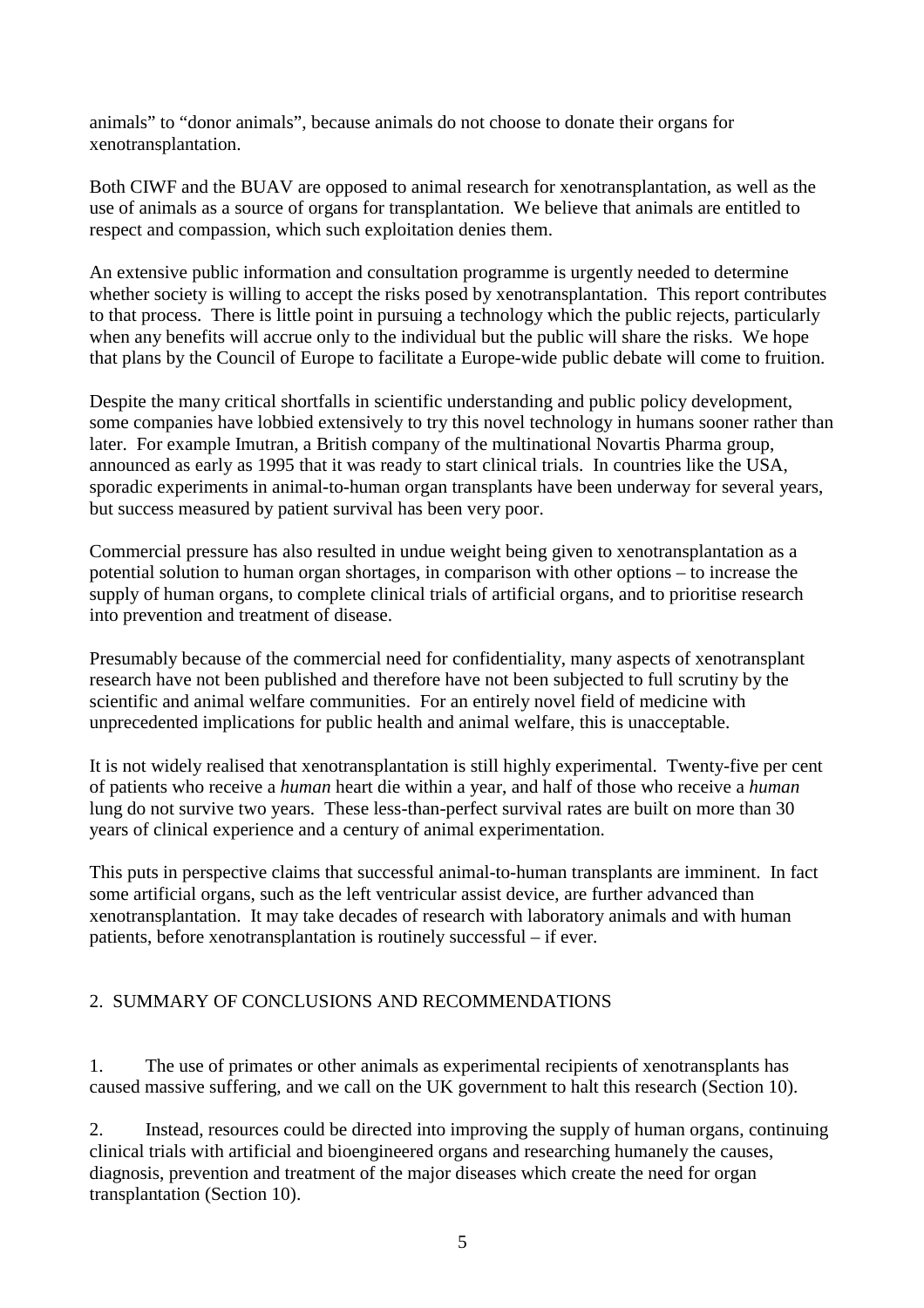3. The production of primates and transgenic pigs as source animals for organs will involve much ongoing pain and distress. We believe that the suffering experienced by animals in surgical embryo retrieval and embryo transfer, and the specific pathogen-free method of birth followed by rearing of animals in isolators and biosecure rooms, cannot be justified. We therefore call for the xenotransplantation programme to be stopped forthwith (Section 10).

4. Failing a halt to the xenotransplantation research and production programme, and since the wider population will be put at risk of disease should a xenotransplant patient become infectious, a moratorium on clinical trials should exist at least until there has been an extensive programme of public education and consultation (Section 3).

5. A clear and logical harm-benefit threshold for human trials should be discussed and established if human xenotransplantation research is to proceed. Practical issues regarding informed consent, accountability and insurance would also need to be clarified (Section 3).

6. A national system of virus discovery, detection and diagnostics, for application to source animals as well as patients and their close contacts, is not in place. Its development would require considerable research (Section 3).

7. At present, knowledge is inadequate to permit a scientifically based decision to be made about which animal viruses pose the greatest risk, and which the least, to individual and public health (Section 3).

8. While the implications of numerous species differences in physiology, biochemistry and pharmacology remain unknown, it would be foolhardy to proceed with clinical trials of animal organs in humans (Section 4).

9. A programme of *in vitro* research should first be conducted to gain more knowledge of which cross-species mismatches will be most significant to the health and well-being of patients (Section 4).

10. Therapeutic strategies to ameliorate the significant functional incompatibilities would need to be devised in advance of clinical trials (Section 4).

11. Chimerism is an issue which must be addressed fully and urgently by regulatory bodies. As general awareness of this consequence of xenotransplantation is very low, it is important that the wider public consultations which we recommend include the implications of chimerism (Section 9).

12. With the public continuing to be divided on the acceptability of xenotransplantation, a full and open consultation is urgently needed on the ethical issues arising from the use of animals both in xenotransplantation research and as sources of organs for clinical trials (Section 10).

13. We agree with the UK Advisory Group on the Ethics of Xenotransplantation (the Kennedy committee) that primates should not be used as source animals for organs for xenotransplantation. However, we believe that there is no scientific or empirical reason for distinguishing between primates and pigs on the basis of their capacity to suffer (Section 10).

14. A statistical breakdown of all transgenic pigs produced in the UK for xenotransplantation research should be published by the government. This should include the number and proportions of heterozygous and homozygous transgenic pigs produced, together with a detailed analysis of their health records, as well as the failure rate for micro-injected embryos. These data would allow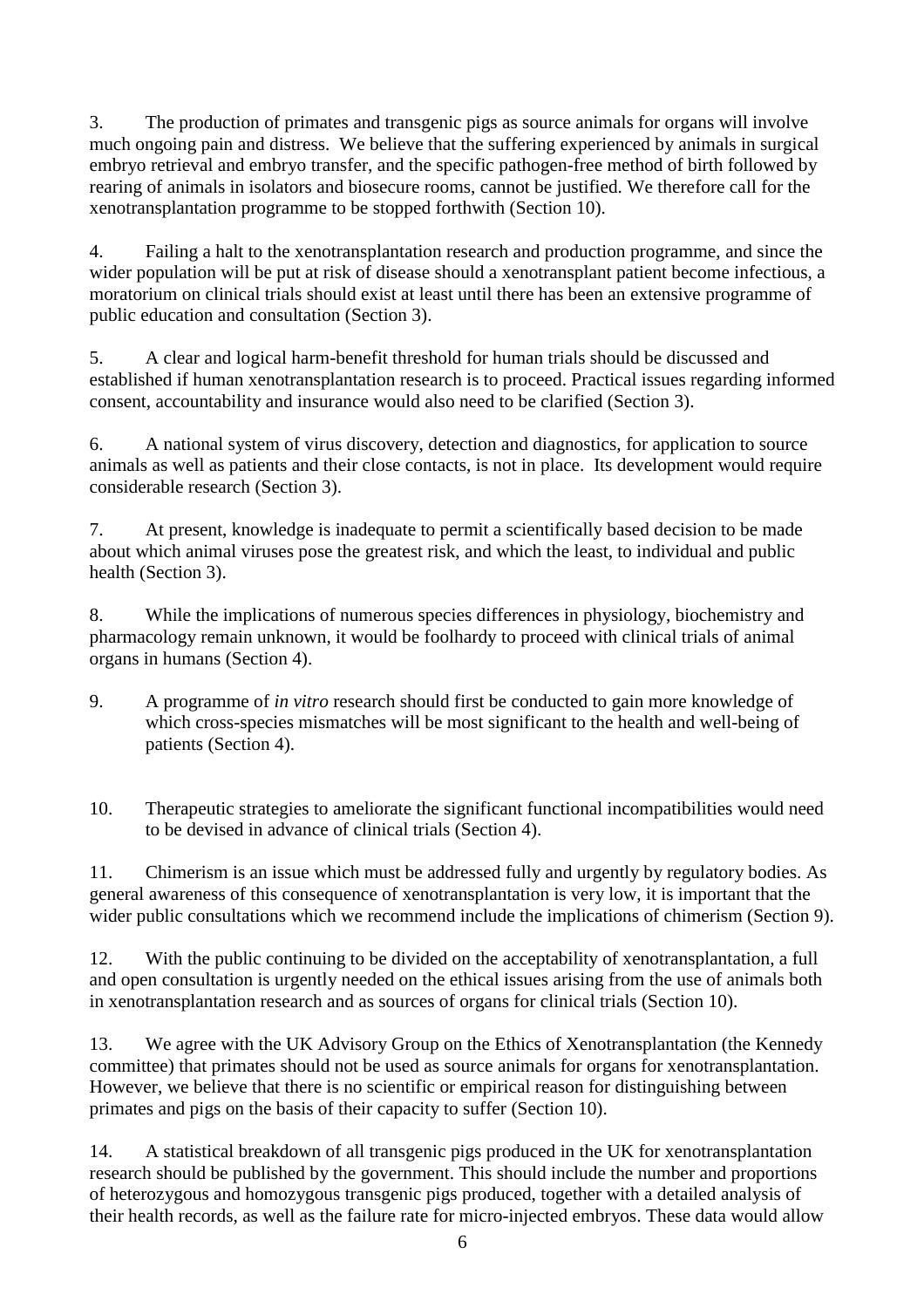a proper understanding of the adverse welfare effects associated with the genetic engineering of pigs (Section 10).

## 3. Infectious risks to patients and the public

Seldom, if ever, have we had as much knowledge to prevent a future epidemic. What is lacking is the wisdom to act upon that knowledge.

Dr Jonathan Allan, Department of Virology & Immunology, Southwest Foundation for Biomedical Research, USA.<sup>2</sup>

## 3.1 The main issues

Xenotransplantation creates risks of transferring known and unknown animal viruses to humans, as well as the emergence of completely new infections. These risks are real and not hypothetical. What is unknown is their magnitude.

It has always been understood that patients who volunteer for new treatments or surgical operations may experience side effects of unexpected type or severity. Few medical interventions carry no risk at all. The significant difference with xenotransplantation is the higher likelihood of infectious disease, possibly of a previously unknown kind, spreading to the wider population from the patient. Major new epidemics cannot be ruled out. This makes xenotransplantation a significant public health issue, not just one of personal risk.

Many classes of pathogenic viruses could infect a xenotransplant patient, including adenoviruses, filoviruses, papovaviruses, papillomaviruses, parvoviruses, hepadnaviruses, morbilliviruses, hantaviruses, arenaviruses, arteriviruses, flaviviruses and togaviruses. It is not easy to discover which specific viruses from these families would pose a risk to public health.

Viruses that do not normally infect humans may become pathogenic if they are placed directly within the human body via a transplanted organ, since all the normal barriers posed by the skin, the stomach's acidity or the defences of the lung airways, have been avoided.

It is now known that cells from a grafted human or animal organ migrate throughout the body of a transplant patient. This migration of cells provides an opportunity for viral infection to spread too, and indeed two patients who received baboon liver transplants had persistent baboon viruses as well as baboon cells throughout their bodies.<sup>3</sup>

If transgenic animals are used, there is the possibility that a virus could make use of the new genes to disguise itself from the patient's immune system, $<sup>4</sup>$  which will anyway be suppressed by drug</sup> treatment to prevent organ rejection. To make matters worse, the organs of some transgenic pigs are being altered to stifle the bloodborne factors called complement, normally responsible for immediate rejection of a pig organ. Complement also usually provides a defence against virus infection, but in such a case this defence would be suppressed.

Retroviruses – including endogenous retroviruses, type C and D retroviruses, bovine leukaemiatype viruses and lentiviruses – are a particular risk. The DNA of endogenous retroviruses can hide undetected within the genes of the animal, sometimes lying silently for long periods of time and not actually causing disease. They are inherited by offspring, so that it may be impossible to breed virus-free animals. When transferred into an unfamiliar host, such as a human patient, retroviruses can be activated and cause disease.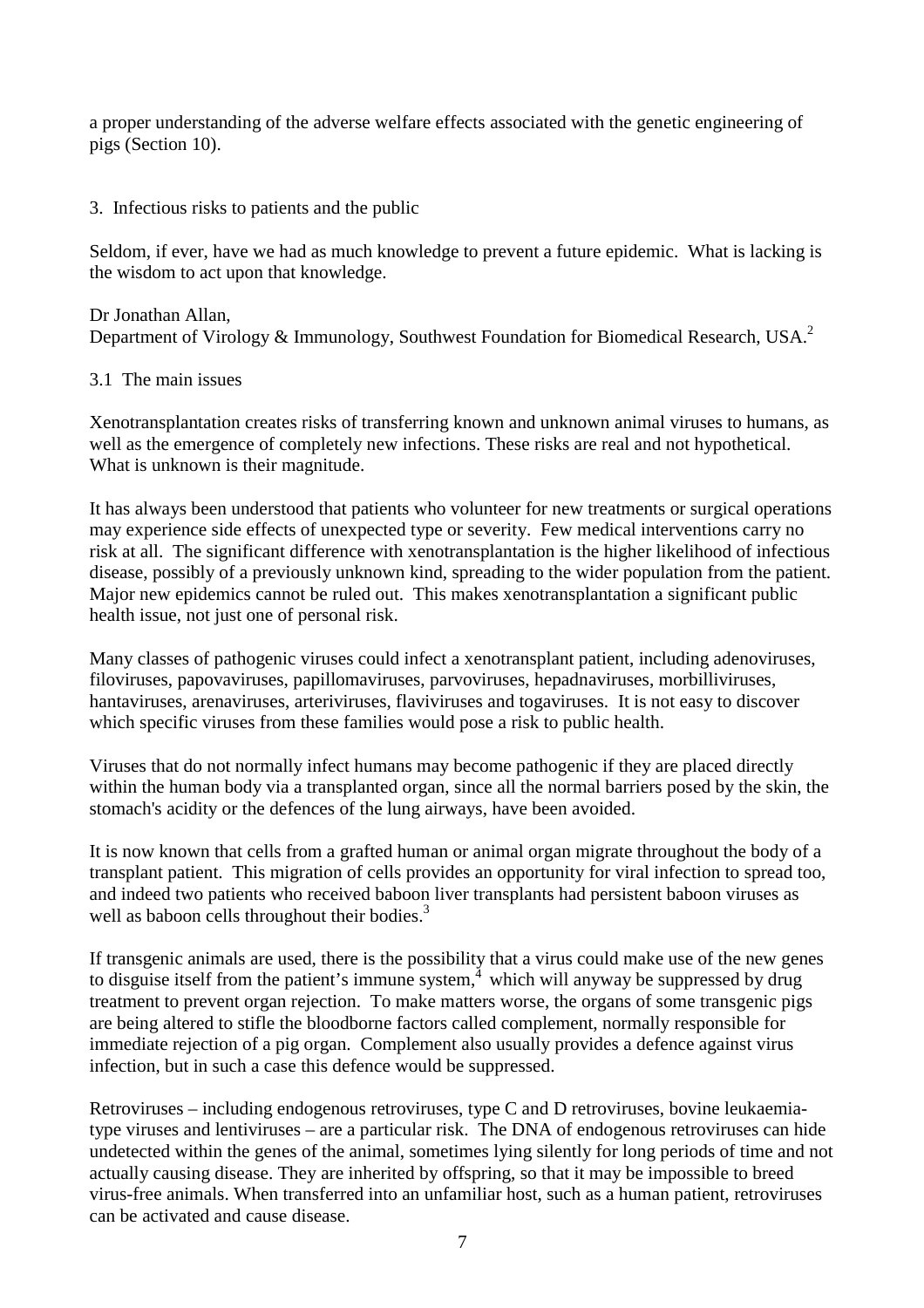According to Dr Jonathan Stoye of the British National Institute for Medical Research and Dr John Coffin of Tufts University School of Medicine, USA, implanting an organ carrying a dormant endogenous retrovirus into a patient is equivalent to injecting the patient with live virus.<sup>5</sup>

When transferred to a different species (such as a human), viruses may also recombine genetically with a virus already present in the human body, leading to the formation of a novel strain.

According to Dr Ian McConnell, Department of Clinical Veterinary Medicine, University of  $Cambridge<sup>6</sup>$ 

*"Some of the most successful viruses (eg. pox viruses) survive largely on account of the fact that they have expropriated human genes and incorporated them into their own structure to resist defence mechanisms... The transplanted organ is a reservoir of pig DNA waiting for recombination to happen, resulting in potential new viruses of unknown infectivity."*

Many flu epidemics have begun this way, probably including the 1918 pandemic which killed some 30 million people, where pigs are thought to have acted as a "mixing vessel" for bird and human flu viruses, creating new, lethal strains.

It is well established that most emerging human infections originated in other species. Some recent examples in humans and other animals include:

- About 30 laboratory workers in Yugoslavia and Germany developed haemorrhagic fever and were killed by the Marburg virus after exposure to infected monkeys.
- More than a third of the Serengeti's lion population has been wiped out by canine distemper virus. Until now this virus was always restricted to canine species, but has inexplicably infected a cat population.
- The BSE/CJD crisis is believed to have arisen when an infectious agent passed originally from sheep to cows and then to humans.
- The Ebola virus, which spreads from primates to people, has caused the deaths of hundreds of people in Africa.
- The re-emergence of dengue fever in Texas is thought to have originated from non-human hosts.

The greatest fear is that an unexpected infection may develop in a human patient, and then spread to other people. The worst scenario, of an infectious epidemic for which there is no vaccine or cure, spreading through the human population, cannot be ruled out. AIDS almost certainly arose in this way: by transfer of the virus from primates to humans and thence around the world, causing the current epidemic of an estimated 4.5 million cases.<sup>7</sup>

Dr Louisa Chapman, an epidemiologist at the US Centres for Disease Control and Prevention, was quoted in the *New Scientist* as saying:

*"Given that* [AIDS may have come from primates], *you can't dismiss out of hand that using animal tissues in humans may be a very effective way to introduce another equivalent infection".*<sup>8</sup>

Other recent examples of animal viruses infecting humans and then spreading from person to person for the first time include a hantavirus outbreak in Argentina in December 1996. The outbreak was reportedly the first which involved person-to-person transmission of the hantavirus. Normally the flu-like illness, which can be fatal, is spread only by contact with rodents, but in this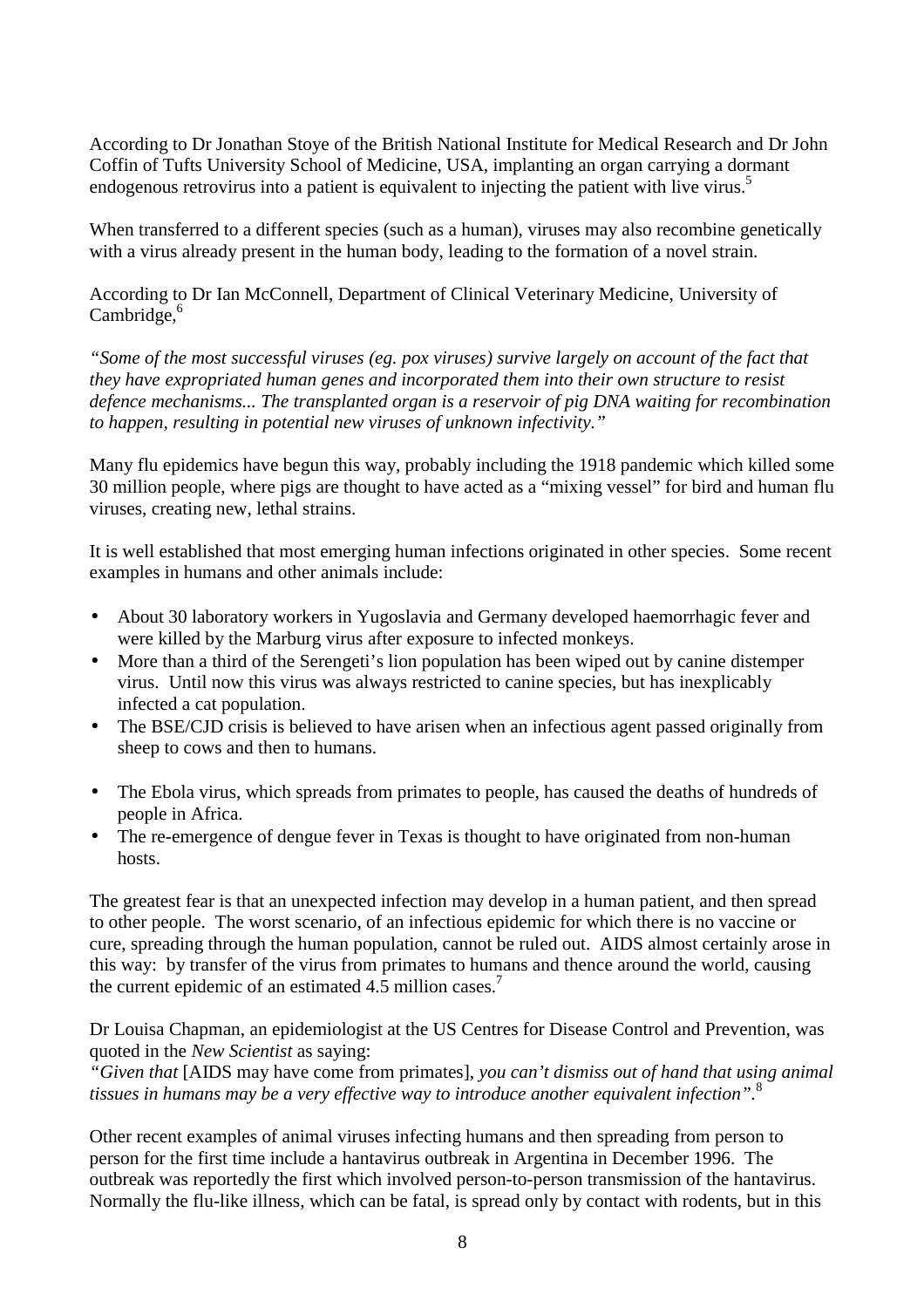case the route of infection went from the first patient to his mother, his two doctors, another patient in the hospital and that patient's wife.

Similarly, 1996 saw the first cases of monkeypox being spread directly among people, rather than solely from rodents to humans, in Zaire. The number of cases of infection, which can be fatal, shot up from fewer than eight per year in the 1980s, to 163 cases in just one Zairean province in 1996.

Methods in common use to detect and diagnose viruses are not necessarily sensitive or specific enough for xenotransplantation purposes. According to Dr Frederick Murphy, professor of virology at the University of California, Davis, this is partly due to "extreme compartmentalization of diagnostics technology and shortcomings in technology transfer and training".<sup>9</sup>

## 3.2 Infectious risks from pigs

In conclusion, our studies indicate that the potential for porcine endogenous viruses to transfer from donor tissue to the human host is more plausible than a fanciful scare story.

Dr Clive Patience, Dr Yasuhiro and Dr Robin Weiss, of the Institute of Cancer Research, London.<sup>10</sup>

Although humans and pigs have co-existed for centuries, in the situation of a pig's organ being placed directly within the body of an immunocompromised human patient, pathogens can more easily be transferred. Pigs can carry bacterial, viral, fungal, protozoal and helminth pathogens and presently there is no assurance that they are free of prion diseases. Diseases which are known to be transmissible from pigs to humans include brucellosis, leptospirosis, listeriosis, anthrax, erysipelas, campylobacteriosis, equine encephalitis, all strains of influenza, herpes, toxoplasmosis and ascariasis.11

In the last decade alone, three new human herpesviruses have been discovered. No-one knows how many strains of herpes pigs harbour, and herpesviruses remain inactive for long periods of time, but can cause severe disease in a different species. Only a proportion of viruses has ever been identified, and many undiscovered strains exist.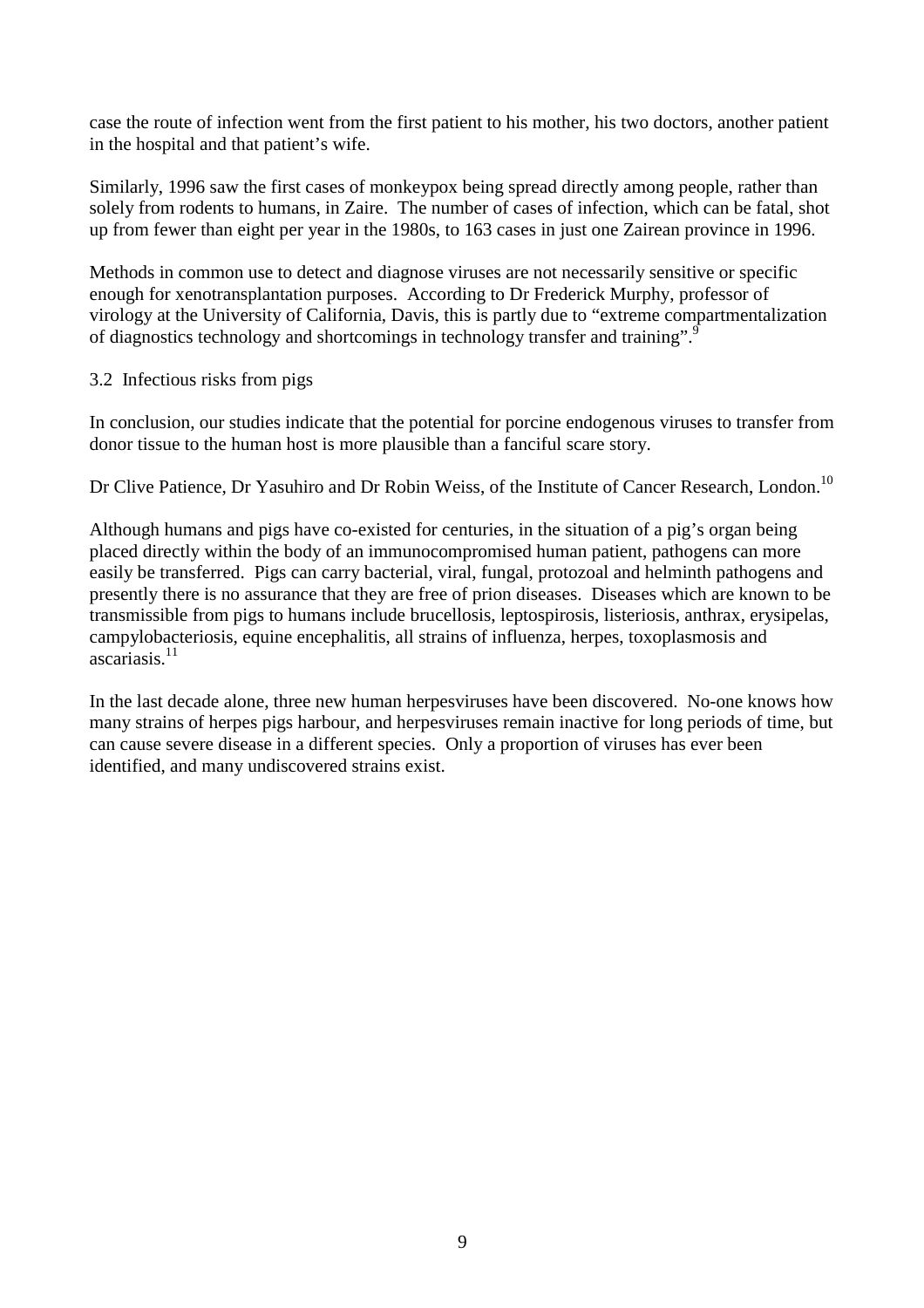Some pathogens can be screened for, but even raising pigs in germ-free conditions will not eliminate unknown endogenous retroviruses lying hidden in an animal's genes. Pigs can be raised free of certain specified viruses (and other pathogens), but not free of *all* viruses.

In 1997, British researchers reported that a pig C-type endogenous retrovirus called PERV-PK is capable of infecting and replicating in human cells in the test tube.<sup>12</sup> They found PERV in the hearts, spleens and kidneys of ordinary pigs, and estimated that there are about 50 copies of the viral DNA in each pig cell. These would be extremely difficult to remove.

The authors stated that if PERV-PK or a similar virus replicated in an immunosuppressed human patient, unwanted effects including cancer could not be ruled out – even if the virus caused no disease in pigs.

Subsequently, two related but distinct classes of PERV (A and B) were identified.<sup>13</sup> Both are capable of infecting human cells and both are found in and inherited by several breeds of pigs. The viruses are expected to be present in pigs which have been genetically engineered for xenotransplantation purposes.

An American study, reported in 1998, found another porcine endogenous retrovirus, PERV MSL, embedded in the genes of white blood cells of miniature pigs. $^{14}$ 

Normally humans would be protected against C-type retroviruses of other animals by complement factors in the bloodstream. Complement usually attacks such viruses, but animals being developed as organ sources may be genetically engineered to suppress the activity of human complement, in order to prevent hyperacute rejection of the organ. In such a situation a pig virus, unhindered by complement and in the body of a patient with a compromised immune system, would have the opportunity to replicate (actively multiply) and spread.

The British study also showed that, once inside human cells and replicating, PERV became almost completely resistant to attack from complement. This means that any PERV released from a pig organ during surgery, which then penetrated nearby human tissues, would have the chance to adapt to human-to-human transmission – the nightmare scenario of xenotransplantation.

The British findings led the American Food and Drug Administration to put a temporary stop on pig-to-human transplants, but this was lifted after reviews of patients who had undergone exposure to living pig tissues. Confidence in the wisdom of the British company Imutran had not been bolstered by the fact that it first announced imminent human trials with transgenic pig organs in September 1995. Not until 1998 did it announce a study of patients who have already been exposed to living pig tissues, to see whether they had acquired presently detectable pig viruses.

A review of some 150 patients was launched and in August 1998 researchers announced that no pig virus DNA, or antibodies to pig viruses, had been found in the blood of 10 Swedish patients who had received transplants of pig pancreas tissue. Similarly negative findings were reported for 24 patients who had had transplants of pig fetal brain cells and for 25 traceable patients whose blood had been circulated, outside their body, through pig liver cells.<sup>15</sup>

While these results were seen by the biotechnology industry as encouraging, Dr Jonathan Allan, a virologist of the Southwest Foundation for Biomedical Research, USA, and Dr Robin Weiss of London's Institute of Cancer Research, were not really reassured *(op. cit.).* They pointed out that the findings may not be strictly applicable to the higher-risk situation of whole organ transplantation.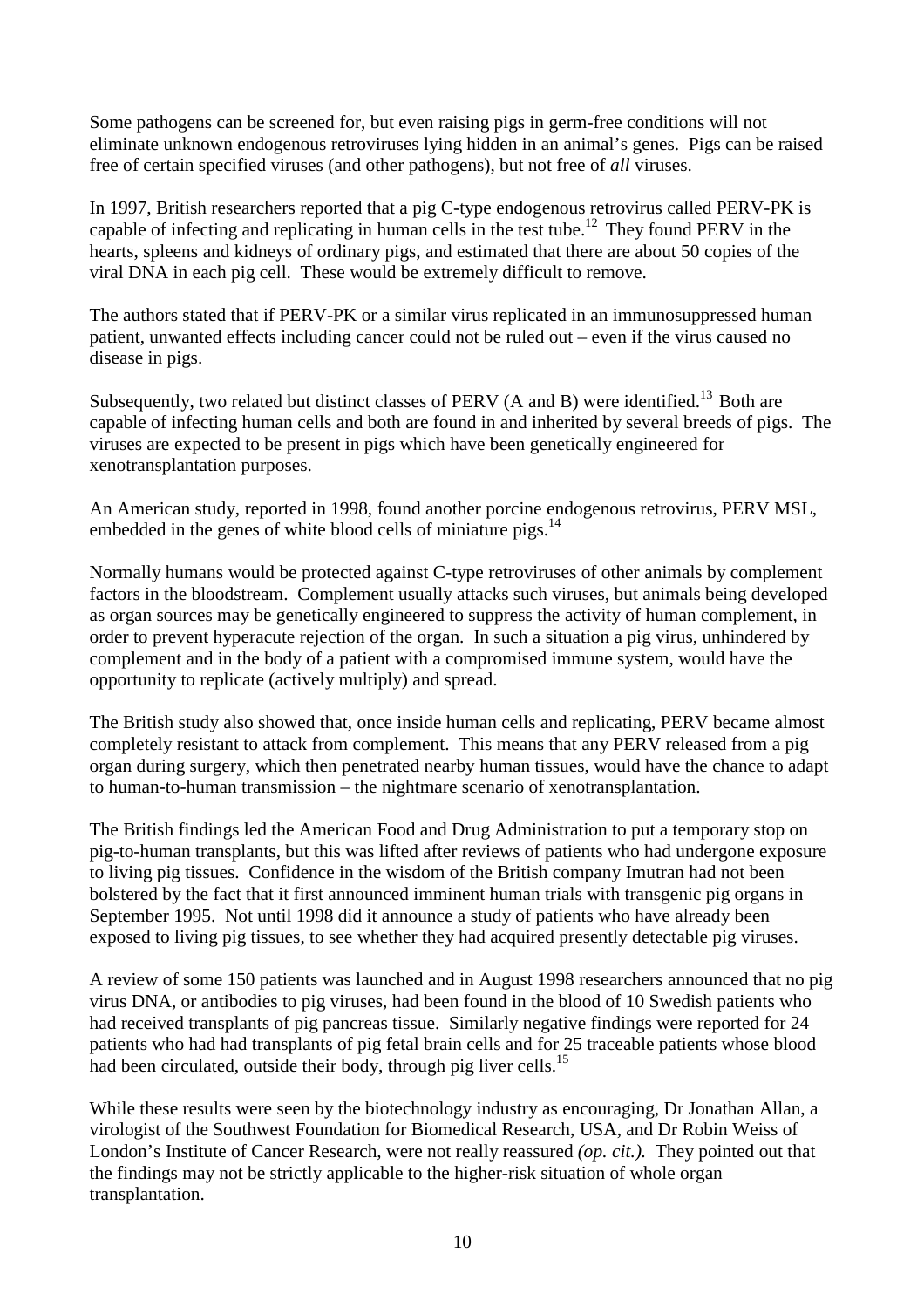An entire animal organ is a larger reservoir of viruses; it may be genetically engineered to suppress human complement defences and the patient's immune system would be damped down by drugs. Additionally, negative results cannot be a complete proof: they may indicate an absence of viruses, but they may also merely reflect a failure to detect them.

3.3 Infectious risks from primates

Retrospective analysis of tissues from two human transplant patients with end-stage hepatic disease who died 70 and 27 days after the transplantation of baboon livers revealed the presence of two simian retroviruses of baboon origin, simian foamy virus (SFV) and baboon endogenous retrovirus (BaEV), in multiple tissue compartments.

Dr Jonathan Allan and colleagues, of the Southwest Foundation for Biomedical Research, USA.<sup>16</sup>

Many scientists believe that the infectious risks posed by the use of organs from baboons or other monkeys are too great to consider using them as source animals for xenotransplantation. It seems likely that for this, as well as for ethical reasons, the UK may not approve the setting up of baboon colonies for routine xenotransplant purposes. However, in the USA and some other countries, baboons have already been used as source animals and are still under consideration for future use on a routine basis.

Screening primates for known pathogens would reduce but not eliminate the risk. There are no existing colonies of pathogen-free baboons and possibly too few individuals of the required health status even to set up such a colony. In 1993 an assessment was made of the suitability of a French colony of captive-bred baboons. For anatomical, microbiological and immunological reasons, only eight of the 30 were considered potentially suitable as sources of organs for xenotransplantation.<sup>17</sup>

A number of viruses which are harmless in their normal monkey hosts may cause fatal illness when passed to other primates or to humans:

- Macaque monkeys naturally carry the herpesvirus B, which causes them minor discomfort. People infected by close contact with infected monkeys suffer rapid and fatal encephalomyelitis.
- Two other herpesviruses, herpes saimuri and herpes ateles, are harmless in one monkey species but cause cancers in other species.
- Simian haemorrhagic fever virus is harmless in African baboons, but lethal in Asian rhesus monkeys. Its effect on humans is not known.
- An outbreak of malignant lymphoma in a colony of baboons in Kuwait was traced to crossspecies transmission of STLV-1 from rhesus macaques to the baboons.<sup>18</sup>

Baboons carry several persistent viruses known to be capable of infecting human cells, including herpesviruses such as simian agent 8, herpes papio and cytomegalovirus; and retroviruses including simian foamy virus, simian T-cell lymphotropic virus (STLV), baboon endogenous virus and simian endogenous retrovirus.<sup>19</sup> It is also possible that there are primate prion diseases.

Any of these could be transmitted to humans by xenotransplantation and, indeed, at least one patient is known to have been infected with baboon viruses (see later). Baboon cytomegalovirus is endemic in baboon populations, and the virus can replicate in human cells. More than 90 per cent of wild-caught adult baboons imported into the USA from Kenya and South Africa, and 85 per cent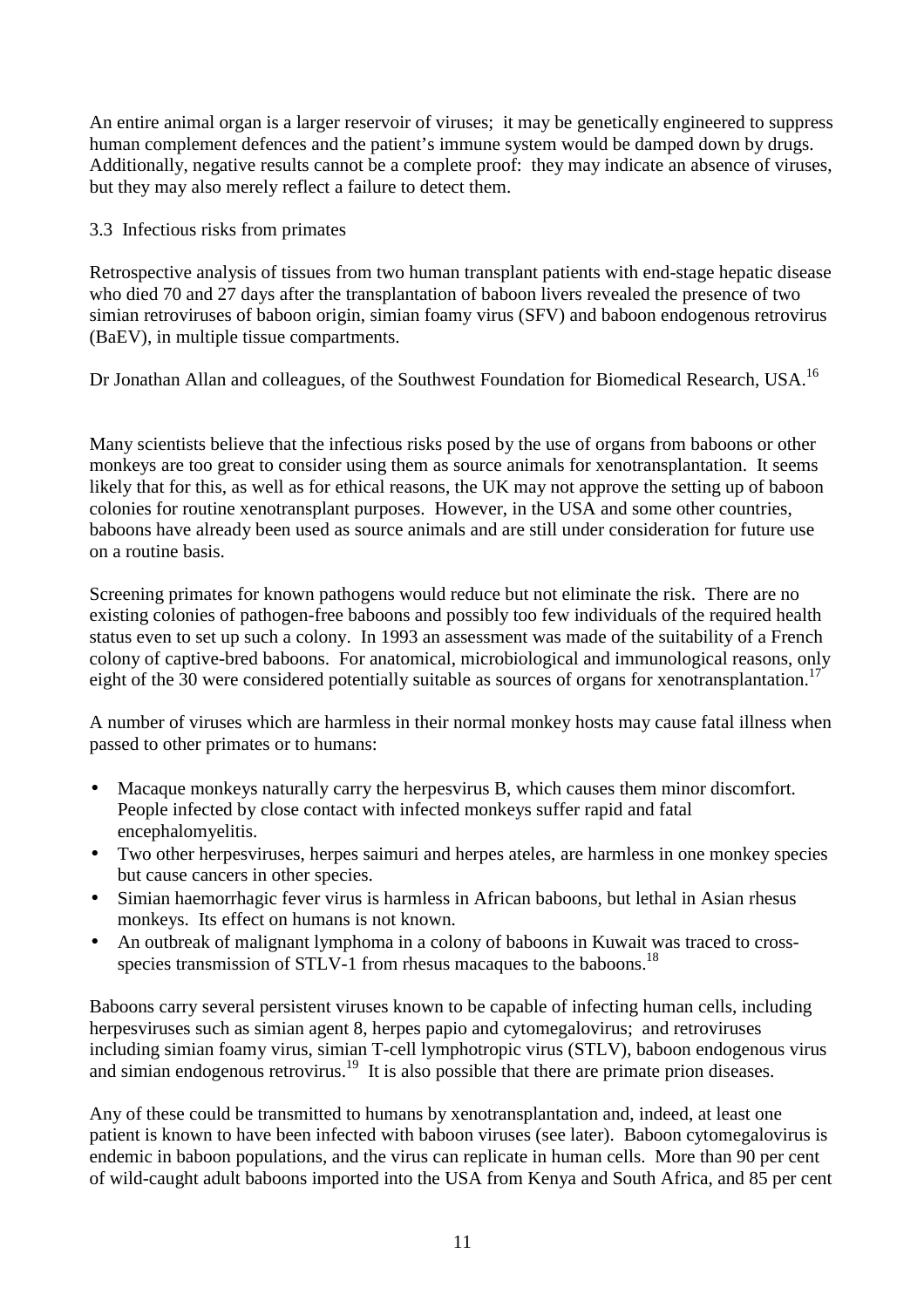of captive-bred baboons from several US colonies, were infected with herpesvirus papio  $2^{20}$ . The Southwest Foundation for Biomedical Research in Texas found that all the 38 adult baboons in their colony were infected with simian foamy virus. $21$ 

As with pigs, a major risk is endogenous retroviruses whose DNA is buried in the host animal's genes and is inherited by offspring. The first human retrovirus, HTLV, was only discovered relatively recently. It causes leukemia in humans and is believed to have arisen by cross-species transmission from African monkeys.

Warning of the dangers of retroviruses to xenotransplant recipients, Dr Jonathan Stoye of the British National Institute for Medical Research and Dr John Coffin of Tufts University School of Medicine, USA, wrote:

*"Such viruses are widely distributed in mammalian species including pigs and baboons, potential donors for these procedures. Since they are inherited in the germ line in the form of proviral DNA, they are impossible to remove using the usual methods for deriving pathogen-free animals".*<sup>22</sup>

In early 1996, the American Food and Drug Administration approved a proposal by the University of California to transplant baboon bone marrow into an AIDS patient. The committee recommended the University use a retrovirus-free baboon, but a nationwide screening programme only found two baboons of the appropriate health status. Even so, the baboon used in this operation was known to have baboon endogenous virus, which can infect human cells in culture, and it may also have carried other viruses. $23$ 

If animals are naturally immune to viruses they carry, or there is a long latency period before symptoms develop, or the virus is dormant for long periods of time (as is the case with herpesviruses and retroviruses), it may be very difficult to know whether they are infected.

As we have seen, retroviruses may infect humans directly, or they could mutate or recombine with human pathogens to create new diseases in an immunosuppressed xenotransplant patient.

Previously unknown viruses are a major risk and cannot be screened for. New viruses are still frequently being discovered. In May 1997, researchers discovered a new retrovirus in baboons.<sup>24</sup> Named a D-type simian endogenous retrovirus (SERV), its DNA was intact – suggesting that it could become activated in a new host, according to its discoverer, virologist Dr Jaap Goudsmit of Amsterdam. New types of simian T-lymphotropic viruses, STLV-PH969 and STLV-PP1664, have recently been identified.

In 1994 an uncharacterised virus caused encephalitis-like illness in some individuals in a baboon colony at the Southwest Foundation for Biomedical Research, Texas.<sup>25</sup> Holding the largest colony in the world, the Foundation is a supplier of baboons as a source of tissues and organs for transplants into humans. The Foundation checked and eliminated 50 viruses known to cause encephalitis in humans and baboons, without identifying the culprit.

According to Dr Jonathan Allan, an expert virologist at the Southwest Foundation for Biomedical Research,

*"Most new pandemics arise through inadvertent transmission of viruses from another species (which functions as a natural reservoir) to humans... Scientists do not have the luxury of a crystal ball for predicting the outcomes of these experiments. What we do have is AIDS as a reference point".*<sup>26</sup>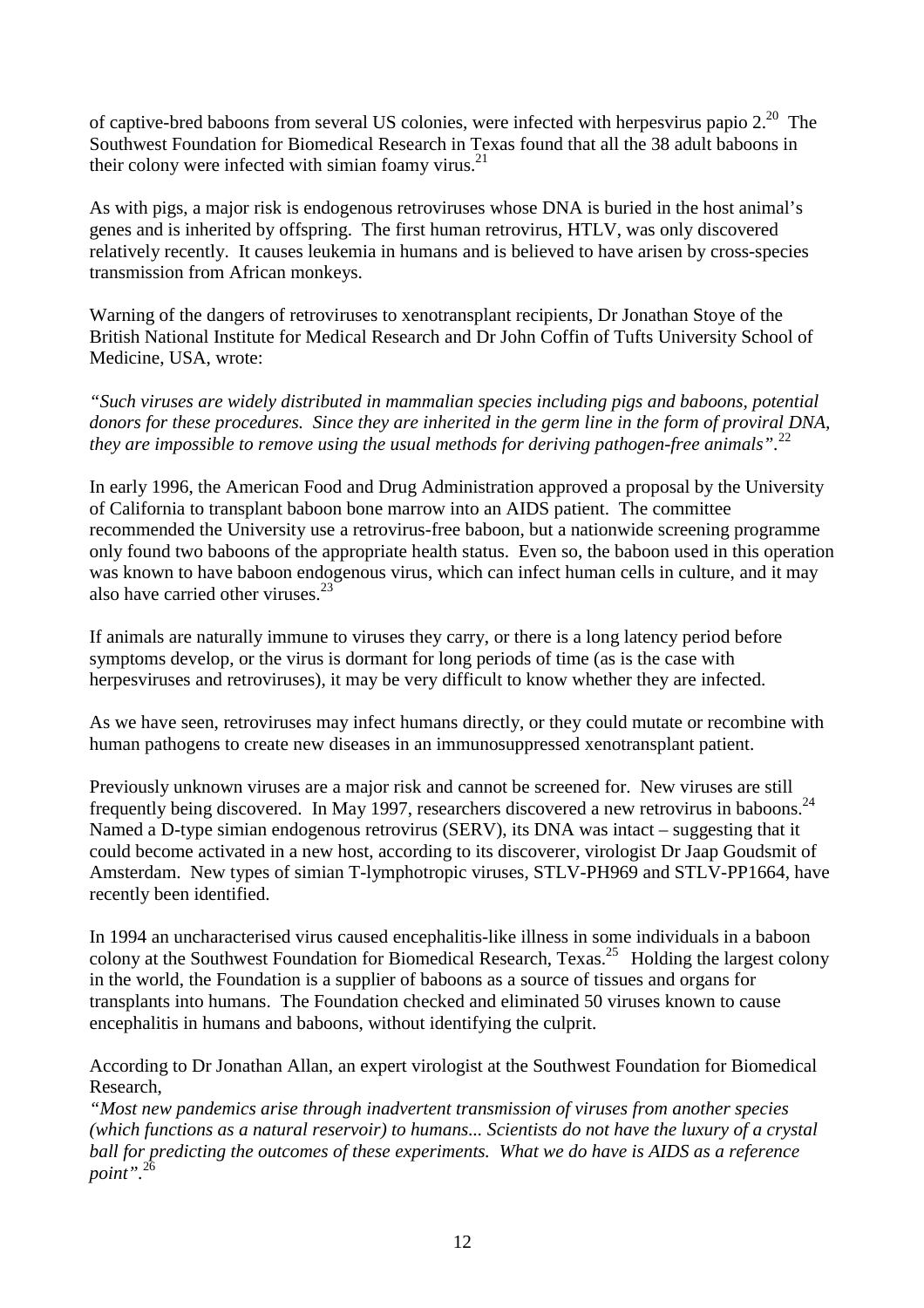Two patients with end-stage liver disease who received baboon liver transplants in 1992 and 1993 died after 26 and 70 days. In the latter case, the source baboon tested positive for simian foamy virus, and had evidence of previous infections with Epstein-Barr virus, cytomegalovirus, simian agent 8 and varicella-zoster virus. $^{27}$ 

Retrospective analysis of the body tissues of both patients revealed the presence of two retroviruses of baboon origin, simian foamy virus and baboon endogneous retrovirus, in several types of tissue.<sup>28</sup> The authors stated that the persistence of these baboon viruses in the patients' bodies throughout the post-transplant period "underscores the potential infectious risks associated with xenotransplantation".29

In the spring of 1998, 41 prominent virologists sent a joint statement to the US Public Health Service, recommending that primates should not be used as source animals for xenotransplantation.

3.4 Infectious risk management

If the xenotransplantation programme goes ahead, source animals will obviously be screened for known pathogens, as and when sensitive and reliable tests are available. This will reduce risks, but no screening is foolproof.

Inactive viruses and endogenous retroviruses are particularly difficult to detect, and it is impossible to look for unknown pathogens. Screening source animals will not prevent the spread of an unknown or a new virus into the human population.

Since it is inevitable that animal organs will harbour some pathogens, it has to be decided which are likely to pose the least risk and will be "allowed" in xenotransplant tissues and organs, and which must be eliminated. The present state of knowledge does not permit such a decision to be made rationally.

There has been too little systematic thought regarding the start of clinical trials. Sensible harmbenefit thresholds have not been developed or agreed. The risk to public health could not be justified unless there were no hope of enhancing human organ supply, no hope of improving present ability to identify and exclude high-risk pathogens, and unless xenotransplantation can save many lives in the near future. None of these provisos is true.

The issue of informed consent is particularly challenging for xenotransplantation. Prospective volunteer patients are likely to be very ill indeed, but must understand unusually complex concerns about the experimental status of xenotransplantation, the risks of infection to themselves and to close contacts, behavioural modifications which may be required to reduce this risk, the genetic engineering aspects, the topic of chimerism, the uncertainty of whether animal organs will support human life, and the experimental nature of anti-rejection drug regimes.

## 3.4.1 The UK situation

There has been a moratorium in the UK on transplants of animal tissues to humans since the 1996 report of the Advisory Group on the Ethics of Xenotransplantation.<sup>30</sup>

This has effectively been lifted with the publication, in August 1998, of the UK Xenotransplantation Interim Regulatory Authority's (UKXIRA) guidance notes on applying for permission to transplant animal organs into people.<sup>31</sup> No detailed requirements for the health status of source animals are specified. The guidance merely tells applicants that,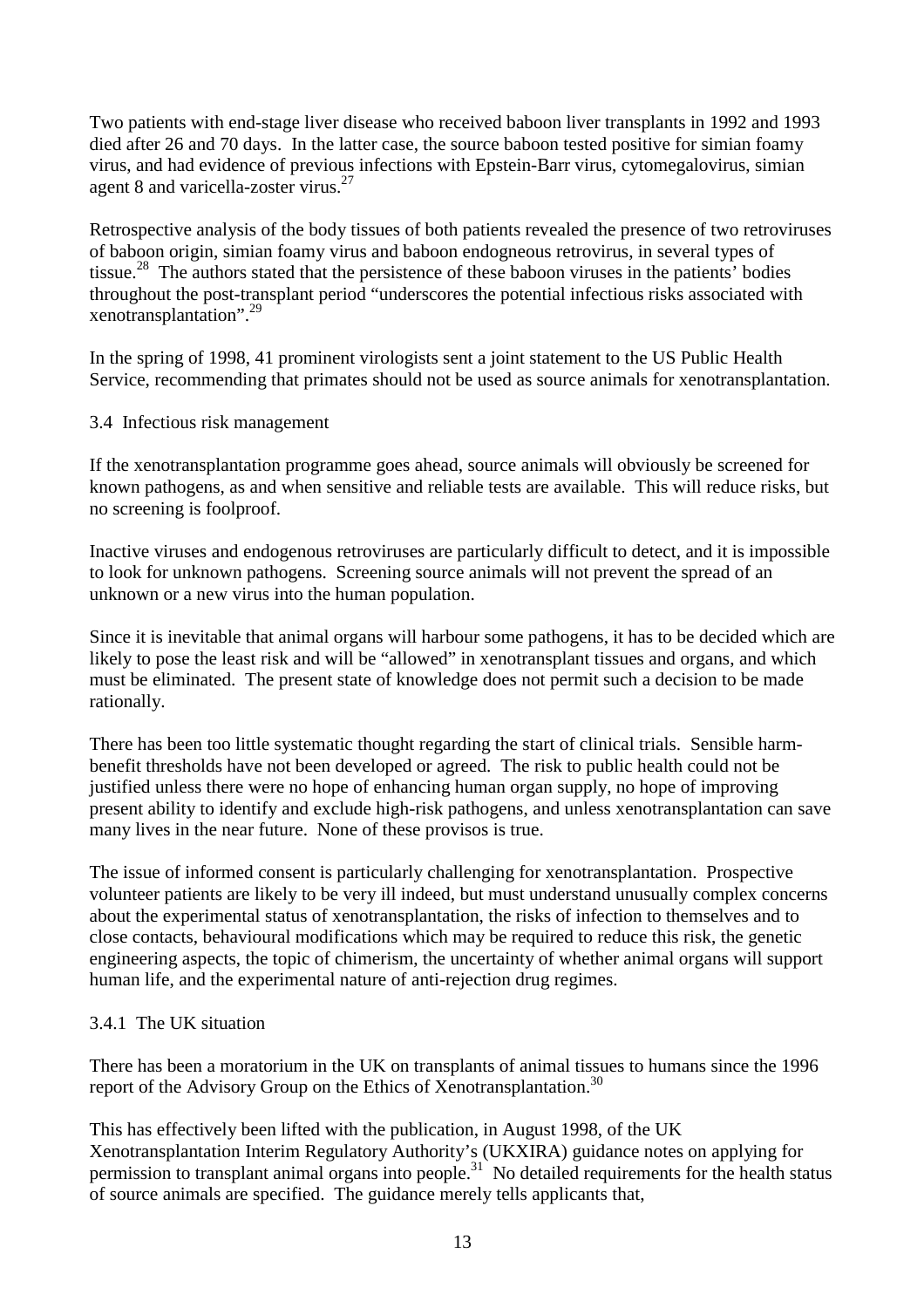*"Information should be provided about the pathogens known to be of concern in the species and the measures taken to exclude these pathogens. Where it is not possible to exclude a particular pathogen, detailed information should be provided about the pathogen and its possible effect on humans."*

Despite the lack of any new scientific evidence that animal organs will support human life and health, or of any significant reassurance that infectious risks can be quantified or eliminated, this document is an acceptance by the UK government that the first human volunteers may now be used in medical procedures which they inevitably will not survive.

It also indicates official thinking: the acceptability of a trade-off between a benefit which may accrue to some individuals in the future (when and if xenotransplantation becomes routinely successful) versus unknown risks to the wider population. This decision has been made without any real effort at public consultation.

Applicants for permission to conduct xenotransplants in the UK will need to "include details of the precautions to be taken" to monitor patients, and provide details of any requirements to be imposed on patients or their close contacts. At least for the moment, each application will require the specific approval of the Secretary of State.

UKXIRA is preparing codes of practice for biosecurity levels which will be needed for the production of source animals, and on surveillance procedures for patients who receive animal tissue. It is envisaged that inspectors will monitor compliance with standards and approve sites, before permission is given for xenotransplants.

## 3.4.2 The US situation

A number of animal-to-human organ transplants have already been conducted in the USA. In 1996 the US Department of Health and Human Sciences (DHHS) published draft guidelines, now undergoing revision, on xenotransplantation and infectious diseases. $32$ 

The American Medical Research Modernization Committee has submitted a long critique of the DHHS document, and deals with the topic in its own report on xenotransplantation.<sup>33</sup> Dr Jonathan Allan, a virologist at the Southwest Foundation for Biomedical Research in Texas, claims that the US public health services caved in under pressure from the transplant community, in producing "a set of dubious guidelines... that ultimately leaves most of the responsibility for policing xenotransplantation to transplant surgeons and the local institutional review boards".<sup>34</sup> In August 1998, the US Food and Drug Administration announced that it would publish revised guidelines later in the year.

A US moratorium has been called for by a group of nine American researchers, including one who is a paid consultant to Novartis Pharma, the multinational company leading xenotransplantation research.35

This group of experts is concerned with unresolved ethical issues centering on the need for public consent for a process which benefits an individual but could put the public at risk. They recommend that xenotransplantation should have an entirely novel method of evaluation, consultation and regulation, involving a national committee where citizens are properly represented, as well as professional ethicists, scientists and doctors.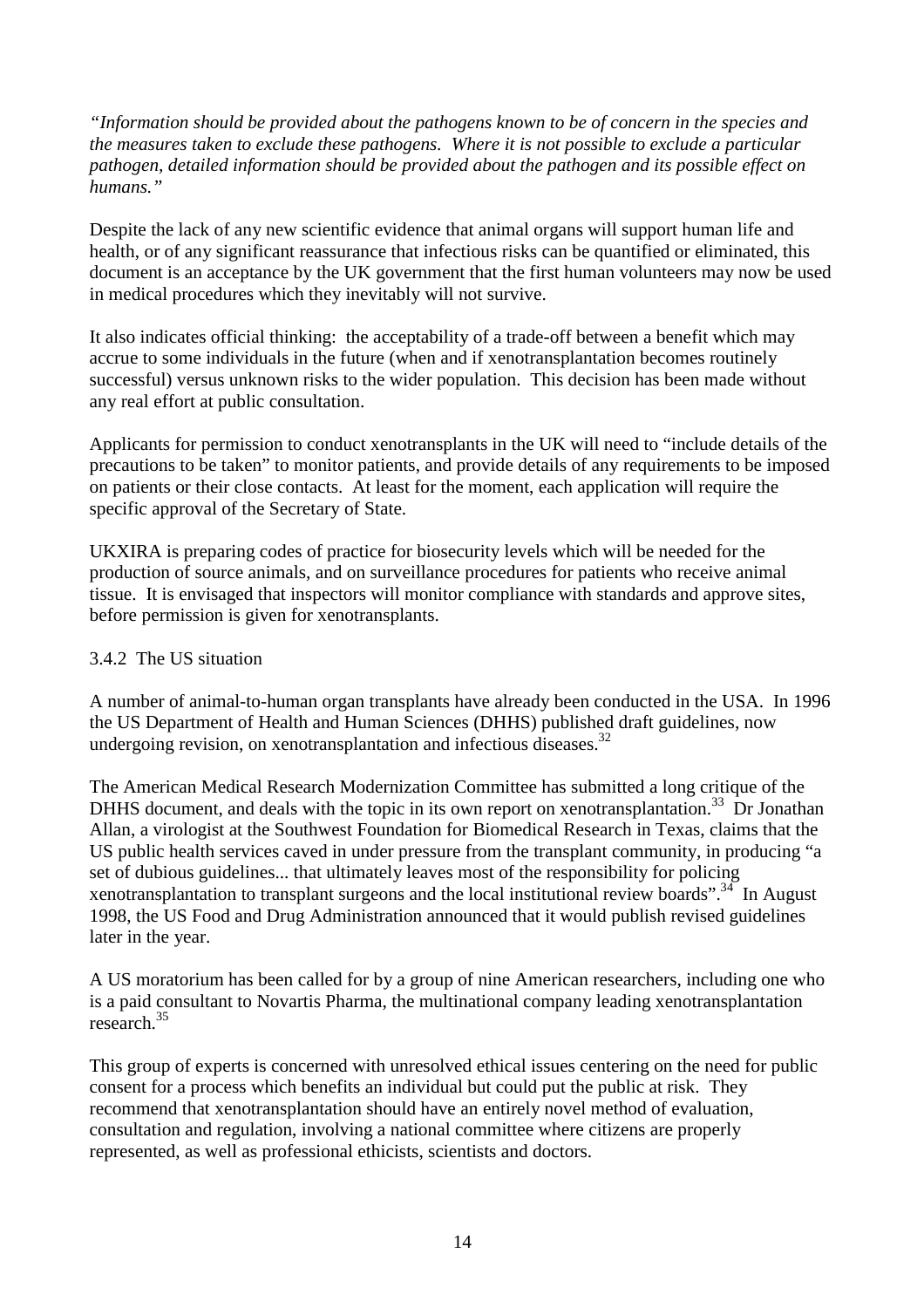Until these ethical issues are resolved, the American scientists recommended that all clinical work, including using animal organs as a temporary support, should be halted. However, the American Food and Drug Administration have made it clear that they are not considering a moratorium.

Since the wider population will be put at risk of disease should a xenotransplant patient become infectious, a moratorium on clinical trials should exist at least until there has been an extensive programme of public education and consultation.

A clear and logical harm-benefit threshold for clinical trials should be discussed and established if human xenotransplantation research is to proceed.

Practical issues of informed consent, accountability and insurance would also have to be clarified in advance.

A national system of virus discovery, detection and diagnostics, for application to source animals as well as patients and their close contacts, would have to be in place before clinical trials. This will require considerable research.

At present, knowledge is inadequate to permit a scientifically-based decision to be made about which animal viruses are the most and the least risky in terms of individual and public health.

3.5 Section summary – Infectious risks to patients and the public

Most medical interventions carry some risk to the patient, but with xenotransplantation there is a serious likelihood of infectious disease transmitted by an animal organ to a patient also putting the wider population at risk.

Many classes of pathogenic viruses could infect humans. Animal viruses which do not normally infect people could do so when they are placed, in an animal organ, directly within a patient's body. The cells from the animal organ migrate to all parts of the recipient's body, spreading any viruses they carry. There may also be prion diseases in pigs or primates.

Animal viruses silent in their normal host can be activated when transferred into a different species. Viruses may also mutate or recombine with existing human viruses, to form an entirely new pathogen.

Many human epidemics have arisen from cross-species transmission of viruses, such as devastating flu epidemics earlier this century (which originated in pigs) and the current AIDS pandemic (believed to have originated in primates).

Endogenous retroviruses, whose DNA hides silently within the genes of their hosts and can be inherited by offspring, are a particular concern. They are persistent and cannot be easily detected, or eliminated by raising animals in germ-free conditions.

Pigs carry many viruses, only some of which can be screened for. New pig viruses have recently been discovered, which can infect human cells in the test tube, multiply within them and become resistant to a human defence system called complement.

A recent survey of patients, who had come into contact with living pig cells, did not find evidence of infection by pig viruses. For a number of reasons, this provides little reassurance that whole animal organ transplants will not transmit viruses to humans.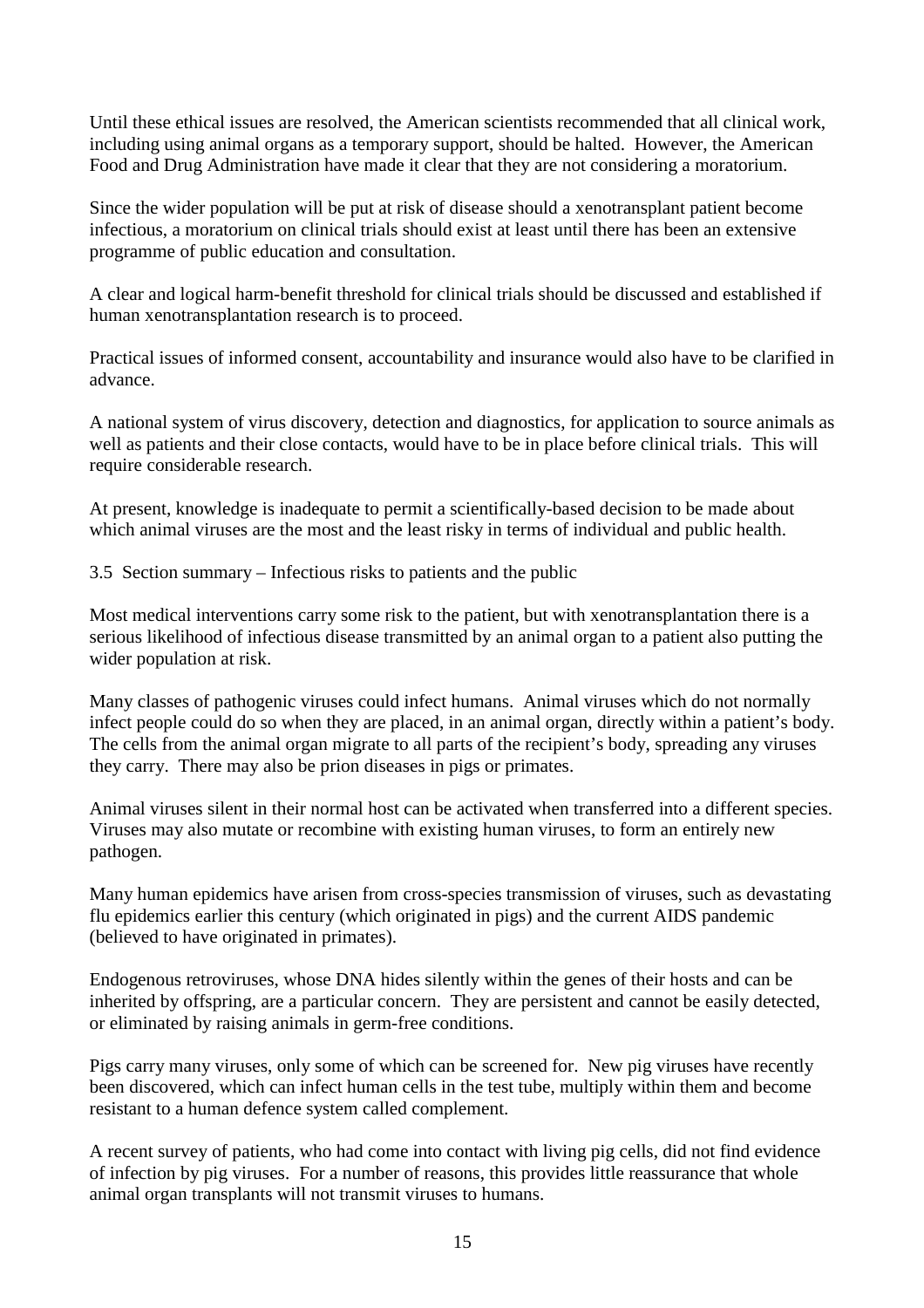The risk of viral transmission from primates, our closer relatives, is even greater. Pathogen-free colonies of monkeys do not exist and would be exceedingly difficult to establish. At least two patients who received baboon liver transplants acquired several baboon viruses.

At present, knowledge is inadequate to allow an informed decision about which animal viruses pose the greatest risks to humans. Nevertheless, xenotransplants are allowed and have been conducted in the USA. The UK's moratorium has effectively been lifted by the recent publication of guidance for applications to conduct human xenotransplantation research.

4. Can animal organs sustain human life?

This similarity of physiological function among members of the same species has allowed investigations in [human organ] transplantation to be devoted almost exclusively to immunology and the nature and prevention of rejection. This luxury will not exist in the field of xenotransplantation, where issues of comparative physiology will assume great importance. It will accomplish little to solve the puzzle of xenograft rejection if an organ cannot function in another species ... there is almost no direct experimental evidence to answer the question ...

Dr Robert Kirkman, Department of Surgery, Harvard Medical School, USA.<sup>36</sup>

Most xenotransplantation research has focused on trying to overcome the several stages of organ rejection. Very little attention has been paid to the question of whether pig or primate organs are functionally capable – anatomically, physiologically, biochemically and pharmacologically - of sustaining human life. There will inevitably be incompatibilities between animal organs and the human body, many of which are currently unknown.

Dr Jeffrey Platt, a xenotransplant researcher at the Duke University Medical Center, USA, wrote, *"There is only limited information to suggest how well a foreign organ might function in a human subject, yet clearly this question is of greatest clinical importance".*<sup>37</sup>

The UK's Advisory Group on the Ethics of Xenotransplantation, chaired by Professor Ian Kennedy, stated: $38$ 

*"We therefore conclude that the evidence on transplant function, organ growth and the functioning of the recipient's immune system within the transplant is too limited, at the current time, to move to clinical trials*."

These knowledge gaps still exist, yet in 1998 the UK Xenotransplantation Interim Regulatory Authority issued guidance for applications to conduct clinical trials. Has the Kennedy report been ignored, or forgotten? Or have the ethical questions proved too thorny and been abandoned?

Some dissimilarities between other animals and humans would affect any type of animal organ transplanted into a human. According to Professor Sir Roy Calne, the responses of a grafted animal organ to human pituitary, adrenal, thyroid and pancreatic and sex hormones are unpredictable.<sup>39</sup>

Professor Calne was quoted by the *New Scientist* as saying: *"Even proteins produced by close species such as the baboon are different from their human counterparts".*<sup>40</sup>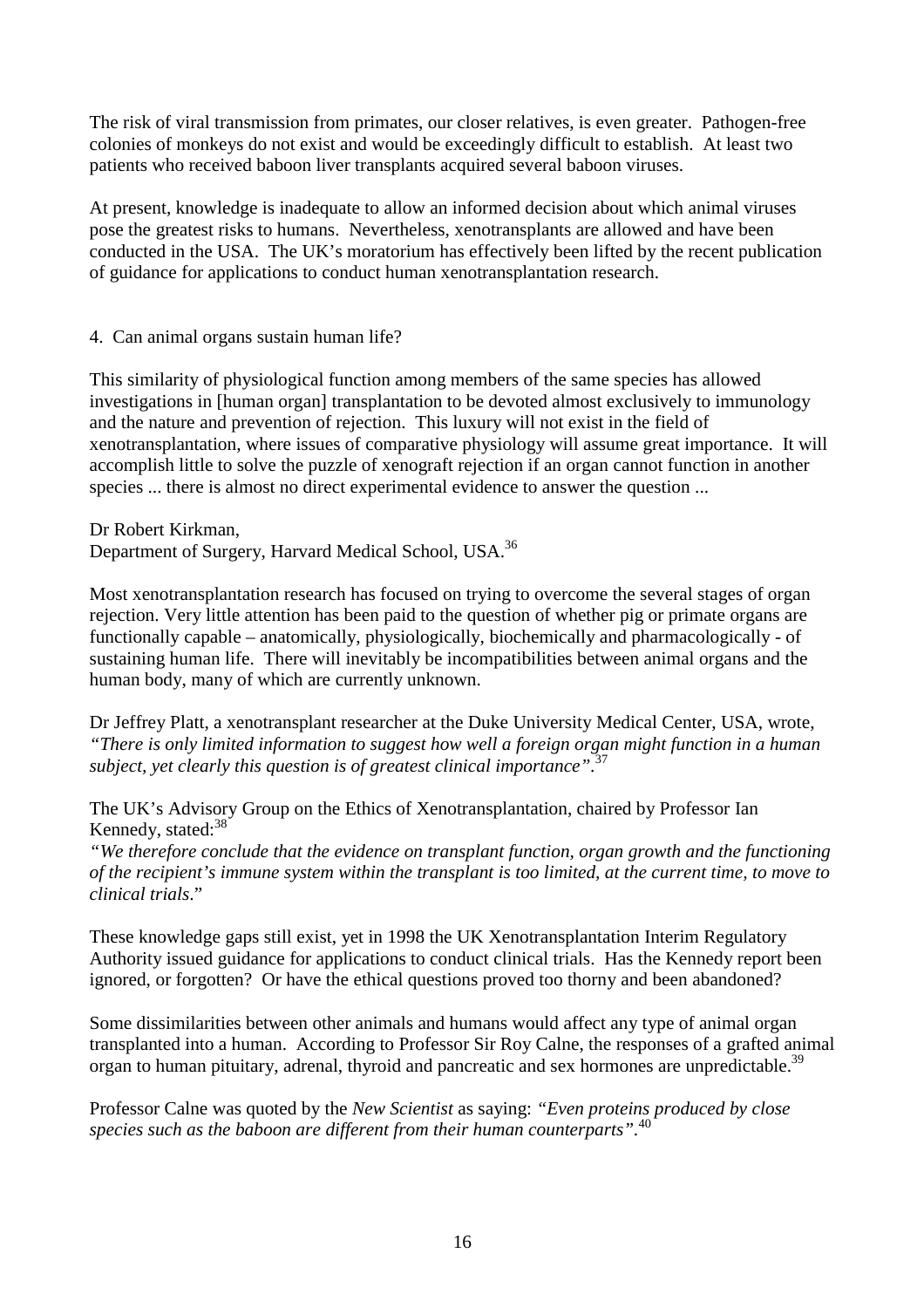Other species disparities relevant to transplanting any animal organ into a human, are concerned with blood circulation and coagulation.

*The function of all organs depends on adequate circulation of the blood, and the liver is especially vulnerable to hypoxia. The diameter of human red blood cells is, at 7.2 microns, larger than the 6.1 microns of pig red blood cells. This may cause microcirculation problems, compromising the viability of a transplanted organ.*<sup>41</sup>

Incompatibilities in the blood clotting cascade could also trigger organ failure. In blood clotting, thrombomodulin is produced on the endothelial cells which line the blood vessels. The thrombomodulin binds with thrombin, itself produced from prothrombin, and with protein C in the bloodstream. This activation of protein C initiates anti-coagulation pathways, as well as antiinflammatory activity.

*In a test-tube experiment, human prothrombin was activated by pig but not human endothelium.*<sup>42</sup> *This suggests that the blood of a xenotransplant patient may be directly coagulated by the endothelium in a transplanted pig organ, even in the absence of natural pre-formed antibodies and complement.*

Another study indicated that pig thrombomodulin, produced in blood vessels of the animal organ, will intereact differently with human thrombin and protein C in the bloodstream:

*"Significant incompatibility" between pig thrombomodulin and human thrombin and protein C was observed.*<sup>43</sup>*The results suggest that within a pig organ transplanted into a human, pig thrombomodulin would have only one per cent of its normal effectiveness in activating protein C. This could lead to graft failure through a delayed rejection, characterised by clot formation within the small blood vessels of the pig organ.*

*The authors comment, "This molecular incompatibility shows the need to identify specific elements of hemostatic dysregulation between man and pigs and reveals what may be a major barrier to pig to human xenotransplantation"* (op. cit.).

*In a third study of pig-human interactions in the blood clotting process, the possibility was raised of human factor VII being activated by pig tissue factor, released by endothelial cells in the animal organ.* <sup>44</sup>*This would also increase the risk of organ failure.*

*Moreover factor VIIa and factor Xa are blocked by human tissue factor pathway inhibitor. However, pig tissue factor pathway inhibitor only blocks human VIIa, but not Xa.*<sup>45</sup>

Another change in normal blood clotting which could be triggered by any pig organ involves von Willebrand Factor. This is released from the endothelial cells lining the blood vessels and binds with platelets.

*In the normal human situation, binding causes platelet clumping but only in the presence of shear stress. However von Willebrand Factor from pigs can bind to human platelets and cause platelet aggregation without shear stress.*

All these results indicate that abnormal blood clotting reactions could be triggered in a xenotransplant patient by mismatches with an animal organ, leading to graft rejection or death. These and other molecular incompatibilities are discussed at greater length by Dr Fritz Bach and colleagues.46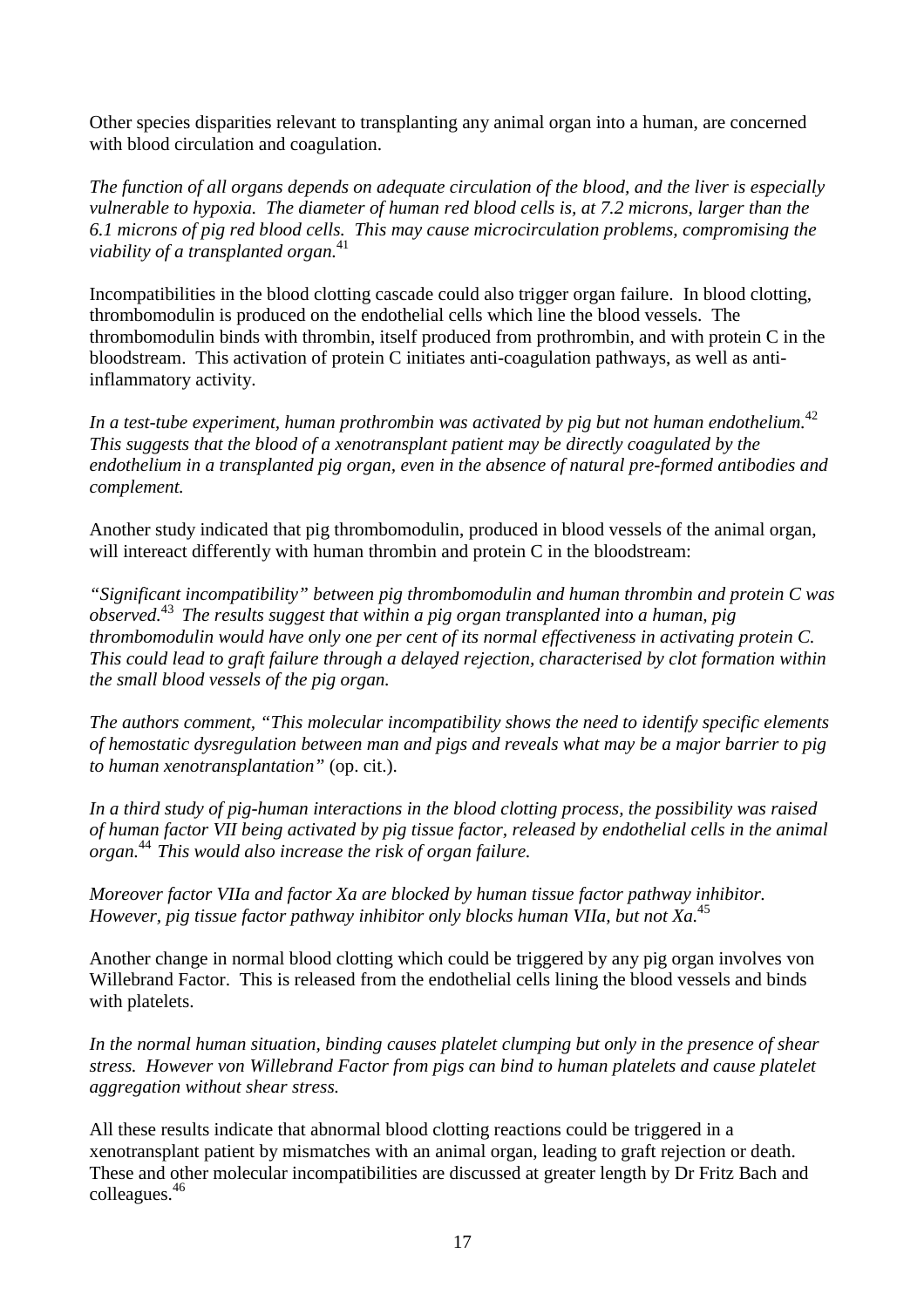The enormous arsenal of enzymes possessed by humans and other animals has many physiological functions, ranging from blood coagulation (see above), through protein digestion, release of hormones and active peptides, to drug metabolism.

Differences in amino acid sequences and three-dimensional structure lead to variations in enzyme activity between species. Enzyme activators and inhibitors may also show species differences, as does tissue distribution of some enzymes. The likely mismatches between enzyme structures and substrate specificities in pigs, baboons and humans are not even fully characterised, but will have wide-ranging implications for xenotransplantation.

While ordinary patients who have a deficiency in one factor produced by an organ can often be treated, a xenotransplant patient may have to survive multiple deficiencies or over-productions of factors, as well as several aberrant interactions between animal and human substances. Therapeutic strategies for dealing with these complex mismatches have not been devised.

The following sections describe likely animal-human incompatibilities in the functions of the liver, kidneys, heart and lungs – the four organs most likely to be transplanted whole into human patients.

While the implications of species differences in physiology, biochemistry and pharmacology remain unknown, it would be foolhardy to conduct clinical trials of animal organs in humans. A programme of in vitro research should first be conducted to gain more knowledge of which crossspecies mismatches will be most significant. Therapeutic strategies to ameliorate these mismatches in xenotransplant patients would need to be devised in advance of clinical trials.

4.1 Section Summary - Can animal organs sustain human life?

Xenotransplant research has primarily focused on trying to overcome the various stages of organ rejection. However, no-one knows whether pig or primate organs will be functionally capable – anatomically, physiologically, biochemically or pharmacologically – of supporting human life and health.

Many incompatibilities between species are already known and some will affect any kind of animal organ graft. For example, all organs depend on an adequate blood supply. Human red blood cells are larger than those of the pig, so that in a grafted pig organ there may be blockages in the tiniest blood vessels, which could damage or destroy the xenograft.

Incompatibilities in the complex cascade of reactions which leads to blood clotting will also tend to trigger organ failure, with possibly fatal consequences. The blood vessel walls of a pig not only activate human clotting factors by more than one process, they also suppress normal anti-clotting mechanisms. This means that as a patient's blood circulates through a pig xenograft, blood clots may form continually.

## 5. The Liver

What we think and feel and are is to a great extent determined by the state of our ductless glands and our viscera. Aldous Huxley, *Meditation on El Greco,* 1931.

The liver is metabolically very active, undertaking many important roles in the body, including: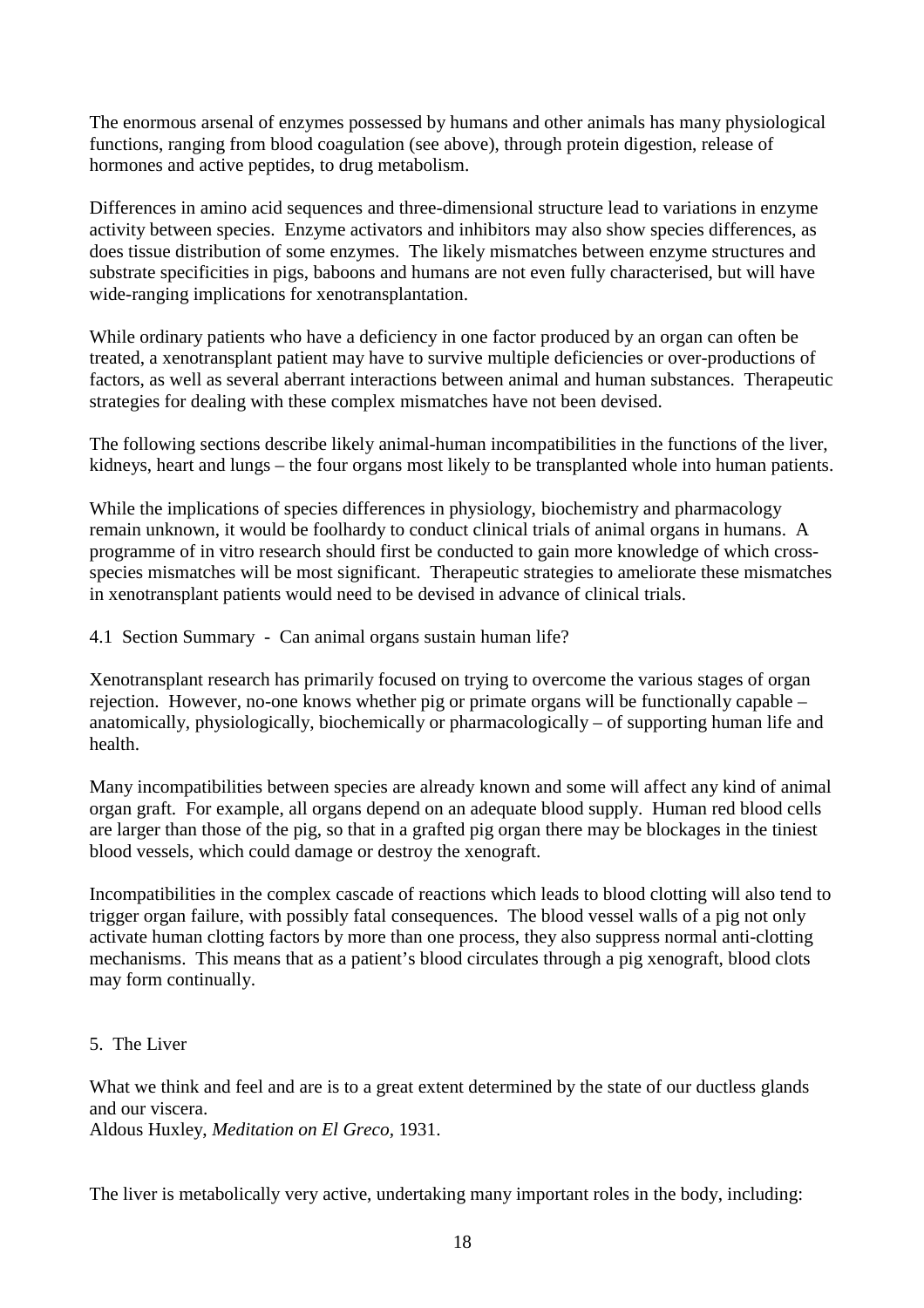Detoxification and activation of chemicals

- Metabolism of amino acids, fats and carbohydrates
- Synthesis of bloodborne complement proteins
- Inactivation of many hormones including insulin, glucagon, cortisol, aldosterone, thyroid and sex hormones
- Storage of iron and of vitamins B12, A, D, E and K
- Synthesis of vitamin A
- Secretion of bile (digestive and excretory functions)
- Synthesis of blood clotting factors
- Synthesis of plasma proteins, including transferrin, haptoglobin and albumin.

Each one of these functions is an opportunity for mismatch between an animal liver and the needs of the human body. If the products of the animal liver are too 'foreign' and the patient generates antibodies to them, this could result in immune-complex disorders such as serum sickness type illnesses.<sup>47</sup>

Because of this multiplicity of essential roles, some scientists believe that an animal liver could not permanently support human life. However, others have pointed out that because the liver is relatively resistant to antibody-mediated rejection, xenografting with this organ may have the best chance of long-term success.

## 5.1 Research and clinical history

Liver xenotransplant experiments have been conducted extensively with a wide variety of species, including baboon and dog to pig; cynomolgus to rhesus monkey; guinea pig and hamster to rat; rabbit to dog; and pig to baboon, chimpanzee, dog and rhesus monkey.

The surgical techniques for liver transplantation were first developed in animals in 1959 and human-to-human liver transplants by Dr Thomas Starzl followed rapidly in 1963.

*According to Professor Sir Roy Calne, the "early results were dismal", partly due to species differences in clotting caused by venous shunts which had, however, been used with success in dogs.*<sup>48</sup>

The results of human-to-human liver transplantation continued to be very poor for some years afterwards. The introduction of the immunosuppressive drug cyclosporin in 1980 (although it is toxic to the kidney) led to improved survival, and today about 70 per cent of transplanted livers are expected to function for one year, and 50 per cent for five years.

Perfusing the blood of human patients externally through animal livers has been attempted many times, usually with limited, very short-term success.<sup>49</sup>

In 1966, Dr Starzl and colleagues transplanted a chimpanzee liver as a short-term support into a child patient in liver failure, whose own organ remained in place.<sup>50</sup> The animal liver survived for only 24 hours.

In the 1960s and '70s, Starzl replaced the failing livers of three children with chimpanzee organs.<sup>51</sup> One died immediately; there was some post-operative function in two of the children, but they died of sepsis after 9 and 14 days.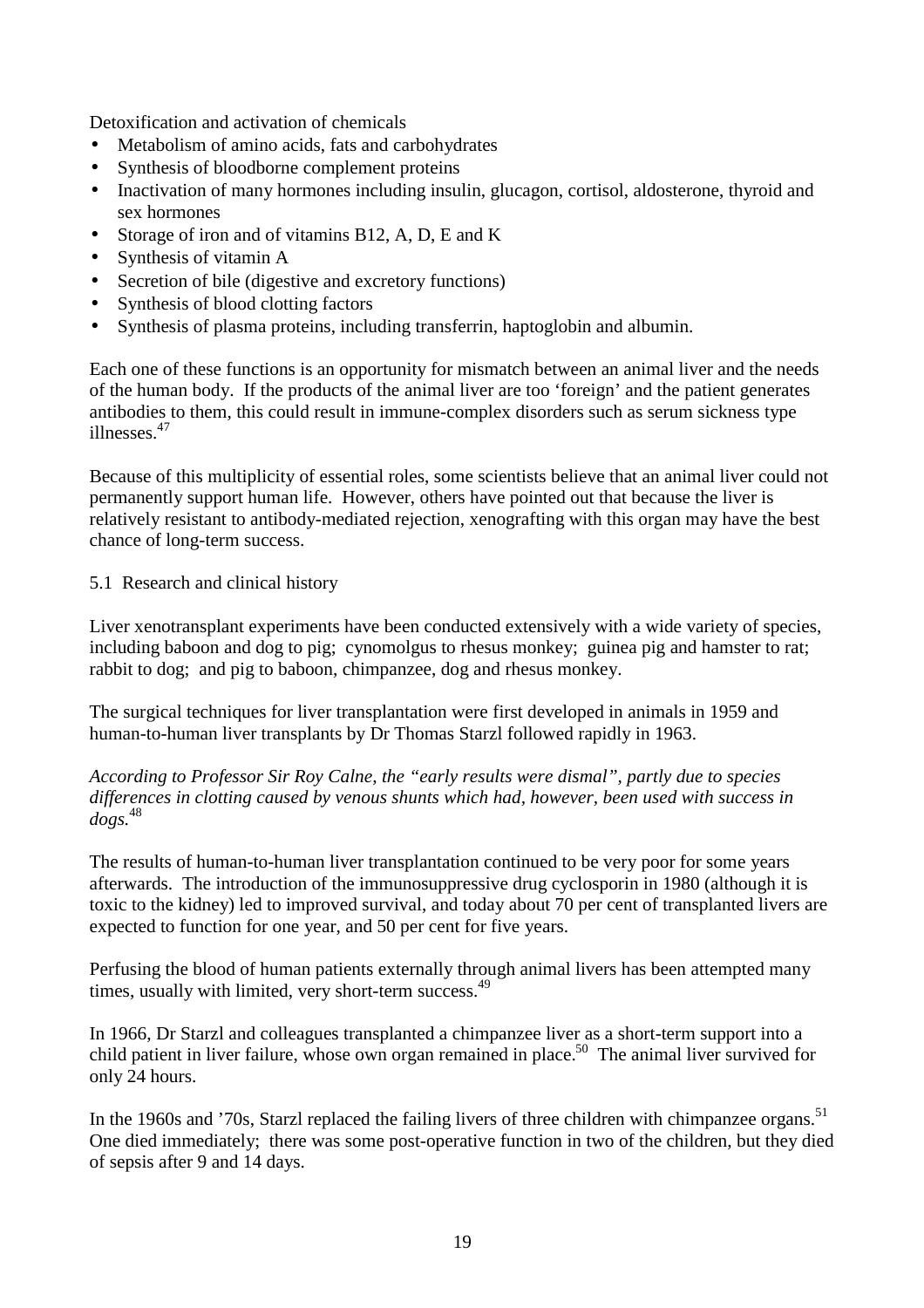In 1992 and 1993, Starzl replaced the livers of two very sick patients with baboon organs.<sup>52</sup> The patients experienced several health crises before dying after 26 and 70 days. In the latter case, the enzyme alkaline phosphatase, an indicator of liver function, increased in the patient's bloodstream to more than 80 times normal levels, for unexplained reasons.<sup>53</sup> Other bloodstream factors related to liver function showed a shift towards baboon rather than human levels, including uric acid, cholesterol and albumin.

The deaths of both patients were due to "global dysfunction" of the liver, probably as a result of a slow humoral rejection. Starzl and his team also raised the question of species incompatibility: "...the more generic question of metabolic incompatibility has not been laid to rest".<sup>54</sup>

## 5.2 Functional incompatibilities

Because of the liver's several important roles, there are many potential incompatibilities between an animal liver's activity and the needs of a human body. Indeed, the UK's Advisory Group on the Ethics of Xenotransplantation stated in its 1996 report:<sup>55</sup>

*"We consider it probable that a pig's liver could not carry out certain vital functions performed by a human liver, particularly in the long term... We note, moreover, that research involving the transplant of a pig's liver into a baboon may not provide the necessary information concerning its functioning in humans, as some of the biochemical and metabolic functions involved are likely to be species specific."*

Some obvious species differences in liver-related blood biochemistry are shown in the Table.

Table: Species differences in blood biochemistry values related to liver function

|                             | Human       | Baboon <sup>56</sup> | $\text{Pig}^{57}$ |
|-----------------------------|-------------|----------------------|-------------------|
| Serum albumin $(g/l)$       | $38 - 52$   | $18 - 39$            | $16 - 38$         |
| Alkaline phosphatase (IU/l) | $50 - 125$  | 387                  | $60 - 269$        |
| Serum uric acid (mg/dl)     | $4.0 - 5.5$ | < 0.5                | $0.05^{58}$       |
| Serum cholesterol (mmol/l)  | $4.0 - 6.5$ | $1.03 - 3.15$        | $0.9 - 3.07$      |

Detoxification and activation of chemicals

Variations in metabolism of drugs and other chemicals by the liver can be caused by the amount of enzymes present, the affinity of enzymes for their substrates and the availability of cofactors. Individual differences in these features *within* the human population have significant effects, on circulating concentrations of a parent drug or chemical, drug efficacy, and drug and chemical interactions and toxicity. Therefore differences *across* the species can also be expected to be substantial.

The cytochrome P450 family of liver enzymes plays a dominant role in drug metabolism, oxidising more than 80 per cent of drugs, as well as other chemicals. The enzymes may detoxify or activate, the latter route often leading to the production of toxic, particularly carcinogenic, compounds.

While there is often overall functional similarity across different species, even small changes in P450 enzymes – such as a single amino acid substitution – can cause significant changes.<sup>59</sup>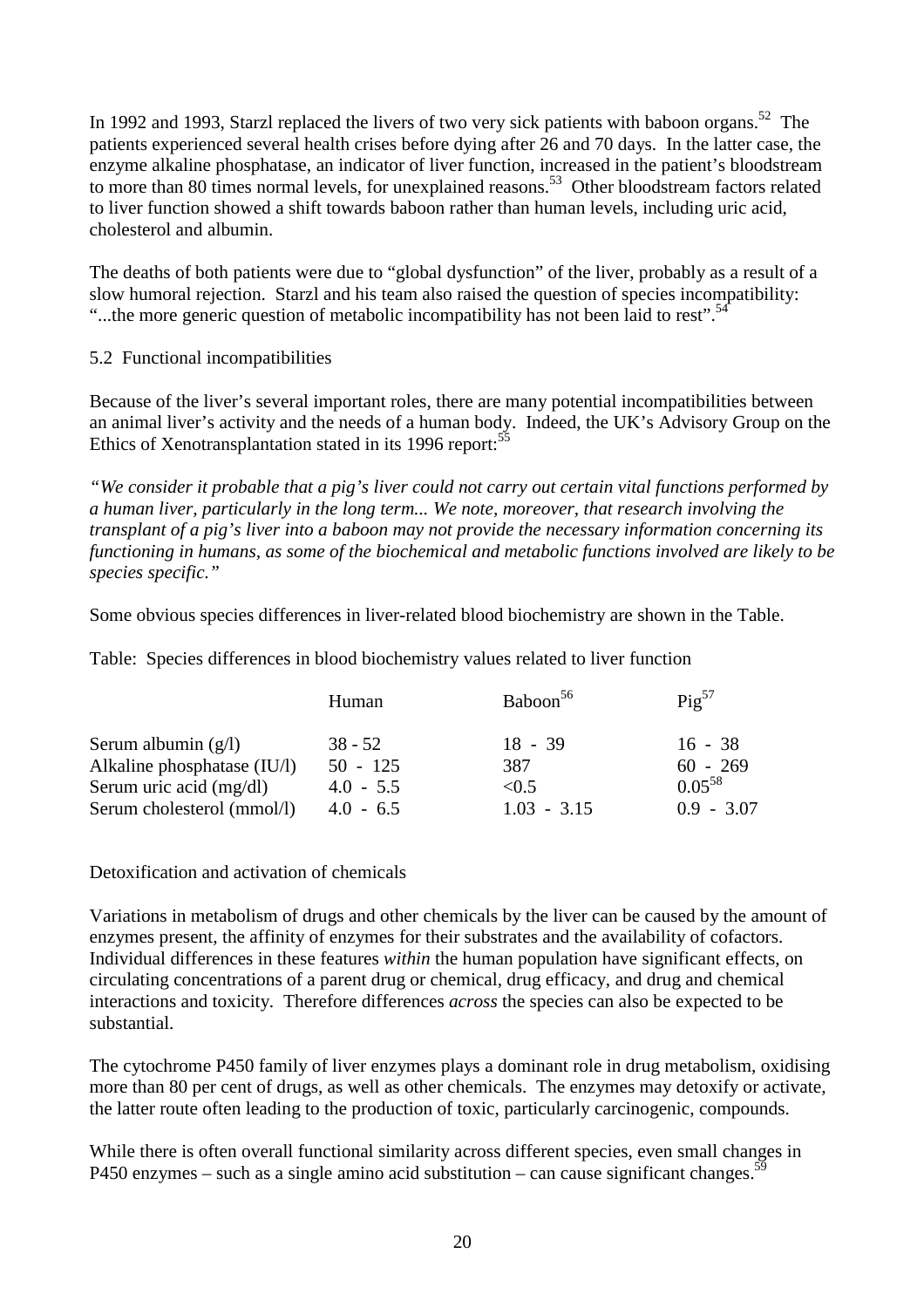*For example, cytochrome P4502C19 and 2C9 are not found in dogs and rats, and drugs metabolised by 2C9 in humans may instead be metabolised by 3A in rats.*

Differences in drug and chemical metabolism between humans, pigs and baboons are known to occur. The metabolism of alcohol in baboons has been widely studied, as these primates are used extensively in alcohol research.

*The human liver has three forms of the enzyme alcohol dehydrogenase, known as alpha 2, beta 2 and gamma 2, as well as three hybrid forms called alpha beta, alpha gamma and beta gamma. In contrast, baboon liver has only a single major version of this enzyme, the beta 2.*<sup>60</sup>

Other significant discrepancies also exist:

*The bloodstream kinetics of the drug dexfenfluramine and its metabolite were studied in baboons, cynomolgus and rhesus monkeys, because none of the other species previously examined showed sufficient similarity to humans.61 Despite the relatively close relationship of these primates to humans, the metabolite-to-parent drug ratio, ranging from 14 to 37, vastly exceeded the <1 seen in humans and was higher than in any other species investigated so far.*

An enzyme reaction called epoxidation occurs with aromatic compounds, such as naphthalene, with some organochlorine insecticides and with drugs such as carbamazepine.

*Comparisons of the enzymes of epoxide metabolism in nine species, including baboons, led to the conclusion that "... no single species of those studied is a suitable model for the disposition of epoxides in man".*<sup>62</sup>

*Professor Roch-Ramel and Dr Anne Simmonds point out that aldehyde oxidase, an important enzyme which metabolises drugs such as cyclophosphamide and methotrexate to inactive metabolites, has markedly lower activity in humans than in non-primates such as pigs*. 63

*A comparison of aldehyde oxidase activity in the livers of rabbits, guinea pigs, rats, marmosets, dogs, baboons and humans revealed that "... baboon liver contained a highly active aldehyde oxidase. Enzyme from marmoset and guinea pig liver had the closest spectrum of activity to human liver aldehyde oxidase".*<sup>64</sup>

Drugs and other chemicals are excreted in the bile, either as the parent compound or as sulphate, glucuronide or glutathione conjugates. The rates of metabolism and excretion by an animal liver may differ from those of a human organ, potentially leading to differences in toxic or therapeutic effects.

Metabolism of amino acids, fats and carbohydrates

The liver contains many enzymes which make or break down a range of substances. As transplant scientist Professor Sir Roy Calne asked, $65$  would the proteins, peptides, fats, carbohydrates and hormones produced by an animal liver be entirely compatible with the human milieu? Or would some of the animal liver products be dissimilar enough to cause an immune reaction?

*A principal difference in the pig liver compared to that of a human is the complete lack of the enzyme uricase.*66 *This means that in pigs, purines are metabolised by the liver via uric acid to allantoin. In humans, however, the endpoint of purine metabolism is uric acid, and allantoin is not formed.*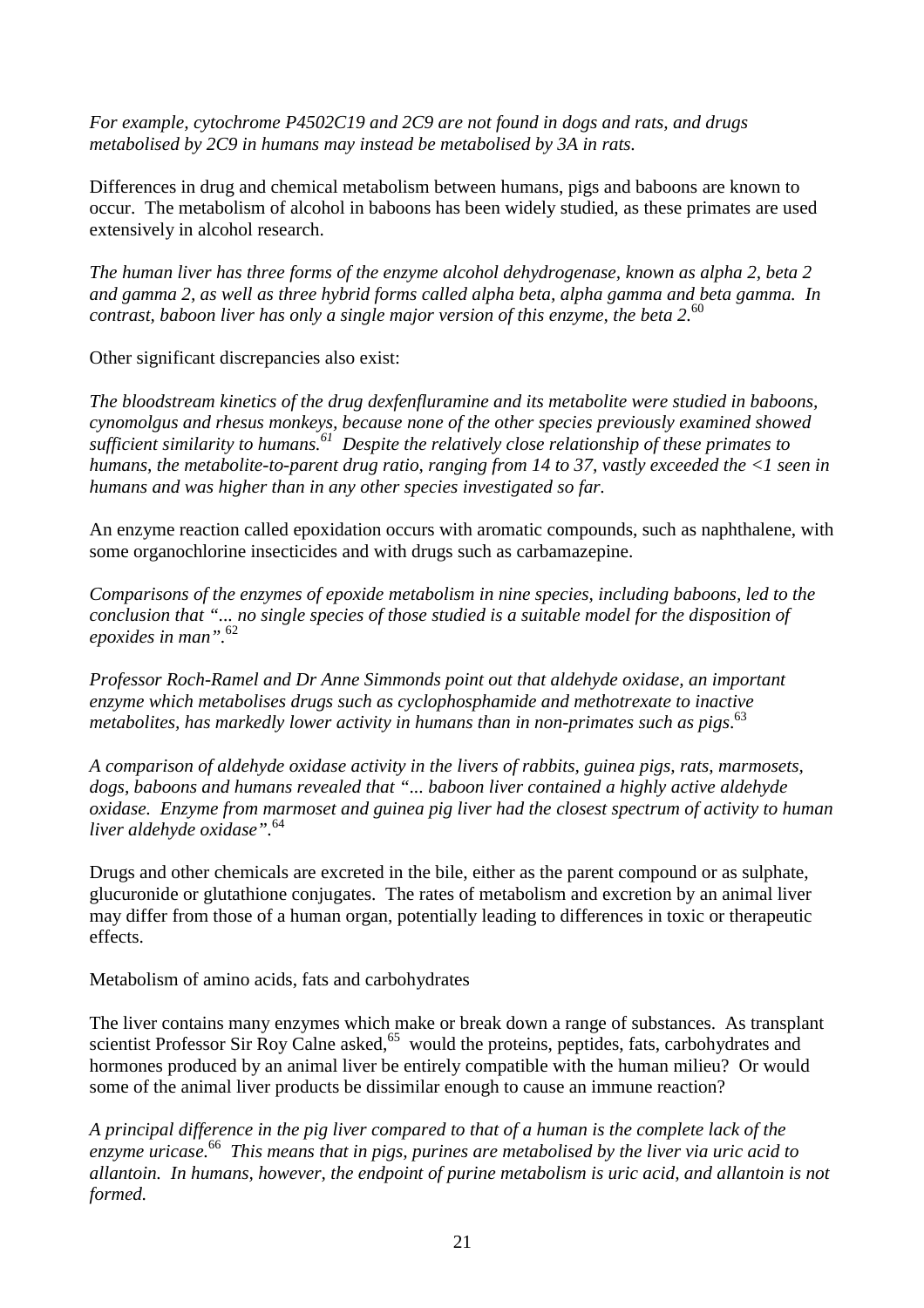How will the human body respond to the presence of allantoin in the bloodstream and to the very low levels of uric acid which an animal liver would produce?

*A second difference in purine metabolism between pigs and humans, according to Dr Anne Simmonds and Professor Roch-Ramel, is that the pig "is probably the only species whose liver lacks the enzyme guanase, a key enzyme in controlling guanine ribonucleotide concentrations which regulate many cell functions – including the immune response".*<sup>67</sup>

## Complement

Complement is a family of bloodstream proteins, each with specific immune or inflammatory roles. Two of Dr Starzl's patients whose livers were replaced with baboon organs developed baboon complement C3, the major protein of the complement system.<sup>68</sup> Since the liver is the primary source of complement, other complement proteins would also be of animal type.

The complement proteins of eight different primates species were compared to those of humans.<sup>69</sup> *Old World monkeys, which include the baboon, were found to be antigenically deficient in complement components C1q, C1s and C9.*

Such differences could have important repercussions for the destruction of pathogens, and hence in combating infections, as well as for the inflammatory response.

## Inactivation of hormones

Steroid hormones are made from cholesterol in the adrenal gland and gonadal tissues. The adrenal gland synthesises cortisol, aldosterone and androgen precursors. The ovaries produce estrogen and progesterone, and the testes make testosterone.

One of the roles of the liver is to inactivate these hormones. Will a pig or baboon liver interact appropriately with human adrenal and gonadal tissues, to maintain the intricate feedback systems which balance the production and inactivation of these important substances?

*An obvious species difference which may have a bearing on this is the bloodstream level of cholesterol. Baboons and pigs have very low levels, between 0.9 and 3.15 millimoles per litre, compared with the normal human range of 4 – 6.5 mmol/l.*

In the longest-surviving Starzl patient whose liver was replaced with a baboon organ, bloodstream cholesterol fell to 1.71 mmol/l after 45 days – that is, to baboon rather than human levels.<sup>70</sup> This would be yet another factor perturbing the balance of hormone synthesis and inactivation.

## Vitamin B12

While some species incompatibilities would become obvious immediately after xenotransplantation, others may take some months to develop. The liver is the body's store of vitamin B12, which is also recycled by reabsorption of vitamin in the bile, from the small intestine.

Gridelli and colleagues found that a rhesus monkey whose liver was replaced by a baboon organ developed vitamin B12 deficiency after some time, probably due to a metabolic mismatch.<sup>71</sup>

Secretion of bile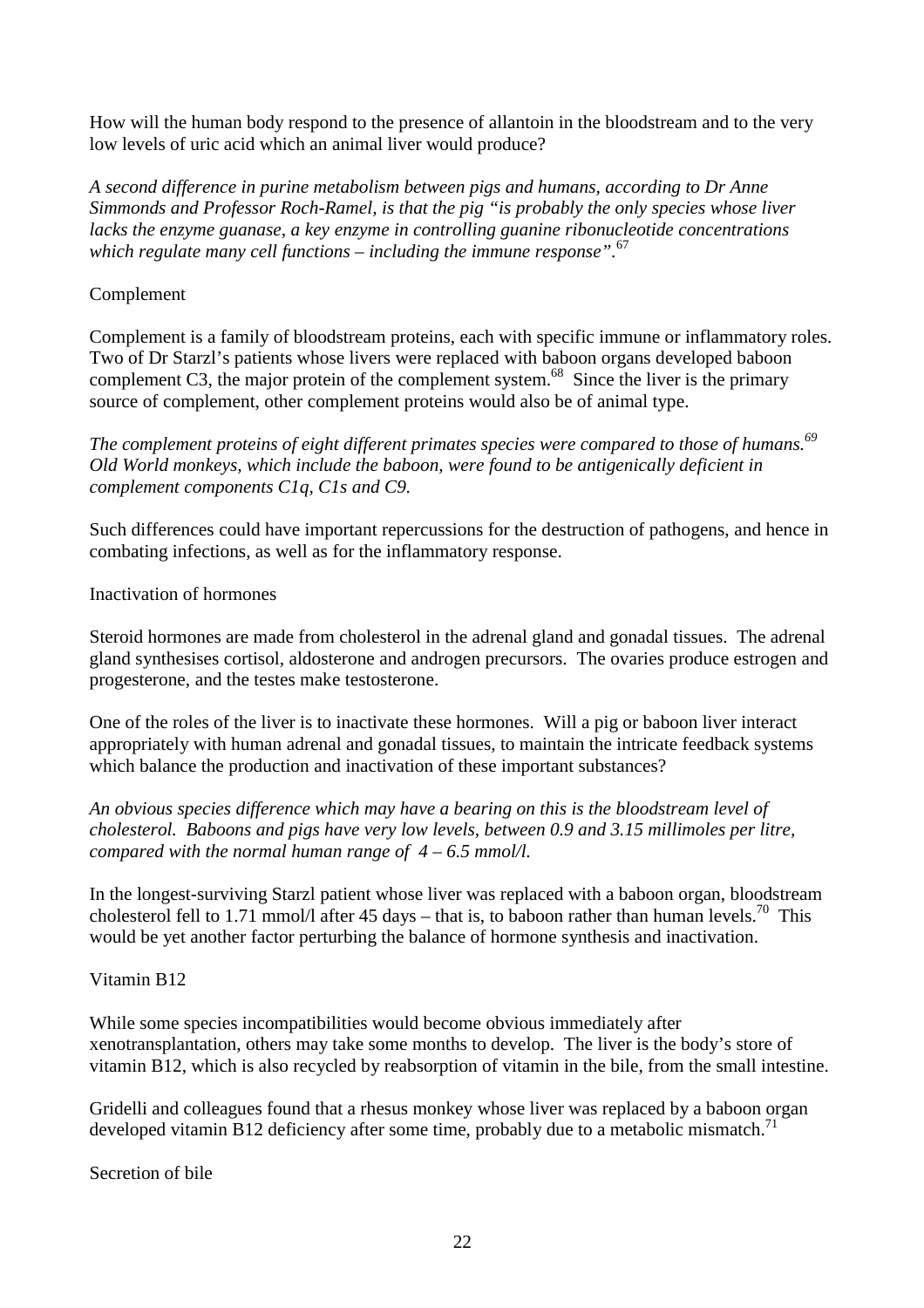The liver secretes bile, which passes into the small intestine where it plays a key role in fat digestion. Bile fluid is also a means of excreting metabolic end-products. In humans the primary bile acids, produced in the liver from cholesterol, are cholic and chenodeoxycholic acids. They are conjugated to form glycocholic acid, taurocholic acid, and two others, before being secreted into the bile.

Bile contains the pigment bilirubin, the waste product of red blood cell breakdown; cholesterol and phospholipids; drugs and chemicals; mineral salts, mucus and water. The presence of bile in the small intestine is required for the absorption of vitamin K. However, bile acids can also be toxic.

There are notable species variations in the composition of bile and the metabolism of bile acids:

*A major bile acid, chenodeoxycholic acid and its conjugates are hydroxylated in pig liver but not in human liver. This results in hyocholic acid and its conjugates in pig bile, not seen in human bile. Glycohyocholic acid is also found in pig but not human bile, whereas glycocholic acid is the most abundant bile acid in humans, but is not found at all in pig bile.*<sup>72</sup>

The repercussions of changes in bile acid composition for patients receiving pig livers are unknown, but toxic effects are possible.

*For example, species differences in the metabolism of the bile acid chenodeoxycholic acid result in toxicity to baboons and rhesus monkeys, but not to chimpanzees or humans. In rhesus monkeys, congenital abnormalities of the liver, kidney and adrenal glands were found in the offspring of pregnant monkeys given chenodeoxycholic acid.*<sup>73</sup>

Non-human bile acids could have other effects in a human patient, such as: modifying fat absorption; affecting the rate of absorption of fat-soluble vitamins; altering susceptibility to bowel cancer and changing the absorption of bile acids in the intestine. All or any of these would have important health consequences for xenotransplant patients.

Moreover the importance of biliary excretion of drugs and chemicals and their metabolites varies from species to species, and differences would affect the activity of some therapeutic drugs and the toxicity of some chemicals (see *Detoxification and activation of chemicals*, above).

The control of the rate of bile flow also differs among species:

*In humans, the flow of bile from the liver to the gall bladder is almost entirely induced by levels of bile acids in the bloodstream. This means that when bile acid secretion is low, there is virtually no bile flow. In contrast, in many mammals there is a much higher flow of bile which is independent of bile acid levels*. 74

## Blood clotting

The liver produces most blood clotting factors and so a recipient of a pig or baboon liver will acquire mainly animal factors. This was indeed the case with the two patients who received baboon livers in the Starzl clinical trials.<sup>7576</sup>

Some of the blood-clotting factors produced by an animal liver, such as factor VII, will have to interact with human components, such as tissue factor released from endothelial cells lining the blood vessels in the rest of the patient's body. Significant molecular incompatibilities would interrupt normal blood clotting with potentially life-threatening results.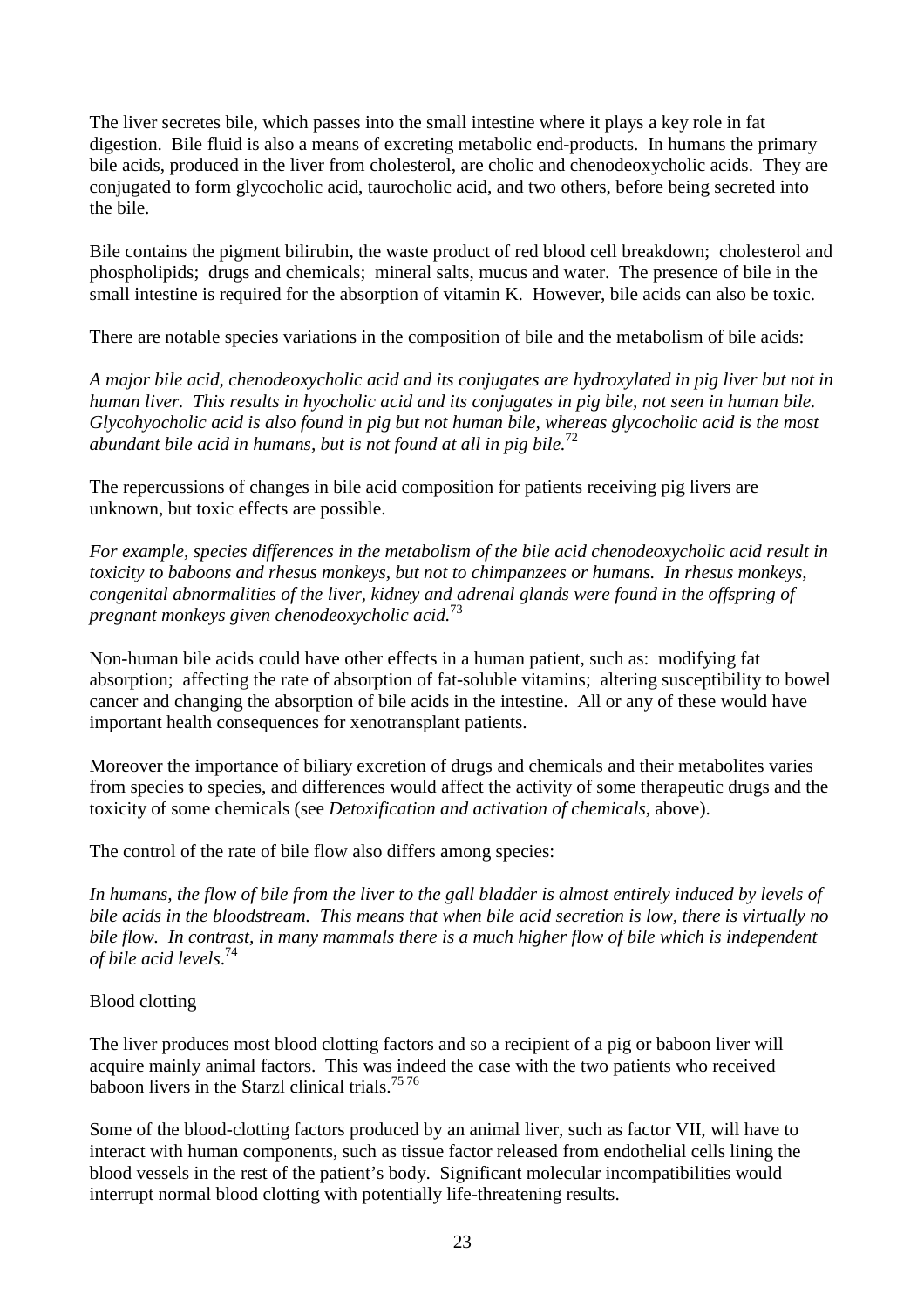The subtle feedback mechanisms which limit clot formation to the damaged area of a blood vessel, and the processes which eventually dissolve the clot, may all be affected by mismatches between the human and animal factors.

Plasma proteins (transferrin, haptoglobin and albumin)

Two patients whose livers were replaced by baboon organs had baboon transferrin in their bloodstream.77 This carrier protein, made in the liver, transfers iron from dying red blood cells to the bone marrow to be recycled by developing red blood cells. In delivering its iron load, transferrin actually moves into and out of the immature red blood cells.

Transferrins, like albumins, vary in structure across the species more than some other proteins.

*Serum transferrin concentrations in the pig differ from that of humans. Species differences in the surrender of iron from a preferred site on the transferrin molecule, and in acid-base binding properties, have been found between rabbits and humans, and similar variations may occur in pigs and baboons.*

*Considering baboons as source animals for organs, Professor Hammer of the University of Munich* has commented that a number of plasma proteins differ notably between humans and baboons.<sup>78</sup> *These include haptoglobin (which carries haemoglobin to the liver in order to recycle the iron); transferrin (which transports iron to the bone marrow for developing red blood cells); ceruloplasmin (an enzyme which carries copper in the bloodstream, and may have anti*inflammatory activity); and alpha<sub>1</sub>-antitrypsin (a deficiency of which leads to emphysema).

Haptoglobin is primarily made in the liver, so a patient with an animal liver may have a hybrid human-animal haemoglobin-haptoglobin complex. Such a hybrid complex may not bind normally to the specific receptors in the animal liver which usually allows clearance from the bloodstream and recycling of the iron.

Ceruloplasmin formation is stimulated when estrogen engages with receptors on liver cells – will the receptors on a pig or primate liver interact appropriately with human estrogen? Too little ceruloplasmin would affect levels of copper in the body and probably exaggerate the damaging consequences of infections or tissue injury.

Serum albumin, made by the liver, is the main protein responsible for the colloidal osmotic pressure of the blood. When this pressure falls, as it might in a human recipient of a pig or baboon liver, excess fluid moves out of the circulation into the tissues causing oedema (swelling). If uncorrected, this would lead to severe ascites caused by accumulation of fluid in the abdomen.

## *Albumin is present in the human bloodstream at levels of 38 – 52 grams per litre. Comparable values for the baboon and pig are considerably lower at 18-39 g/l and 16-38 g/l, respectively.*

Serum albumin is an important carrier of free fatty acids and bilirubin, and a secondary carrier for thyroxine, cortisol and haem. Albumin also binds drugs, affecting their therapeutic activity. Thus any qualitative differences between human and animal albumins would have profound implications and, indeed, such disparities have been found.

*Using an index of dissimilarity to demonstrate the variation in amino acid sequences in albumins, Hammer79 states that allocating the structure of human albumin the value of 1.00, in comparison chimpanzee albumin is 1.14, baboon albumin is 2.23 and pig albumin is >35.*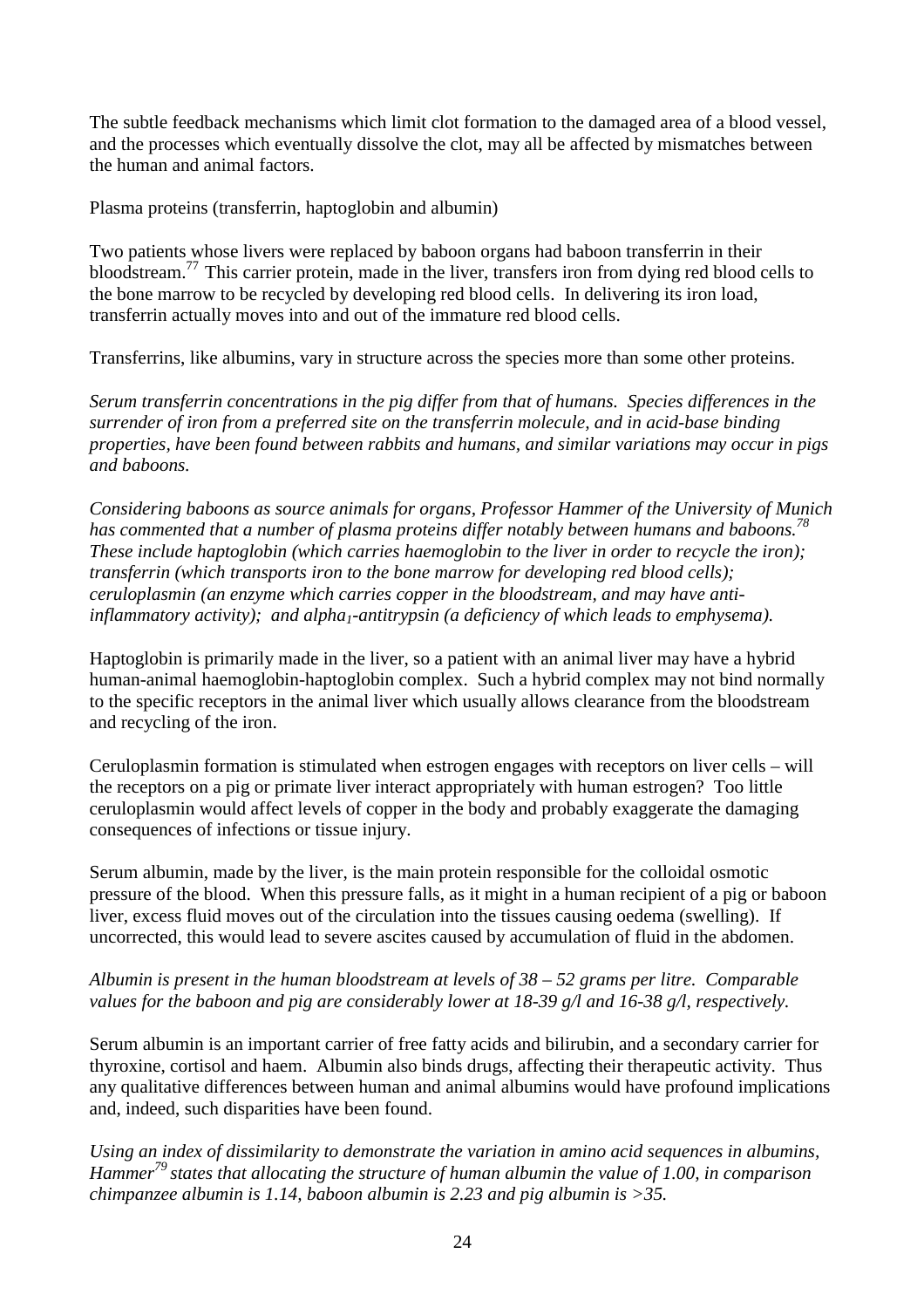*Studies comparing albumins from several species, including humans and pigs, show that despite broad structural similarities there are notable species variations in the molecular weight, Stokes radius and electrophoretic mobility, as well as different binding characteristics to bilirubin,80 methamphetamine*<sup>81</sup> and other substrates.<sup>82</sup>

*Single amino acid differences in the serum albumin from various species, including pigs and humans, significantly altered the binding selectivity for L-tryptophan and related analogues.83*

*"Another cause of interspecies differences in response to toxicants is the extent of plasma protein binding... The rhesus monkey, rabbit and guinea-pig resembled man in having a relatively high affinity for binding salicylate, whilst the baboon, horse, dog, rat, mouse, turkey and toad had a low binding capacity".84*

*The Pfizer company found that a drug called zamifenacin was bound very differently by plasma proteins in different species: "Zamifenacin exhibited extensive plasma protein binding with human plasma showing 20 and 10-fold higher binding than that in rat and dog respectively... Oral clearance in man was low as a result of increased metabolic stability and increased plasma protein binding compared with animals".*<sup>85</sup>

While human serum albumin can be infused into ordinary patients who lack the protein, in xenotransplant patients the problem would also be counterbalancing – both quantitatively and qualitatively – the presence of animal albumin.

5.3 Section summary - The Liver

The liver performs very many complex life-supporting functions, some of which are different in different species.

Of the important liver enzymes which activate or detoxify drugs and chemicals in the body, there are known species variations. This means that a patient with an animal liver might be more susceptible to the toxic effects of chemicals, and may seriously under- or over-react to normal doses of medicines.

The liver also makes and breaks down many natural substances found in the body. The enzyme uricase, which breaks down waste proteins called purines, simply does not exist in a pig liver. The breakdown of purines by a pig liver would produce a different, non-human substance and also lead to exceedingly low levels of uric acid in a human patient. The pig liver also completely lacks another human enzyme called guanase, possibly affecting a human patient's immune system.

The liver produces complement proteins. Baboon liver makes a different selection of complement proteins to the human liver and this may alter inflammation and the patient's ability to fight infections.

The liver regulates levels of steroid hormones such as estrogen and cortisol by interacting with the brain and with the testes and ovaries. No-one knows if an animal liver will be able to do this. Steroid hormones are made from bloodstream cholesterol, but levels of cholesterol are high in humans compared to pigs and baboons. This may affect hormone activities in xenotransplant patients.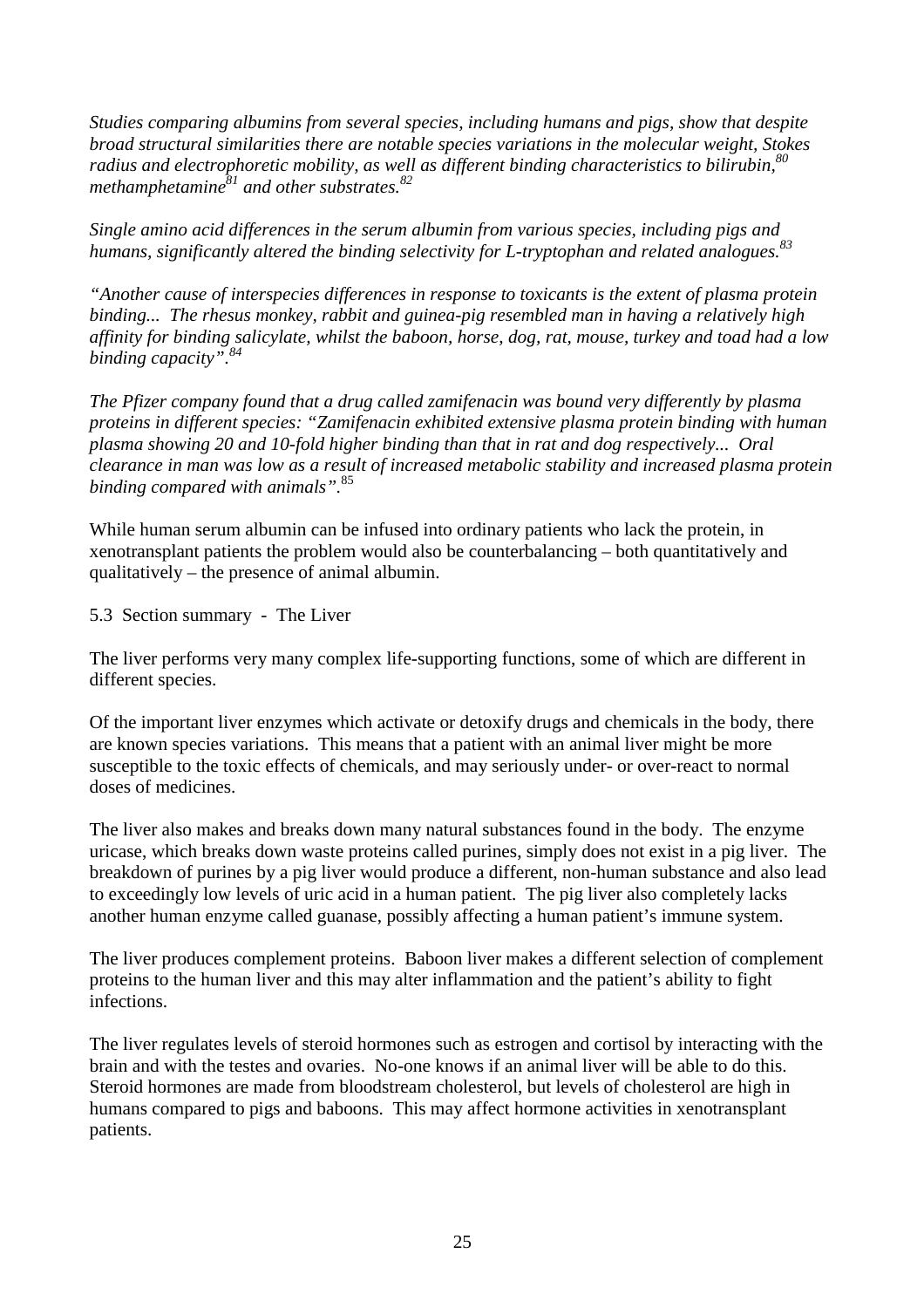There are species variations in the amount and composition of bile produced by the liver. This may have direct toxic effects on body tissues and may affect the activity of medicines in a patient, as well as fat absorption, the availability of vitamins such as A and D, and susceptibility to bowel cancer.

Pig and baboon livers produce a protein called albumin which is different in structure to that found in people, and they regulate bloodstream levels of this protein differently. These discrepancies could lead to painful fluid accumulation in the abdomen and disturbances in the actions of medicines.

Patients given an animal liver may suffer from disorders of blood clotting, which could be life threatening. There may also be problems with the formation of their red blood cells, since an animal liver may be unable to function correctly.

## 6. The Kidneys

Man is physically as well as metaphorically a thing of shreds and patches, borrowed unequally from good and bad ancestors, and a misfit from the start.

Ralph Waldo Emerson, *Beauty*, 1860.

The primary function of the kidneys – to maintain the normal volume and composition of the body fluids – involves a complex, interconnected pattern of activities. These include not just excretion and reabsorption of numerous substances, but also metabolic and hormonal activities regulating acid-base balance, electrolyte and fluid balance and thus blood pressure, as well as red blood cell production.

#### 6.1 Research and Clinical History

The first kidney transplant operation was attempted on animals in 1902 and on humans in 1936. Today, the one-year survival rate of the transplanted human kidney (rather than the patient) is between 79 – 85 per cent.

Xenotransplant kidney experiments have been conducted between the following animal species: sheep, tiger, pig, cat, lion, wolf, fox and dingo to dog; dog to wolf; cat, hare and pig to rabbit; rabbit to cat; pig to dog, baboon, cynomolgus monkey, goat and rabbit; sheep and pig to goat; and guinea pig and mouse to rat.

Scientists from Papworth Hospital, Cambridge and from Imutran, the British company which is part of Novartis Pharma, reported in 1998 that they had replaced the kidneys of 13 cynomolgus monkeys with kidneys from normal and transgenic pigs.<sup>86</sup> The transgenic kidneys expressed human decay accelerating factor, which helped protect them from immediate (hyperacute) rejection. Survival of monkeys with transgenic pig kidneys was  $6 - 35$  days (median 13 days), and in the control group was  $0.3 - 30$  days (median 6.5 days). During the first eight days, six monkeys died from kidney failure. In three monkeys who received transgenic pig kidneys, the organs failed due to acute vascular rejection.

This experiment showed that transgenic pig kidneys can perform excretory functions in monkeys for up to 35 days. However, pigs and monkeys – unlike humans – are similar in having very low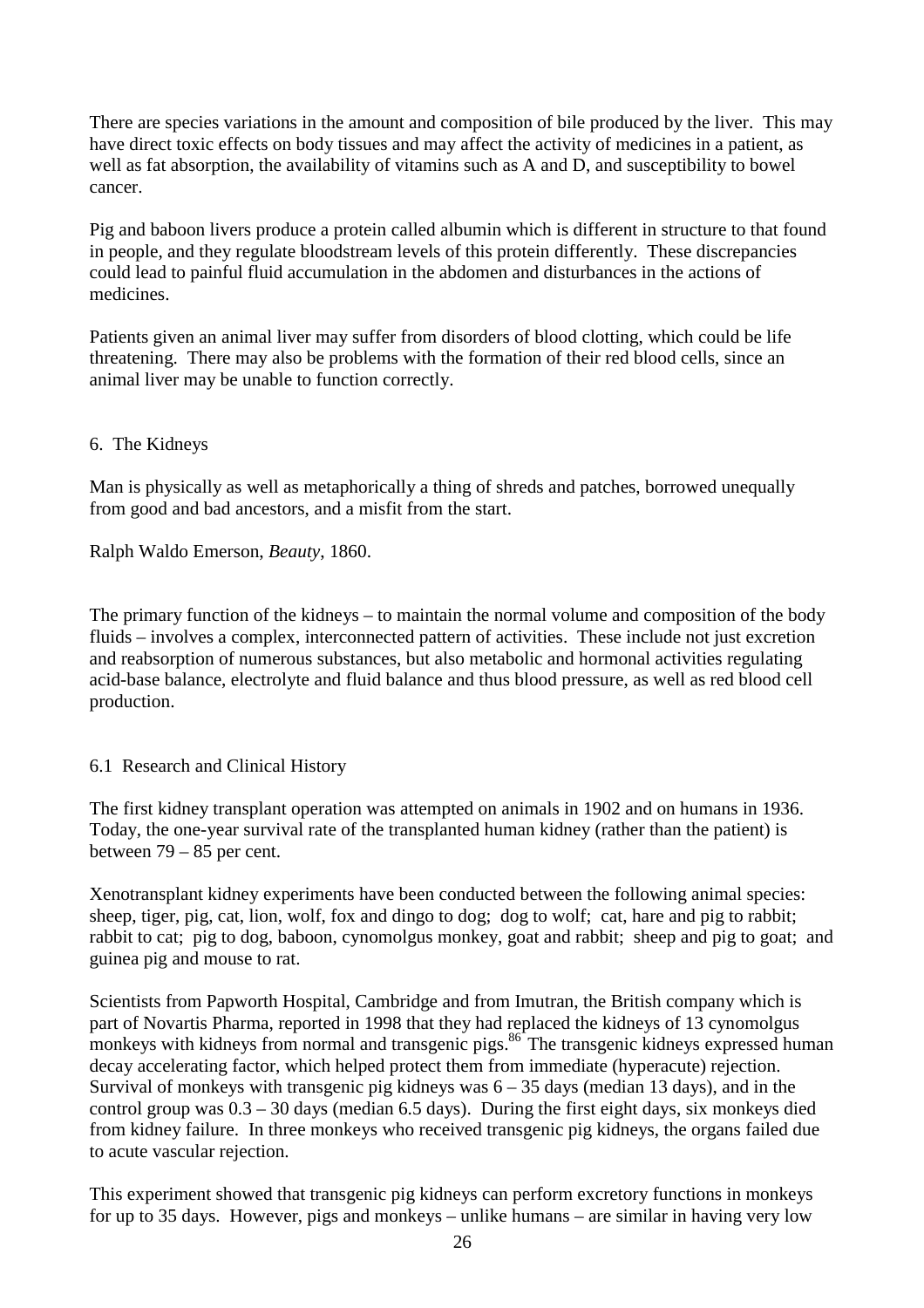levels of uric acid in their bloodstream. In a human patient, incompatibilities in uric acid levels would probably occur. Moreover, the monkeys who survived past eight days developed progressive anaemia, which became severe enough to necessitate the killing of four animals. The cause of anaemia was probably because erythropoietin secreted by the pig kidney was unable to stimulate red blood cell formation in the monkeys' bone marrow.

The transplantation of animal organs into human patients began 30 years ago. In the 1960s Professor Keith Reemtsma grafted chimpanzee kidneys into several patients.<sup>87</sup> One patient survived for nine months. That chimpanzee kidneys can support human life for this period of time is not, however, an indication that a pig or baboon kidney could do likewise. The routine use of chimpanzees as source animals today is impossible, due to their unavailability and because of ethical imperatives.

A contrasting result was obtained by Dr David Hume's single chimpanzee-to-human kidney transplant, undertaken at about the same time. The grafted organ produced an astounding 54 litres of urine within 24 hours, leading to the patient's rapid death from fluid imbalance.<sup>88</sup>

Also in the 1960s, Dr Thomas Starzl conducted six baboon-to-human kidney transplants. Exceptionally, one patient survived for two months with baboon kidneys. In the short term, some baboon kidneys achieved reasonable creatinine clearance (a standard measure of kidney activity), and active transport of glucose and potassium.<sup>89</sup> However, these clinical experiments are insufficient evidence that baboon kidneys could undertake, in humans, the complex array of activities required for long-term survival or health.

## 6.2 Functional Incompatibilities

Pig kidneys share certain fundamental characteristics with human kidneys, having broadly similar glomerular filtration rates, rate of blood flow and concentrating ability. Baboon kidney function has been less well studied.

However, apart from differences in size – a pig's kidney weighs 59 – 100 grams, a baboon's kidney is even smaller, while a human kidney weighs about 150 grams – there are numerous species differences in the specialist functions of this organ.

#### Excretion

Filtration of the blood is not a simple process, but one which involves selective reabsorption of substances into the bloodstream such as water, sodium, chloride, phosphate, amino acids, glucose, as well as secretion of others, such as drugs and drug metabolites, into the kidney tubules for excretion.

Transplanting pig kidneys into humans seems likely to lead to a major problem with levels of the waste product uric acid in the blood, which are very different in the two species.

*Pigs, like most other mammals, have a liver enzyme called uricase which breaks down uric acid to allantoin.90 Consequently in pigs plasma levels of uric acid are normally very low, at about 0.05 milligrams per decilitre.91 There is also overall secretion of uric acid by the pig kidney, the amount of uric acid in the urine thus being double the amount first filtered from the blood at the glomerulus.*

*In humans, the situation is different. Uric acid, not allantoin, is the end-product of purine metabolism, because although the uricase gene is present it is not expressed in human liver. Levels*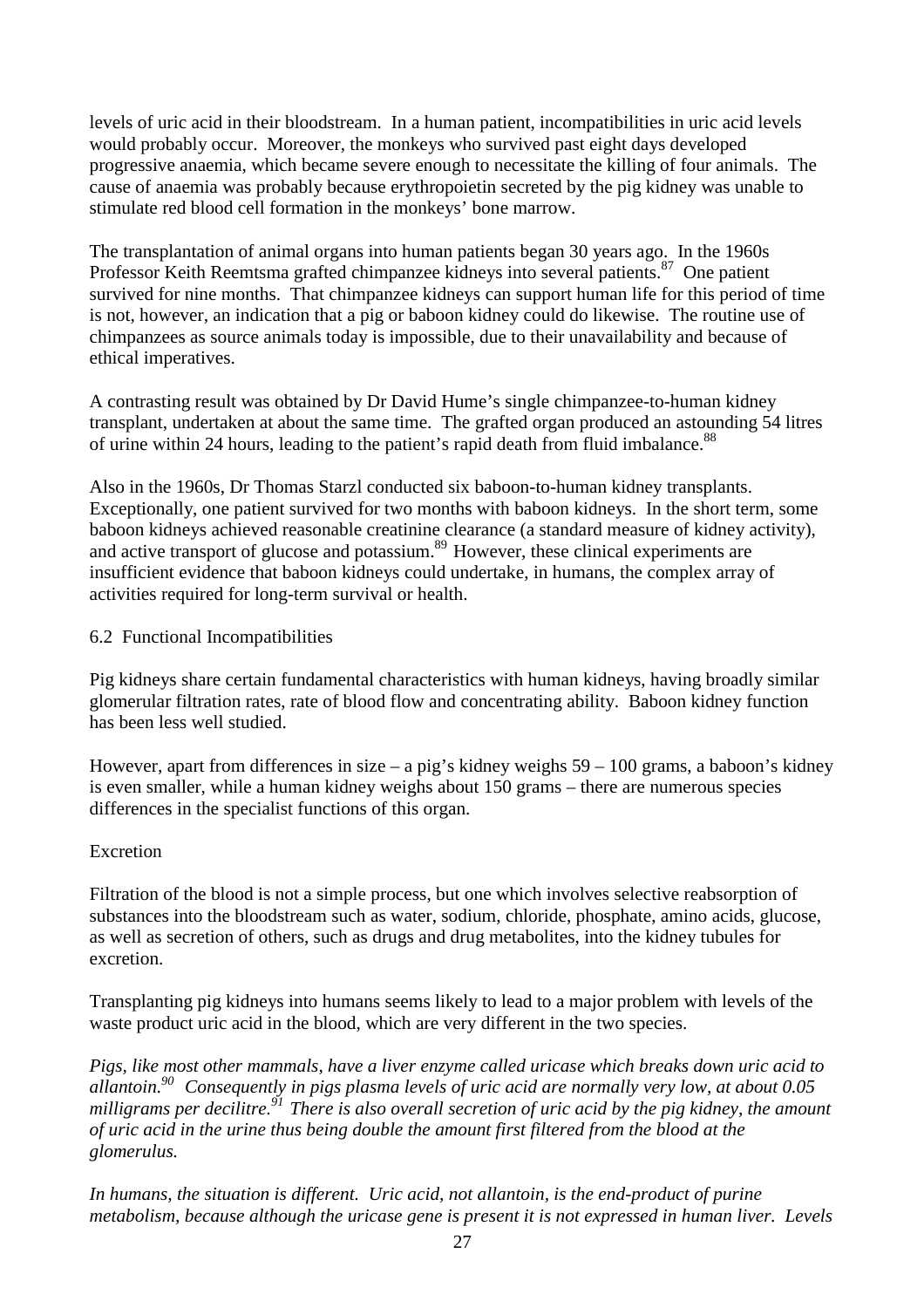*of uric acid in the human circulation are therefore much higher than in the pig, at approximately 4 – 5.5 mg/dl (being greater in men than in women or children).*

*This high level of uric acid in the human bloodstream also relates to the fact that over 90 per cent of the filtered uric acid is reabsorbed, due to the presence of a uric acid-anion exchanger in the brush-border membrane of the human kidney's proximal tubules. The situation in the pig is quite the opposite, because the brush-border exchanger is absent in the pig kidney.*

What will happen when a pig kidney is flushed through with human blood containing 100 times more uric acid than the physiological level for pigs? Overloading pigs with exogenous uric acid depresses the glomerular filtration rate and leads to uric acid crystal deposition.<sup>92</sup>

Dr Anne Simmonds of the Purine Research Laboratory at Guy's Hospital, London, and Professor Roch-Ramel of Lausanne, believe that without adequate hydration the overload could cause uric acid stones or crystal-induced kidney damage, leading to the failure of the graft. To prevent this, patients may have to drink unusually large volumes of fluid for the rest of their lives. If they did not, or were heavy meat-eaters, or lived or travelled in hot climates, or suffered from diarrhoea, they would be at high risk of graft failure.

There is another important difference between pig and human kidneys:

*In humans, the kidney's brush-border exchanger also normally co-transports a number of drugs, such as antibiotics, atropine, quinine, trimethoprim and morphine. Its absence in pig kidneys would therefore have a significant impact on the therapeutic levels of a number of drugs in the circulation of a human recipient, as well as on uric acid levels.*

## Red blood cell production

The kidneys regulate red blood cell production by making and releasing erythropoietin, which stimulates the formation of red blood cells from immature cells in the bone marrow. By responding to low oxygen in the blood, the kidneys thus monitor and maintain oxygen delivery to all the tissues of the body.

*No-one knows whether pig kidney erythropoietin will be effective in stimulating red blood cell formation in human bone marrow. However, the indications are not good. All monkeys who survived for longer than eight days after replacement of their kidneys with transgenic pig kidneys* developed progressive anaemia and had to be killed.<sup>93</sup> Anaemia was thought to have occurred *because of a mismatch between pig erythropoietin and red blood cell production in the monkeys' bone marrow.*

Thus it seems likely that, in addition to an already extensive treatment regime, human recipients of pig kidneys would also need to take exogenous erythropoietin. Moreover, in the case of a pig-tohuman kidney transplant, there is a possibility that pig erythropoietin may be antigenic enough to induce a defence reaction in the patient.

## Fluid balance

The hypothalamus and pituitary gland of the brain are involved in controlling water retention and sodium excretion, as well as the secretion of renin by the kidneys. This system possesses intricate feedback loops between the kidneys and the brain. How well will the human pituitary and hypothalamus integrate their activities with pig or baboon kidneys?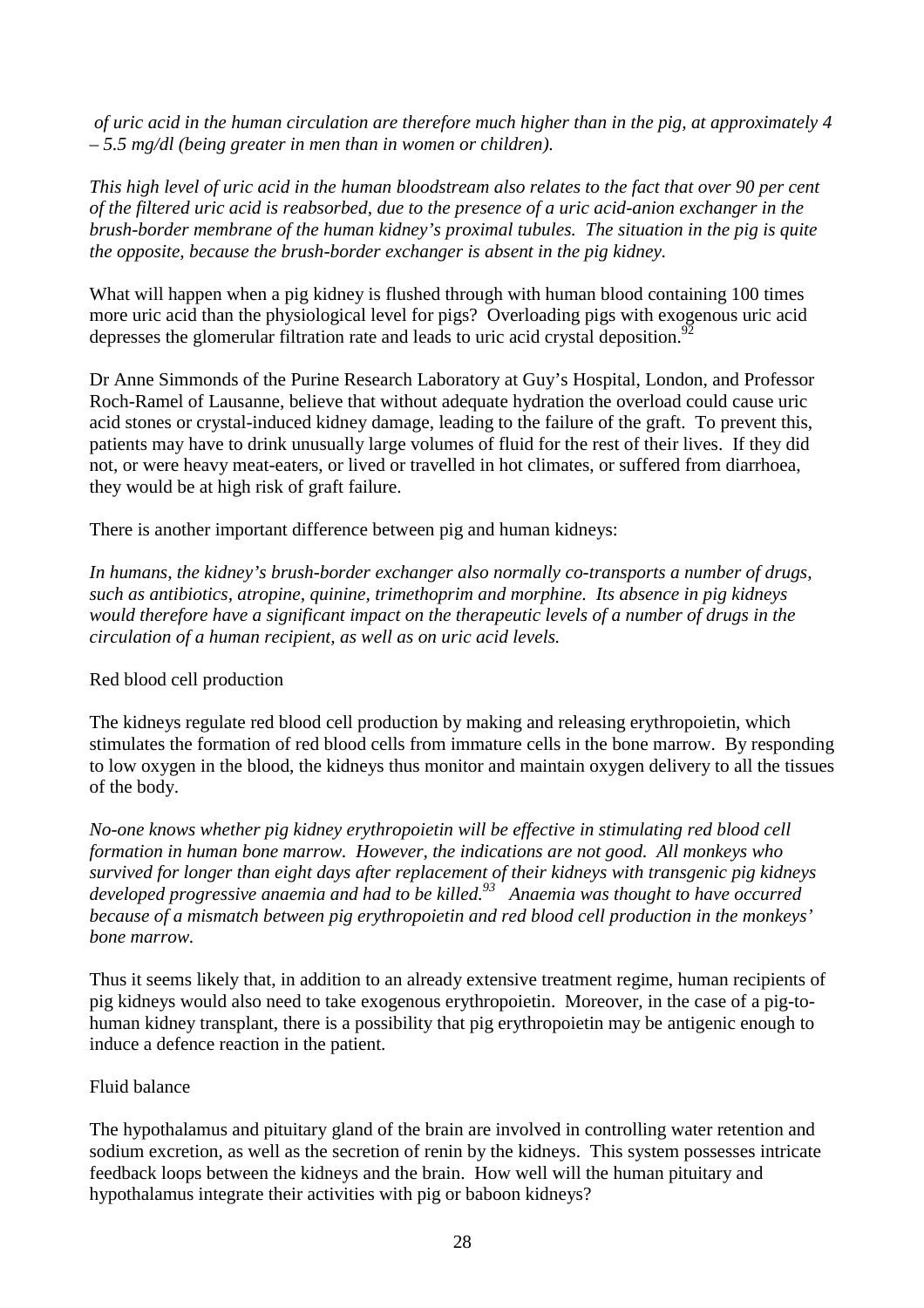Vasopressin (antidiuretic hormone, ADH) is synthesised in the hypothalamus and secreted by the pituitary gland. Its principal role is to maintain normal fluid balance and hydration by controlling the water permeability of the kidney collecting ducts. The secretion of vasopressin itself is triggered by changes in blood concentration (osmolality) and volume which, in a xenotransplant patient, would be under the control of animal kidneys.

*In all mammals except pigs, the vasopressin molecule has the amino acid arginine at residue 8. Pig vasopressin has lysine in this position. Thus pig kidneys in a human xenotransplant patient may not respond normally to human vasopressin. However, it is known that cloned pig V2 receptors for pig vasopressin differ from human V2 receptors, mainly in their N-terminal region, leading to a different relative order of ligand specificity.*

*Species differences (pigs versus cow) have also been measured in kidney vasopressin V2 receptors, both in density and in their affinity for several V2 ligands. The authors comment that "these findings are significant in relation to the physiological and pathological roles of renal kinins and their interaction with the neurohypophysial peptide hormone system".94*

Renin is secreted by the kidney into the bloodstream and generates the formation of angiotensin I (and hence angiotensin II) in the bloodstream.

Angiotensin II acts on the adrenal gland and the small arteries and modulates blood pressure, involving a delicate feedback system within the kidneys.

A critical question for the xenotransplant patient is whether pig or baboon renin will effectively catalyse the formation of human angiotensin I, and how well an animal kidney will respond to the human angiotensin system. Any mismatches would have implications for fluid balance and, of course, blood pressure.

*Renin is known to have an unusually stringent substrate specificity. The enzyme site for human renin is different from that of non-primate species, such as the pig. According to Wang and Liang,95 pig renin is very sensitive to amino acid substitutions at certain sites in its substrate. These authors state:*

*"The species specificity of [pig] renin presumably arises from differing P1' – P3' residues in angiotensinogens. For example, the P1' – P3' residues from human and porcine angiotensinogens are Ile-Val-His and Leu-Val-Tyr, respectively."*

It would be surprising if there were not a number of incompatibilities in enzyme reactions, receptor distributions, subtypes and affinities, between pig, baboon and human kidneys. Subtle differences may not be a problem, but more significant dissimilarities could have profound effects on organ function, fluid balance and drug responses.

6.3 Section Summary - The Kidneys

The main activity of the kidneys is to balance the volume and composition of body fluids, involving the selective recycling of some substances and excretion of others.

A human patient with pig kidneys may be especially prone to kidney stones or kidney failure, because the pig organ cannot handle the levels of uric acid found in the human bloodstream.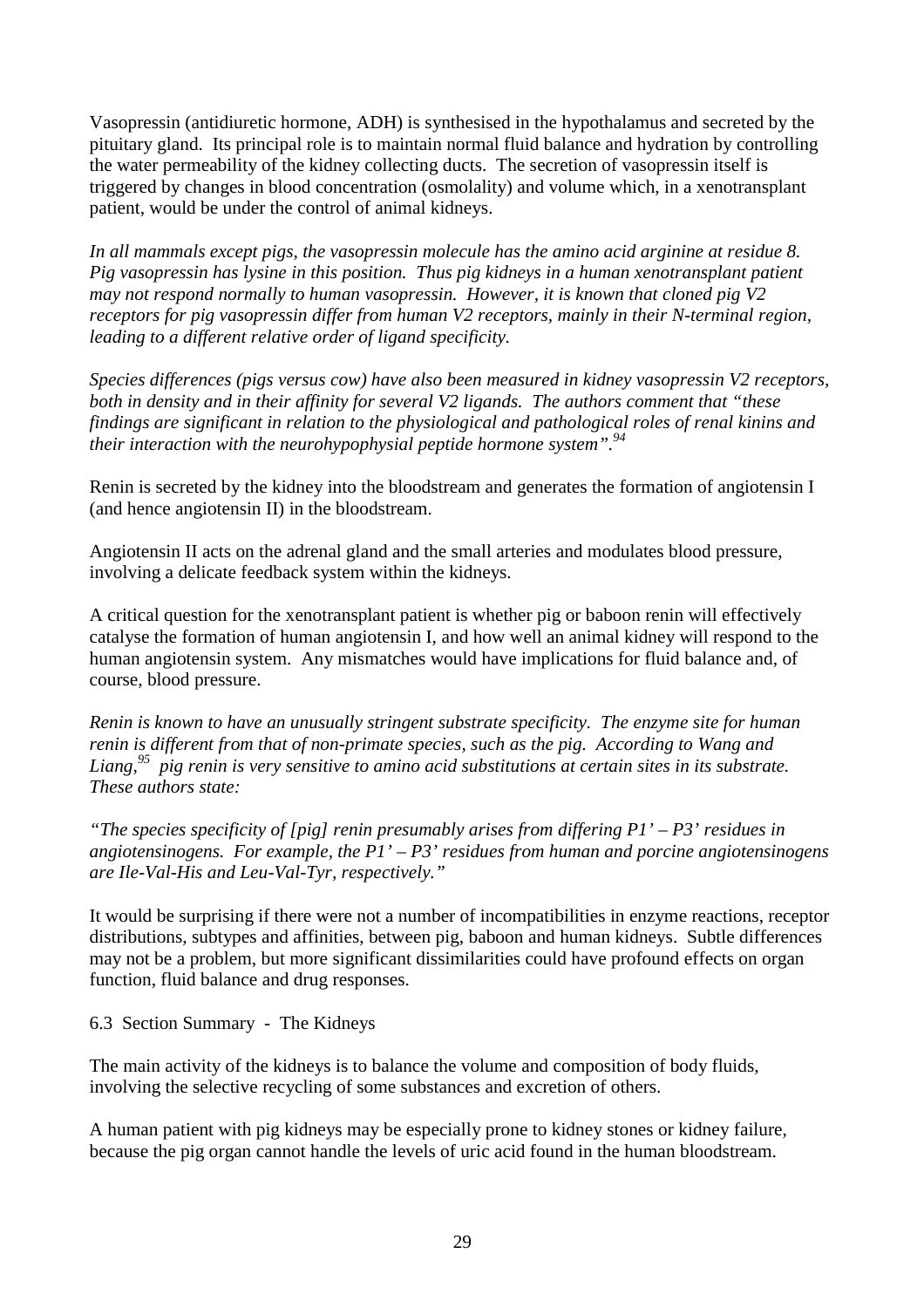Unlike the human organ, the pig kidney does not have an important mechanism for controlling the levels of medicines, which could have a significant impact in a xenotransplant patient who needs to take several drugs.

The enzyme renin produced by pig kidneys differs from the human equivalent. Moreover, pig kidneys may not respond normally to a hormone (vasopressin) released from the brain of the patient. Both these discrepancies could affect blood pressure, hydration and fluid balance.

Animal experiments suggest that pig kidneys will be incapable of stimulating red blood cell formation in the bone marrow of a patient.

## 7. The Lungs

And when they had emptied the bowls which she had handed them, she drove them with blows of a stick into the pigsties. Now they had pigs' heads and bristles, and they grunted like pigs; but their minds were as human as they had been before. So, weeping, they were penned in their sties.

Circe transforming Odysseus' men into pigs. Homer's The Odyssey, translated and revised by Rieu, 1991.

The best-known function of the lungs is to carry out gas exchange. Blood depleted of oxygen is pumped directly to the lungs from the heart. Oxygen from inhaled air enters the bloodstream, in exchange for waste carbon dioxide from the blood. The oxygenated blood then returns to the left side of the heart, from where it is pumped to the rest of the body.

However, the lungs are not just a pair of bellows: they also have immune and metabolic functions. In controlling the bloodstream levels of several important substances which contract or dilate the blood vessels, for example, the lungs affect not only their own milieu but also regulate some activities throughout the whole body.

Being directly exposed to the air, the lungs are susceptible to micro-organisms and have finely balanced defence systems to prevent infection. The lungs are physically rather fragile, more prone to rejection than the liver and more sensitive to low oxygen levels.

To support the life and health of a xenotransplant patient, animal lungs would have to perform these functions:

- Gas exchange
- Synthesis of the components of bronchial mucus (defence system)
- Ciliary clearance of foreign particles and pathogens (defence system)
- Secretion of immunoglobulins (defensive antibodies)
- Synthesis of angiotensin II (constricts blood vessels)
- Synthesis and inactivation of bradykinin (dilates blood vessels), prostaglandins (dilate or constrict blood vessels) and leukotrienes (mediators of inflammation and allergy)
- Uptake and inactivation of serotonin (affecting blood pressure and the kidneys)
- Synthesis of phospholipids of the lung surfactants (crucial for lung function)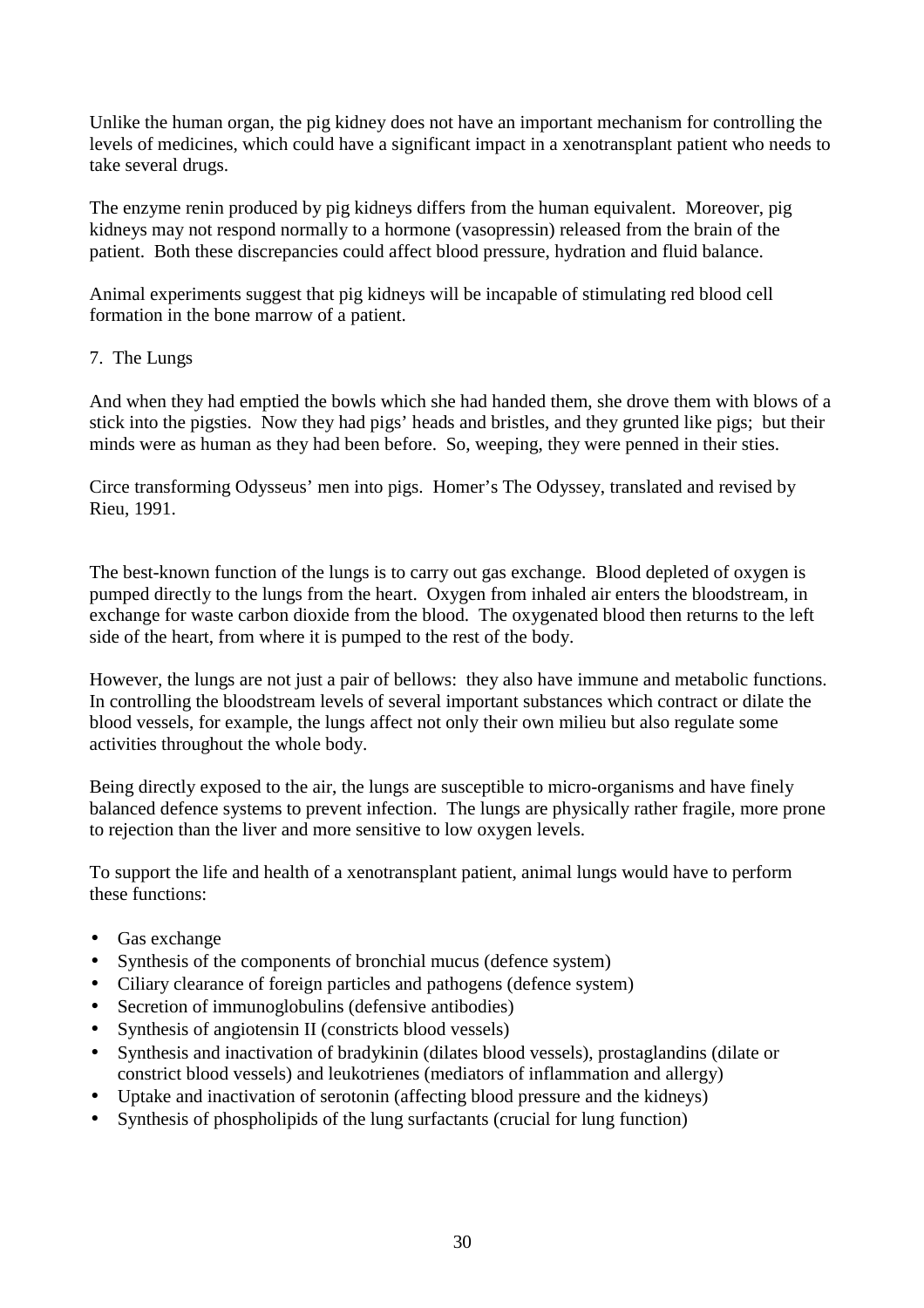## 7.1 Research and Clinical History

In the 1950s and '60s, lung transplant research included circulating human blood through dogs' or pigs' lungs. In the next two decades, primates, dogs and rodents were used. Research into lung xenotransplantation is not as far advanced as for the kidney, heart or liver, which is hardly surprising, since successful human-to-human lung transplantation has been achieved only relatively recently.

In the 1990s, the lungs of unmodified and transgenic pigs have been transplanted into baboons. In Japan, lungs from a baboon were transplanted into a Japanese monkey.<sup>96</sup> Single pig lungs were transplanted by Dr William Daggett into baboons and, in those who had been immunodepleted, the pig lungs continued to function for up to 11 hours.<sup>97</sup> When the remaining natural lung of each of four baboons was functionally isolated, the pig lung was able to support the anaesthetised baboons for this length of time.

With human-to-human lung transplants, international statistics show that the main causes of death are infection (45 per cent of deaths), acute rejection (10 per cent), obliterative bronchiolitis (8 per cent), operative bleeding (8 per cent) and multiple organ failure (6 per cent).

The two-year survival rate for double-lung transplants is about 50 per cent, and about 60 per cent for single lungs, depending on the original illness. The one-year survival rate after re-transplant is about 40 per cent for both types of operation as well as for heart-lung transplants.

These survival figures are well below those for heart or kidney transplants and have not improved very greatly since the late 1980s. Even though using animals as sources would enable better timing of operations, success rates with xenotransplantation would inevitably be much lower because of rejection problems and functional incompatibilities.

Some experts believe that better understanding of the diseases which at present require lung transplantation will eventually allow effective prevention and treatment, making transplants unnecessary. Given that lung xenotransplantation research is in its very early days, these other options may well be the most cost effective.

#### 7.2 Functional Incompatibilities

With the wide range of functions undertaken by the lungs, there are a number of likely incompatibilities in physiology, biochemistry and pharmacology which have not yet been given serious consideration.

#### Lung size

Volume mismatch between the grafted lung and the chest cavity can cause considerable problems in human-to-human transplants. For example, a recipient with emphysema would have a very large chest volume, while a patient with idiopathic interstitial fibrosis would require a smaller organ.

The animal organ must have the right dimensions for the chest cavity and also for effective joining of blood vessels and airways. If the graft is too big, there is a risk of lung collapse and, if too small, there may be persistent leakage of liquids and gases.

This requirement rules out the use of baboon lungs, which would be too small except possibly for use in children. In this case, would baboon lungs be capable of growing to match the child's needs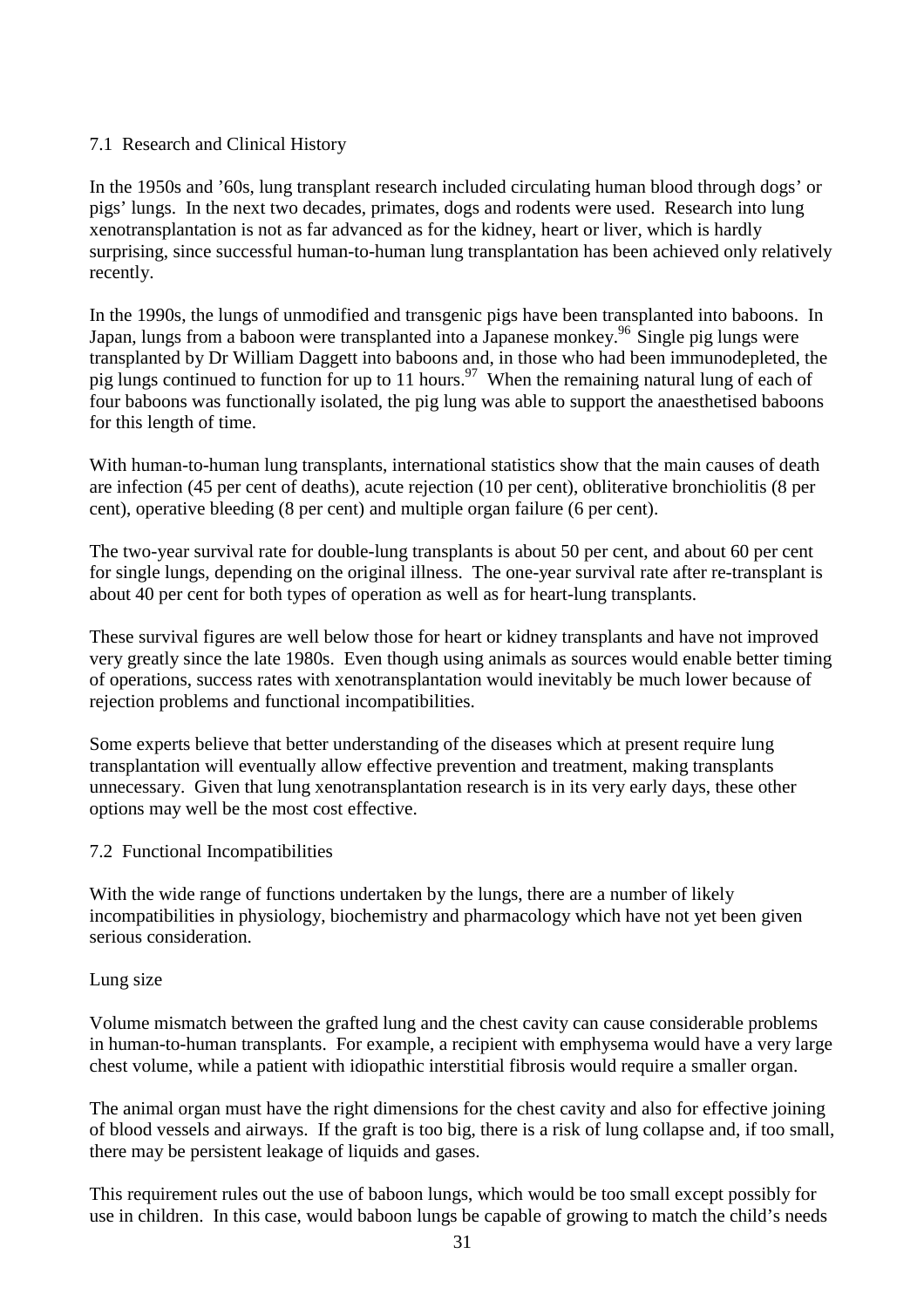in adulthood? Pig lungs are generally considered to offer the closest size match for adult humans, but organ dimensions vary greatly among different breeds and their rate of growth in the human body is unpredictable.

## Gas exchange

An animal's lung would need to be capable of adequately oxygenating the blood and removing carbon dioxide in a human recipient. This capability depends on the interaction of a number of properties of the lung and its blood flow, including different lung volumes and capacities, lung elasticity, the rate of ventilation compared to the rate of blood flow to the lung, as well as the resistance and pressures in the lung's blood vessels.

In the upright human being blood flow decreases towards the top of the lung, but this distribution changes with varying postures and with exercise. The difference relates to pressure variations in the lung's blood vessels, compared to pressure in the gas sacs (alveoli) of the lung itself. Will the lung of a pig, which is a horizontal animal, adapt functionally to a vertical orientation in the human body?

Efficient gas exchange depends on an approximate match between the alveolar rate of air flow and blood flow to the lung. This is known as the ventilation-perfusion ratio, which in humans is about 1.

*At rest, a pig's lungs receive a blood flow of between 1.4 and 6 litres per minute, depending on the size and breed of pig. The average figure is about 3.3 l/min, while the alveolar ventilation rate is about 2.4 l/min of air.98 In the resting human, the lungs receive about 5.25 l/min of air and 5-6 l/min of blood.*

*In the patient with a pig's lung, the blood flow from the (human) heart will be about 5.25 l/min, while the alveolar ventilation rate in the pig lung is normally 2.4 l/min of air. This would yield an abnormally low ventilation-perfusion ratio of 0.46.*

How will this mismatch, if it occurs, affect gas exchange in a xenotransplant patient? Unless a very careful choice of pig organ is made, the pig lung would be unable to provide sufficient oxygen and remove enough carbon dioxide for human needs.

Moreover, a pig's lung has evolved to receive the cardiac output of a pig's heart – often less than that of a human heart, unless large pigs are used. At what rate of human blood flow, which in a healthy person can rise fivefold to 25 l/min, would a pig's lung be damaged?

#### Infection and inflammation

Because the lungs are exposed directly to the outside environment as well as to the entire volume of circulating blood, their defence system must be very finely balanced. Under-activity results in repeated lung infections, while over-activity leads to inflammatory conditions of the lung tissues such as asthma, acute respiratory distress syndrome and fibrosing alveolitis.

A first line of defence against infection is the action of the cilia, hair-like projections in the airways which move a carpet of mucus up the respiratory tract to help expel foreign particles and microorganisms.

Transplanting a lung causes a major disturbance to this mucociliary clearance, which can increase the risk of infection – especially important to patients whose immune systems are already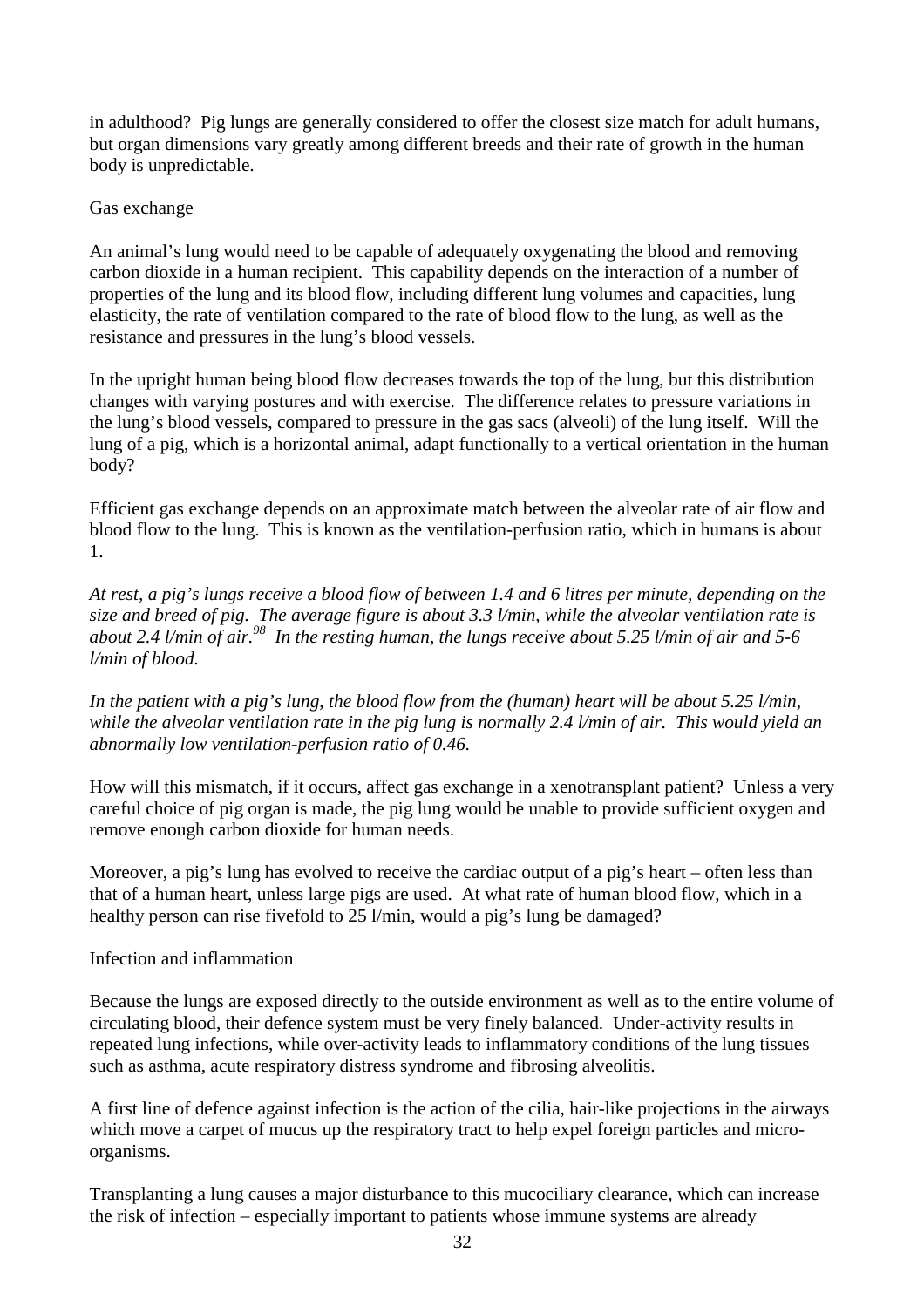compromised by drug treatment. It is not known whether the mucociliary clearance rate in a pig's airways (i.e. the bronchi) would be adequate for a human patient.

*There are species variations in the frequency of ciliary beating in the airways. The ciliary beat frequency in pig respiratory tract has been measured by different investigators as 5 beats per second,99 and 11.3 – 16.9 beats per second.100 In humans it is notably higher at 16.6 – 25 beats per second.101*

*Additionally, inflammatory mediators – which are themselves produced in the lung – have different effects on ciliary beating in different species. Varying doses of a leukotriene increased ciliary beat frequency by a maximum 75 per cent in guinea-pigs (at a dose of 10-9 moles per litre), by 119 per cent in rats (10<sup>-7</sup> mol/l) and by 86 per cent in humans (10<sup>-6</sup> mol/l).<sup>102</sup>* 

*Prostaglandin E1 caused a maximum increase in ciliary beat frequency of 35.9 per cent in rabbits (at a dose of 1 microgram per millilitre), but the maximum increase seen in human tissue was 4.1 per cent (at 0.1 microgram/ml).103*

Species variations of these kinds between humans and pigs would affect susceptibility to infections in patients receiving pig lungs – patients who are already at extra risk of infection because of the immunosuppressive drugs they must take.

The second line of defence for the lungs are the antibody- and cell-mediated systems.

White blood cells in the lung secrete antibody proteins, the immunoglobulins, which help fight infections. IgA is the principal immunoglobulin in human respiratory secretions, followed by IgG. These proportions are reversed in the pig's lung, where the major immunoglobulins are IgG followed by IgA, in the ratio of 1: 0.7.<sup>10</sup>

In human-to-human lung transplantation, immune system cells from the donor and recipient coexist within the patient's body. The donor's macrophages and lymphocytes persist for up to three months, with a progressive colonisation of the lung by the recipient's cells. This probably accounts for the T-lymphocyte activation and the inflammation of the alveoli characterised by an increase in cell numbers, especially macrophages.<sup>105</sup>

A similar situation would be expected in animal-to-human lung transplants. The effect of defence cells of two different species mixing in the grafted organ is unknown. Pig immunoglobulins would probably be produced by the lung for at least the first several weeks, if the graft survived that long, with unpredictable effects throughout the body of the patient.

## Bradykinin

Bradykinin acts locally in the lungs and also, via the circulation, in all parts of the body. It dilates the blood vessels, affecting blood flow, blood pressure, kidney function and the permeability of the capillaries. Eighty per cent of circulating bradykinin is inactivated in the lungs, probably as a way of protecting the delicate tissues from unwanted effects.

Bradykinin is inactivated by angiotensin-converting enzyme, found primarily in the capillaries of the lung. The lung also secretes carboxypeptidase M, another enzyme which inactivates a variety of peptides including bradykinin.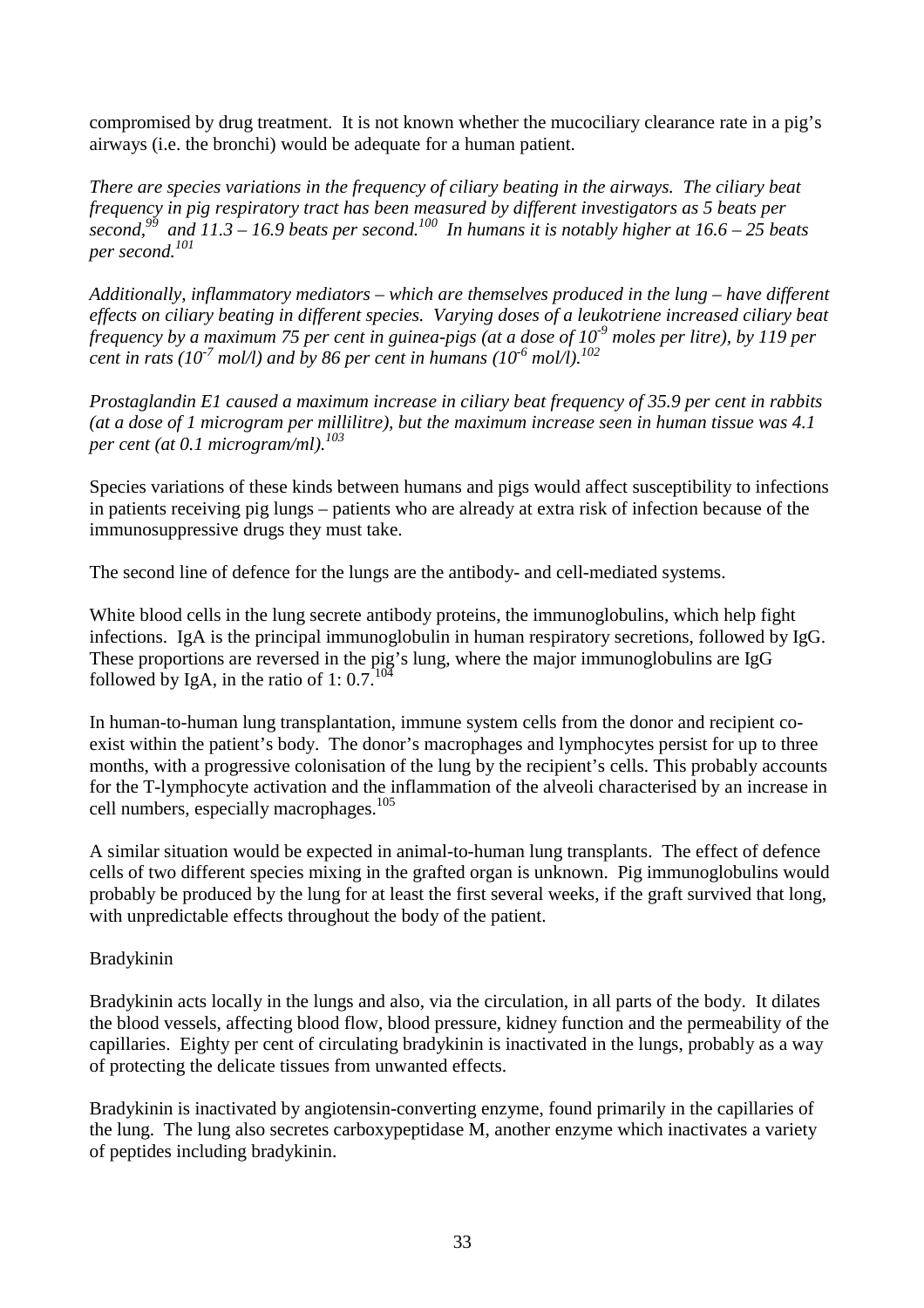*The level of activity of carboxypeptidase M varies between species. Activity of the enzyme in human lungs is lower than in baboon lungs, and less than half that found in dog lungs.106 There are also some differences in the enzyme structure between species.*

Bradykinin levels in the bloodstream need to be carefully regulated, but it is not known if an animal's lungs will be able to perform this function in a human body.

## Prostaglandins

The lungs contain the enzyme prostaglandin synthase, which initiates the metabolism of arachidonic acid to prostaglandins. The different prostaglandins act throughout the body as mediators of inflammation, and as potent dilators and constrictors of blood vessels. They also affect blood clotting, and may play a part in the constriction of the airways experienced in asthma.

Prostaglandin synthase also activates some chemical carcinogens, such as the important polycyclic aromatic hydrocarbons and aromatic amines, to their toxic forms.<sup>107</sup> This has significance for lung toxicity, including cancer.

*There are well-known species differences in levels of activity of prostaglandin synthase between rats and guinea pigs, the former having much lower activity than the latter.<sup>108</sup>*

Similar differences between human and pig or baboon enzymes would affect prostaglandin synthesis, and alter the metabolism of toxic compounds in the lung. As the lung also inactivates some prostaglandins, with animal-to-human lung transplants the whole control system for prostaglandins could be perturbed.

#### 7.3 Section Summary - The Lungs

As well as carrying out exchanges of oxygen and carbon dioxide according to the changing needs of the body, the lungs also have defensive and metabolic functions. Human-to-human lung transplants still have a much poorer success rate than other organs, but research is nevertheless underway to develop animal-to-human transplants.

Baboon lungs would be too small for transplant into humans, unless the patient was a small child – in which case, would they grow adequately as the child grew? Pig lungs are usually considered to be the best match for human adults, but if the organs are too small there may be persistent leakage of gases and fluid. Too large, and there is a risk of lung collapse.

Effective gas exchange depends on many features, including the rate of air movement through the lungs compared with the rate of blood circulation. In a human these rates are balanced, but in a patient with a pig's lungs the rates will be mismatched, which may be fatal. The pig is a horizontal animal, the human is designed on a vertical plane. Will gas and blood pressures in pig lungs allow full function in the vertical position? Will pig lungs be robust enough to cope with the larger blood output from a human, rather than a pig, heart?

Because the lungs are directly exposed to the outside environment, they are constantly at risk of infection. This risk is accentuated in a transplant patient whose immune system is depressed by anti-rejection treatments. The lungs have several lines of defence, starting with the mucus secretions which waft upwards through the airways, trapping and expelling particles and pathogens, driven by the beating of fine hairs called cilia.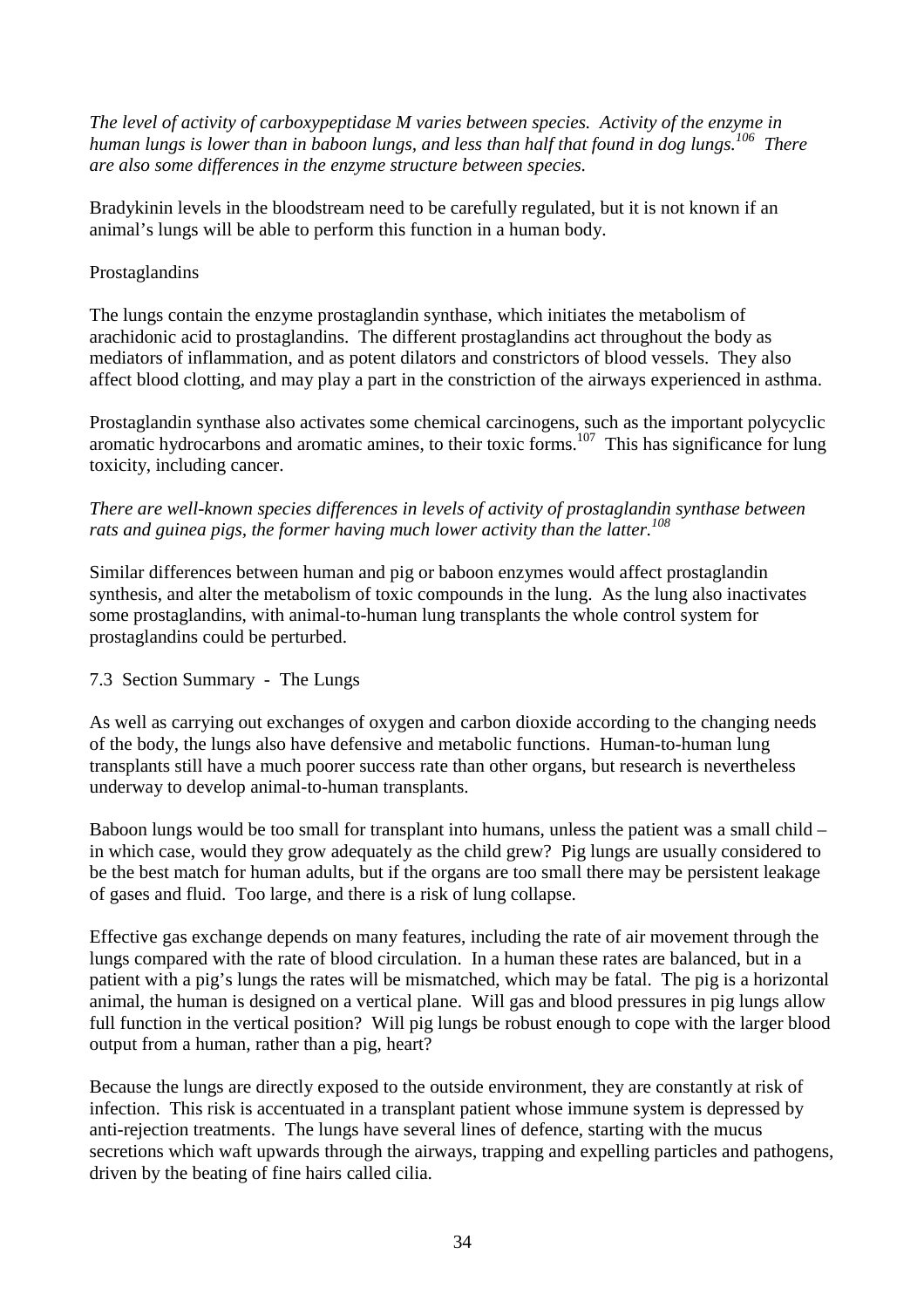This system operates more slowly in pig airways and responds differently to natural inflammatory messengers. Moreover, compared with humans, pig lungs produce different proportions of defence proteins called immunoglobulins. If pig lung defences are too active, a xenotransplant patient may suffer asthma, acute respiratory distress syndrome and fibrosing alveolitis. If underactive, repeated life-threatening infections would occur.

Levels of important natural chemical messengers are controlled by the lungs, and may be affected in a patient with pig lungs. In the case of bradykinin, this may alter blood flow and blood pressure throughout the body, as well as kidney function. With prostaglandins, effects would be seen on inflammation, blood flow and pressure, and possibly blood clotting.

## 8. The Heart

A man's heart changes his countenance, either for good or for eveil.

Apocrypha, Ecclesiasticus, 13:25.

The heart is commonly viewed as a pump for the circulation, but it performs this function in a far from mechanical manner, being constantly responsive to small changes in the demands of part or all of the body, via several feedback control systems. Although the transplanted heart is severed from its nerve supply, it still responds to hormonal control and to pressure, flow and resistance factors.

Will an animal's heart perform appropriately, or would a xenotransplant patient be unacceptably disabled by species differences in function?

#### 8.1 Research and Clinical History

The first experiments in heart transplantation were performed in a dog and published in 1905, and the first clinical case was Dr Christiaan Barnard's unsuccessful human-to-human attempt in 1967.

Success rates for human-to-human heart transplants improved throughout the 1970s and again in the 1980s after the introduction of cyclosporin. Worldwide rates of survival after human-to-human transplantation are now about 75 per cent at one year, 70 per cent at four years, 60 per cent at eight years and 56 per cent at ten years.<sup>109</sup> Twenty per cent of patients die in the first three months after a heart transplant. These statistics put into perspective the long, slow process of development which was required to achieve acceptable human-to-human heart transplant survival rates.

Heart xenotransplantation research has been conducted between the following species: fox to dog; goat to calf; sheep to goat; guinea pig, mouse, hamster and pig to rat; hamster and rat to mouse; hamster, mouse, pig and rabbit to rat; monkey and pig to baboon; and pig to goat, monkey and baboon.

Compared with human transplant experience, xenotransplant research is still in its infancy. The latest developments published by the British company Imutran, part of Novartis Pharma, were relatively poor. Of ten baboons whose own hearts were replaced with decay accelerating factortransgenic pig hearts, five died within 18 hours, four survived for 4-5 days and one was killed after nine days, with its xenotransplanted heart still functioning.<sup>110</sup>

To date there have been several known cases of human patients being given animal hearts, although not all have been published and none achieved long-term survival.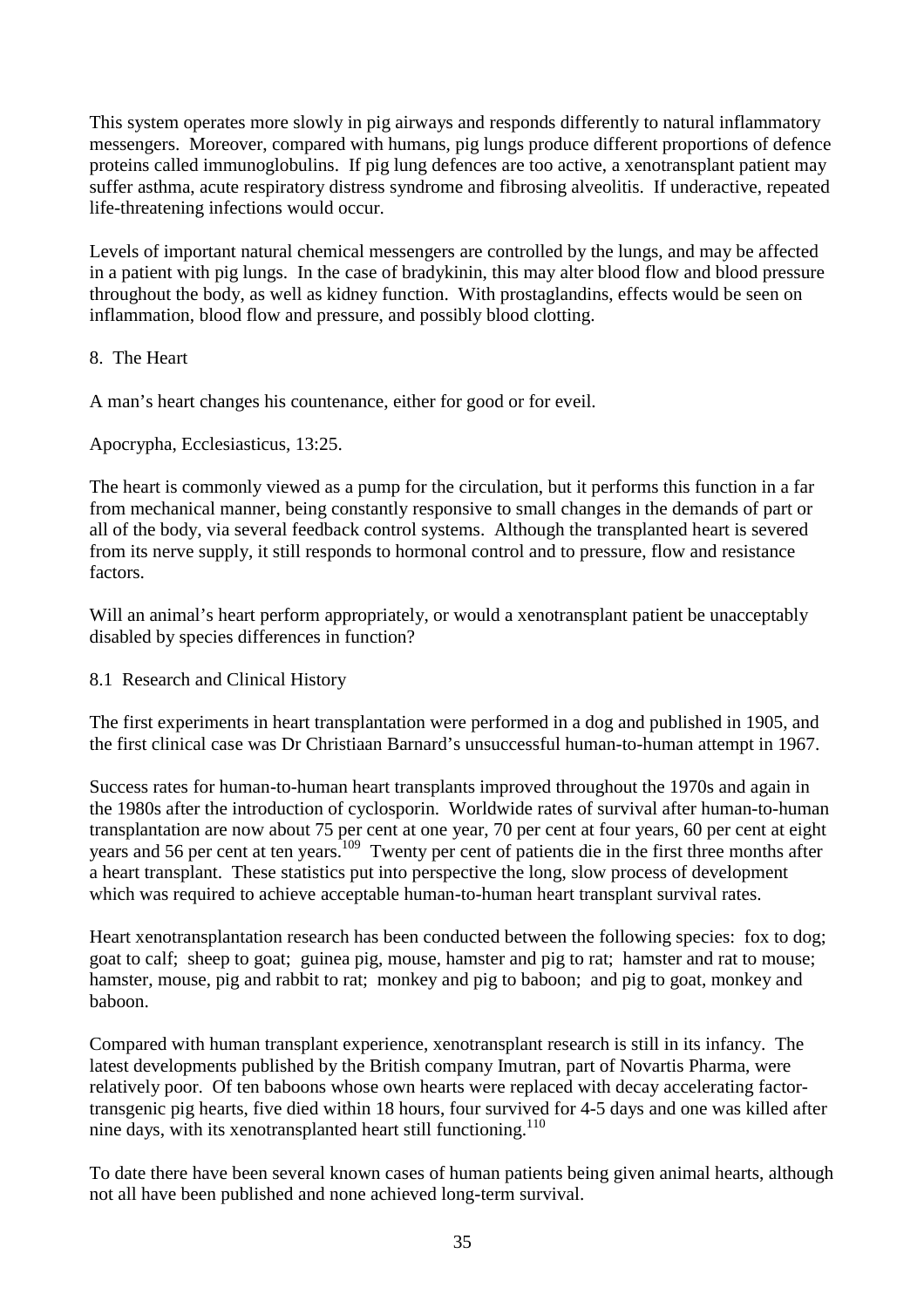In 1964, Dr James Hardy and colleagues transplanted the heart of a 96-pound chimpanzee into a male patient (having obtained an unacceptably brief consent form signed by a relative). Although prior to the operation the chimpanzee's heart had an output of 4.25 litres per minute, there were signs of right heart failure almost immediately and the patient died after two hours. The chimpanzee's heart was thought to be too small to cope with the cardiac return.<sup>111</sup>

Four years later, Dr Denton Cooley transplanted the heart of a sheep into a patient, who died almost immediately.<sup>112</sup> Also in the 1960s, a pig heart was transplanted into a human but failed after four minutes; another recipient of a chimpanzee heart died shortly after the operation.<sup>113</sup>

In 1977, Dr Christiaan Barnard and his team transplanted the hearts of a chimpanzee and a 30-kg baboon into two patients, without removing their own organs.<sup>114</sup> The baboon heart was too small to sustain the circulation and the chimpanzee heart was rejected after four days.

The case of Baby Fae occurred in 1984. Dr Leonard Bailey and his team replaced the heart of a 2.2-kg baby with that of a baboon. Death occurred after 20 days, due to a progressive fall in cardiac output linked with rejection.<sup>115</sup>

A pig's heart was transplanted into a Polish patient in 1992. The relatively long survival time of 24 hours was considered to be due to an anti-rejection procedure, in which the patient's existing antibodies to the pig organ were reduced prior to the operation.<sup>116</sup> The cause of the patient's death was attributed to the pig's heart being too small to provide an adequate output.

## 8.2 Functional incompatibilities

The genetically engineered pig is the most likely source animal for hearts for xenotransplantation, as the baboon heart is too small except possibly for very young children. Because pigs are used widely in cardiovascular research, much is known about the function of their hearts *in situ.* Almost nothing is known about their function in a human body.

## Haemodynamic characteristics

It is usually claimed that the haemodynamic characteristics of pig and human hearts are broadly similar. However, it is difficult to generalise about cardiovascular function *even between different breeds of pig.*

*A study comparing the haemodynamics of three breeds of pig found significant differences in mean arterial pressure and pulmonary vascular resistance:*<sup>117</sup>

Table: Haemodynamics of three breeds of pigs

|                                                                    | Hanford<br>pigs | Yucatan | Yucatan<br>minipigs micropigs |
|--------------------------------------------------------------------|-----------------|---------|-------------------------------|
| Mean arterial pressure<br>(mm mercury)                             | 89              | 48      | 53                            |
| Pulmonary vascular resistance<br>(dyne x sec/cm x m <sup>2</sup> ) |                 | 60      | 111                           |

Selecting the right breed of pig to suit all human needs – at the level of haemodynamic parameters, size and pharmacology – will be a difficult task when there are notable differences even between breeds of pig.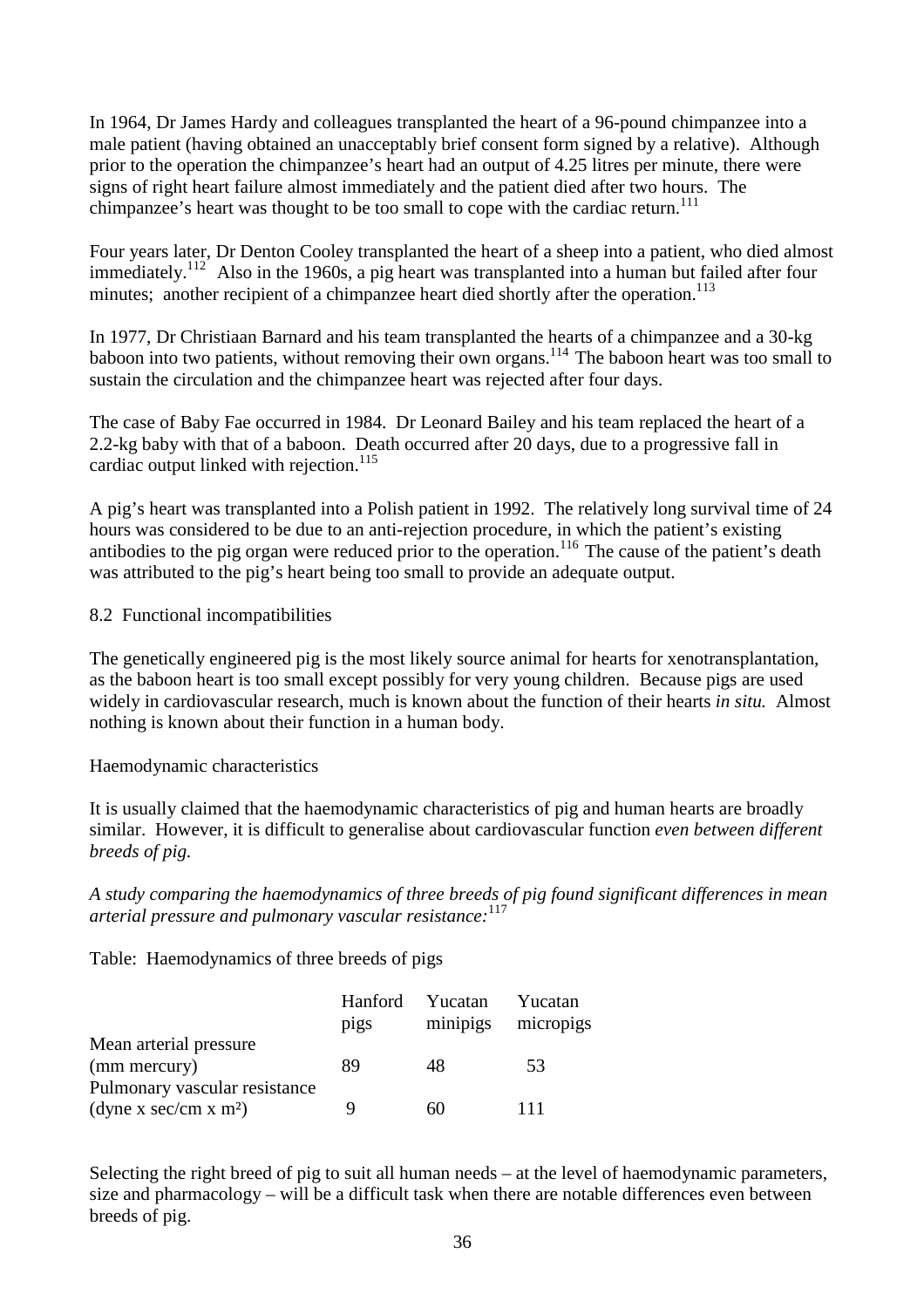Heart size and cardiac output

Studies with transplant patients demonstrate that, even though some size adaptation may occur in the months after the operation, if the donor human heart is too small it does not function well. In such cases the output of the transplanted heart at rest may be maintained in terms of volume of blood pumped per minute, but only at the cost of the heart working harder, for example by an increased number of beats per minute.<sup>118</sup> Transplant patients with hearts from smaller donors were less able to tolerate exercise.<sup>119</sup>

As pointed out by Dr Julia Greenstein, Chief Scientific Officer at the US company BioTransplant, which is researching xenotransplantation,

*"The problem with domestic pigs is that they can grow to be 1000 lb in weight so no-one knows whether, if you transplant a pig heart into a 150 lb man, it will be constrained by the physical size of the recipient or will continue to grow until it is the size it would have become in the pig".<sup>120</sup>*

Size disparities with xenotransplanted hearts from chimpanzees, pigs and baboons have already caused patients' deaths, as the organs failed to cope with the demands of a human body (see *Research and clinical history,* above). Because there are no medium- or long-term data, we do not know whether a transplanted animal heart would grow to an appropriate size in the human body.

*The effect of transplanting a heart which is not carefully matched for size can be quickly fatal: two out of 10 baboons whose hearts were replaced with transgenic pig organs died within hours, because size mismatch led to blood clots forming in the pulmonary artery leading to the lungs.<sup>121</sup>*

The hearts of some pigs are approximately the size of some human hearts, so size matching would theoretically be possible.

*However, heart weight-to-body weight ratios vary even between different breeds of pig. In the Hanford miniature pig, this ratio is 4.6, significantly different from the ratio of 5.7 seen in the Yucatan miniature pig.<sup>122</sup>*

The fact that a pig is a horizontal animal, while a human is a vertical animal, poses a question about the ability of a pig heart to circulate blood adequately to the upper regions of the human body, especially the brain. When asked this question at a conference in 1996,  $^{123}$  Mr John Dunning, consultant cardiothoracic surgeon at Papworth Hospital, Cambridge, UK, replied that pigs could be trained on a treadmill to increase the efficiency of their hearts prior to being killed for their organs.

*At rest, the output of a pig's heart is between 1.4 and 6 litres per minute (averaging about 3.3 l/min) depending on the size and breed of pig. In the resting human, the equivalent cardiac output is generally 5-6 l/min of blood.*

Due to the loss of its nerve supply, the cardiac output of a transplanted human heart is generally poorer than normal. For the same reason, any shortfall in output from an animal's heart would also be accentuated after transplantation. Indeed, in research published in 1998, some transgenic pig hearts transplanted into baboons failed to produce even a low cardiac output.<sup>124</sup>

In human-to-human heart transplants, multiple organ failure is a serious problem. A reduction in cardiac output can cause a comparatively larger drop in the splanchnic circulation of the digestive tract, activating a cascade of inflammation leading to organ failure.<sup>125</sup>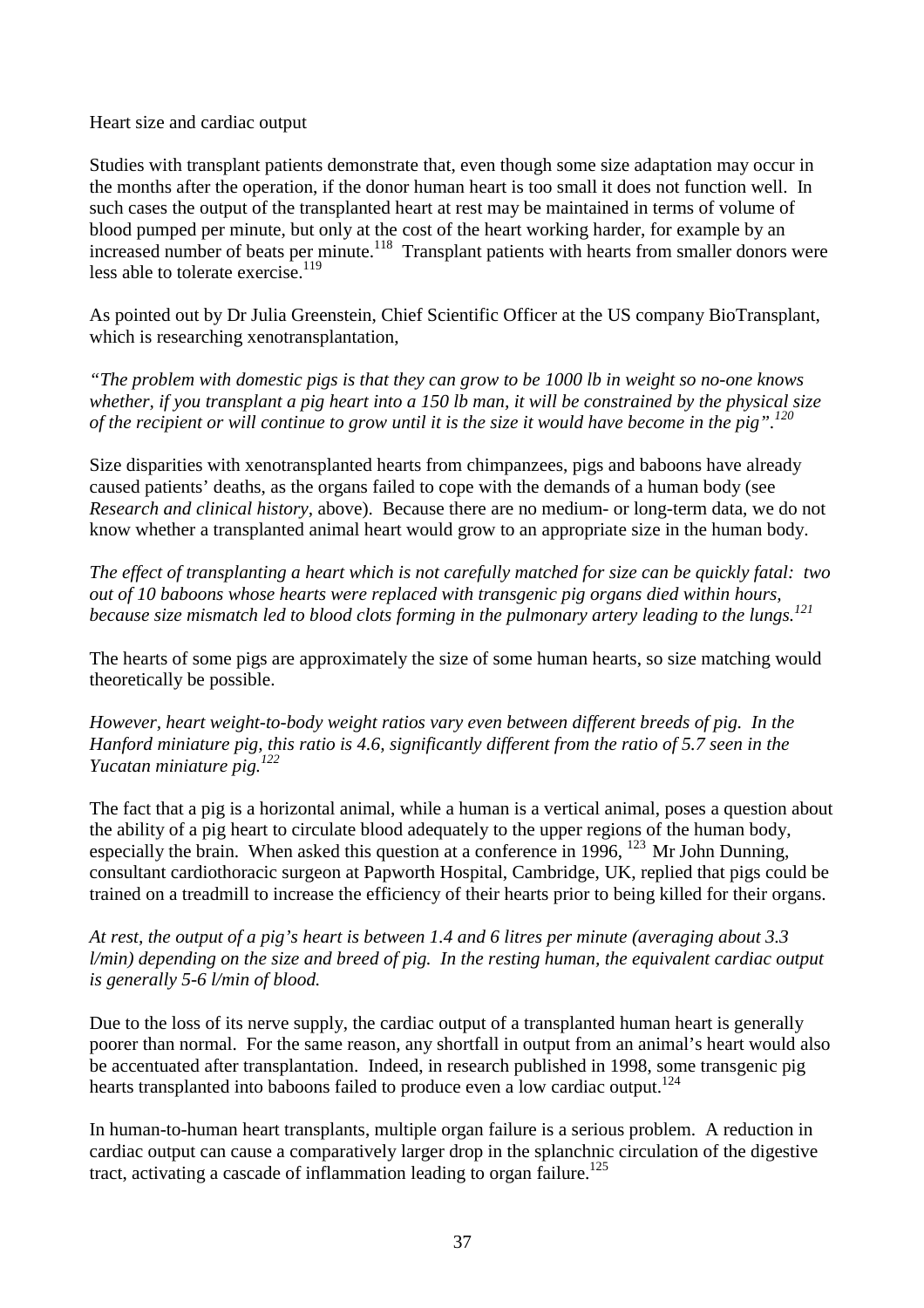Thus the output of a transplanted animal heart is crucially important for a patient's survival and quality of life, but at present there is very little information about the capability of an animal organ to fulfil these requirements.

The heart's response to drugs

The loss of nerve supply which occurs in transplant surgery causes a depletion of natural neurotransmitters – the catecholamines – in the heart muscle cells, and probably alters the densities of adrenergic receptors. The transplanted heart becomes super-sensitive to catecholamines.

Adrenaline is secreted by the adrenal gland into the bloodstream and its levels in the circulation thus continue to affect a transplanted heart. Moreover, adrenaline or noradrenaline are given therapeutically for a number of cardiovascular conditions. There are notable species differences in the density of adrenergic receptors in the heart and in its response to such drugs, and an animal's heart in a human body may act unpredictably and inappropriately.

*For example, the heart cells of the dog have far fewer alpha 1-adrenergic receptors and far more beta-adrenergic receptors than the heart cells of the rat or rabbit, and the receptors of the different species show varying selectivities for drugs.126 Moreover, the effect of noradrenaline in causing stronger heart contractions is nearly two orders of magnitude higher in the cat than in the human.<sup>127</sup>*

*Levels of adrenaline in the bloodstream are very different in pigs and humans. In humans, the mean level is 380 picograms per millilitre (range 150-820 pg/ml), while Hannon measured adrenaline levels of only 69 pg/ml (20-132 pg/ml) in the pig – less than one-fifth the concentration found in the human bloodstream.<sup>128</sup>*

How would a pig heart respond to this higher level of adrenaline in the human? The question, like so many, remains unanswered. However in very recent research, disorders of heart rhythm killed within hours a baboon whose own heart was replaced with a transgenic pig organ.<sup>129</sup>

There are species differences in the response of the heart to other drugs, whether produced naturally by the body, or taken by the patient. Astonishingly, a drug may have opposite effects on the hearts of different breeds of the same animal:

*The hearts of two different breeds of pigs reacted disparately to a dose of the drug cocaine.130 In the Yorkshire pig, cocaine had a depressant effect on the heart, decreasing mean arterial pressure as well as rate pressure (blood pressure x heart rate). In the Yucatan miniature pig, cocaine increased both these parameters.*

This kind of variability would make selection of an appropriate breed of pig as a source animal for xenotransplants exceedingly difficult.

## Blood clots

A substantial problem in ordinary human heart transplants is the abnormal behaviour of the platelets, found in the bloodstream. These cells tend to clump together spontaneously, especially in the transplanted organ, which can lead to life-threatening blood clots.

*This problem could be exacerbated in patients receiving a pig heart: In the healthy human body, a substance called von Willebrand Factor released from blood vessel linings causes platelet aggregation – but only in the presence of shear stress. However von Willebrand Factor from pigs*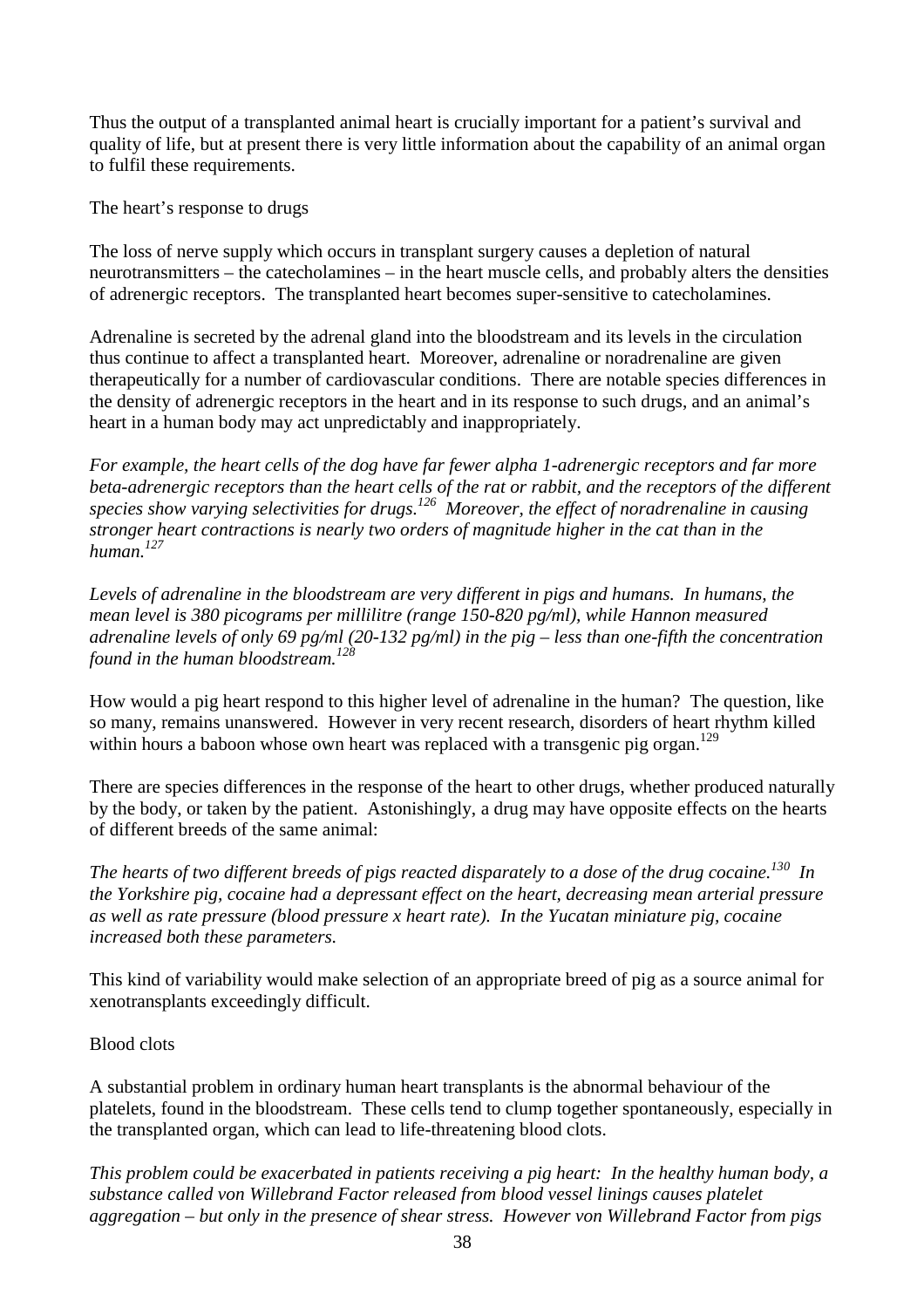*can bind to human platelets and cause platelet aggregation even without shear stress.<sup>131</sup>*This may increase the likelihood of platelet build-up in the blood vessels of a transplanted pig heart, with a higher risk of fatal blood clots for the human recipient.

Loss of nerve supply

The transplanted heart, whether human or other animal, has lost its nervous connections – both incoming (efferent) and outgoing (afferent). The consequences of this denervation of transplanted human hearts have been known for many years. One effect is a more rapid resting heart rate, which in patients with a transplanted human heart is in the range of 88-104 beats per minute, compared with 60-80 beats/min of the normal human heart.

*This effect of transplantation may be exaggerated with a pig heart. The normal resting heart rate of these animals is reported to be 111-123 beats per minute, 132 notably higher than the comparable rate of a resting human heart. After denervation and inside the xenotransplant patient, a pig heart may well be beating at the rapid rate of 160 per minute, even at rest.*

## Exercise capacity

In transplant patients with a human heart, the grafted organ is rather slow to adjust to the onset and cessation of exercise. Patients with hearts from smaller donors adapted even more poorly to exertion.<sup>133</sup> The precise causes are not known, but are linked to the loss of nervous supply and supersensitivity to catecholamines such as noradrenaline in the bloodstream.

*However, as we have already seen, there are notable species differences in the density and type of adrenergic receptors in the heart, as well as the magnitude of the heart's response to catecholamines. It is possible that a patient with an animal's heart may be more restricted in the amount of exercise they can manage, and hence in their quality of life.*

8.3 Section Summary - The Heart

It is essential for transplant success that a grafted heart matches in size the needs of the recipient. This may be difficult with animal organs, since even within different breeds of pigs, heart weightto-body weight ratios can vary significantly.

Several patients have already died because the baboon, pig or chimpanzee hearts they were given could not cope with the demands of the human body. If an animal's heart is too small, a xenotransplant patient would be seriously disabled, and perhaps little better off than before the operation. Size mismatches can also cause life-threatening blood clots.

An animal heart will need to pump the right volume of blood round a human body, at the right pressure. Despite a faster heart beat, a pig's heart normally pumps lower amounts of blood per minute than required by a human patient. One specialist has proposed that source pigs would need to train on a treadmill to boost their heart performance – after all, a pig's heart has developed to pump blood around a horizontal pig body, rather than a vertical human one.

If the output of the heart is too low, multiple organ failure and death would result. Moreover in pigs, normal blood pressures vary surprisingly even between different breeds. Selecting a breed which fulfils all the necessary requirements may be difficult.

There are species differences in the sensitivity of the heart to natural chemical transmitters such as adrenaline, whose levels in a pig's circulation are also much lower than in that of a human. Such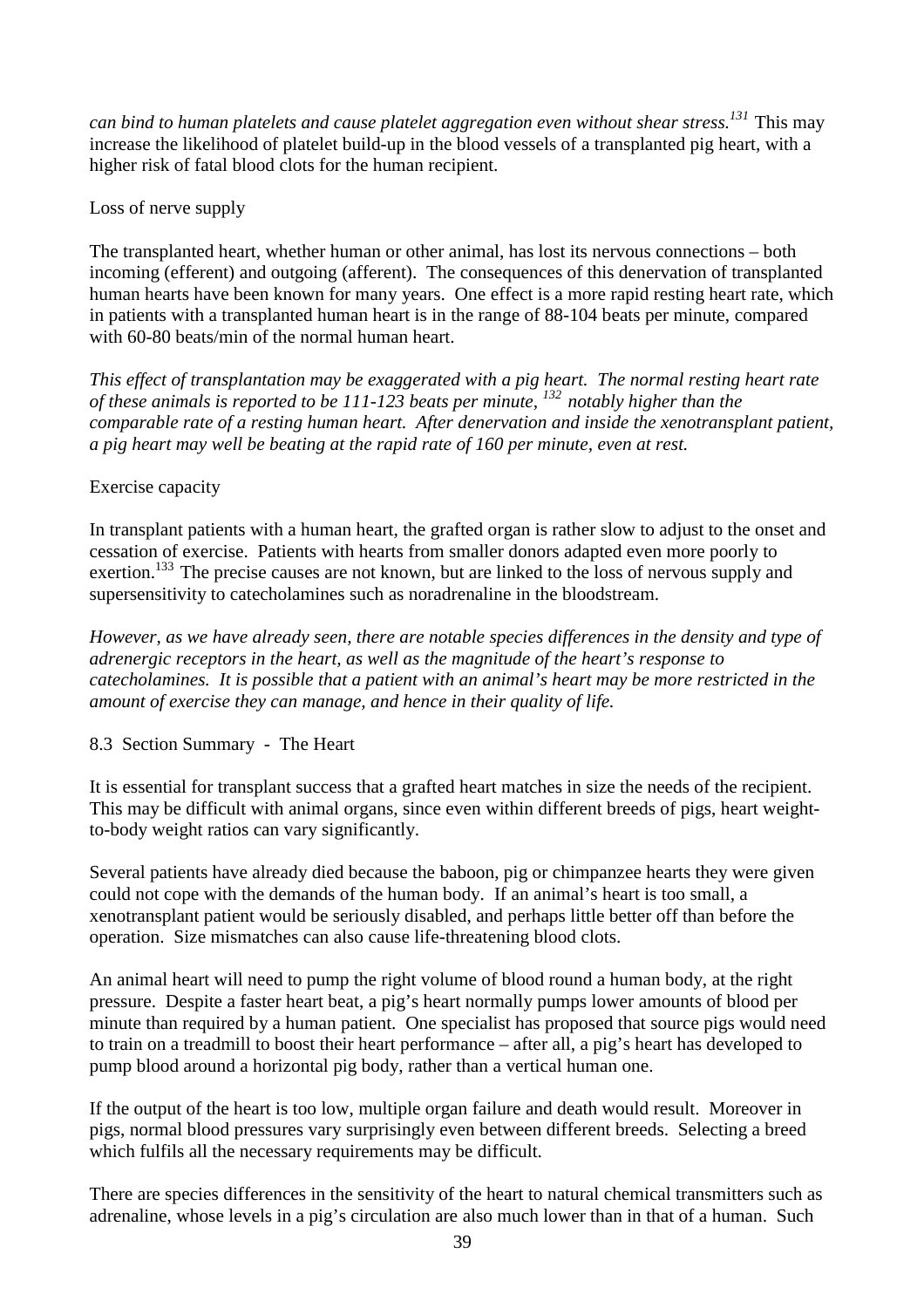discrepancies may lead to difficulties in the heart adapting to changing conditions, or to disorders of heart rhythm.

Compared with humans, animals' hearts respond differently to a number of drugs. Drugs sometimes even have completely opposite effects in different breeds of the same species. For example, in the Yorkshire pig cocaine depresses the heart, but in the Yucatan miniature pig the heart is stimulated. Since xenotransplant patients would be taking a cocktail of medicines, the consequences are unpredictable. Is there one breed of pig whose heart is the right size and reacts in a human way to all the medicines a patient will need to take?

The lining of the blood vessels in a pig heart releases a substance called von Willebrand Factor. Because of a mismatch with cells called platelets in human blood, blood clots will be prone to forming in the organ, causing heart damage or death.

9. Human-animal Hybrids - The New Chimeras

What a chimera is man! What a novelty! What a monster, what a chaos, what a contradiction, what a prodigy! Judge of all things, imbecile worm of the earth.

Blaise Pascal, 1623-1662, Pensées.

A chimera is a mythical beast – such as the lion-eagle chimera called the griffon – combining features of different animal species. Modern science has brought the myth to life, for example by the creation in the 1980s of the geep, a sheep-goat chimera. A scientific definition of a chimera is an organism which contains cells or tissues of more than one individual or species. The geep is only one of many other human-created, but in most cases unpublicised, chimeras.

It is not well known to the public that with human-to-human transplants, cells from the donated organ disperse throughout the body of the recipient and persist for many years. In the early 1990s it was found that people who had received human kidney transplants 30 years before had white blood cells (leucocytes) from the donor, which had spread throughout their tissues.<sup>134</sup> The leucocytes were "passengers" in the donated organ, having derived originally from the donor's bone marrow.

Following this discovery, human donor cells were found in other organs in transplant recipients, especially the liver. Thus a transplant patient with a human organ is a chimera of two individuals.

When animal organs are transplanted into patients, the same process occurs. In this case the recipients are chimeras of two different animal species. This was shown in the 1992 experiment by Dr Thomas Starzl, in which a patient received a baboon liver to replace his own failing organ. For the 70 days of his survival, this man was a baboon-human chimera, formed by a process which Starzl refers to as "baboonization" (*op.cit.*). Baboon DNA, representing traces of baboon white blood cells, was found in every tissue of the patient's body which was tested, including the heart, lungs, kidneys and lymph nodes.

Dr Starzl, along with many other scientists, believes that widespread chimerism is more than an inevitable outcome of xenotransplantation; they see it as a necessary prerequisite for success. The view is based on many animal xenotransplant experiments, because the animals who survived for the longest periods of time had cells from the source animal species spread widely through their bodies.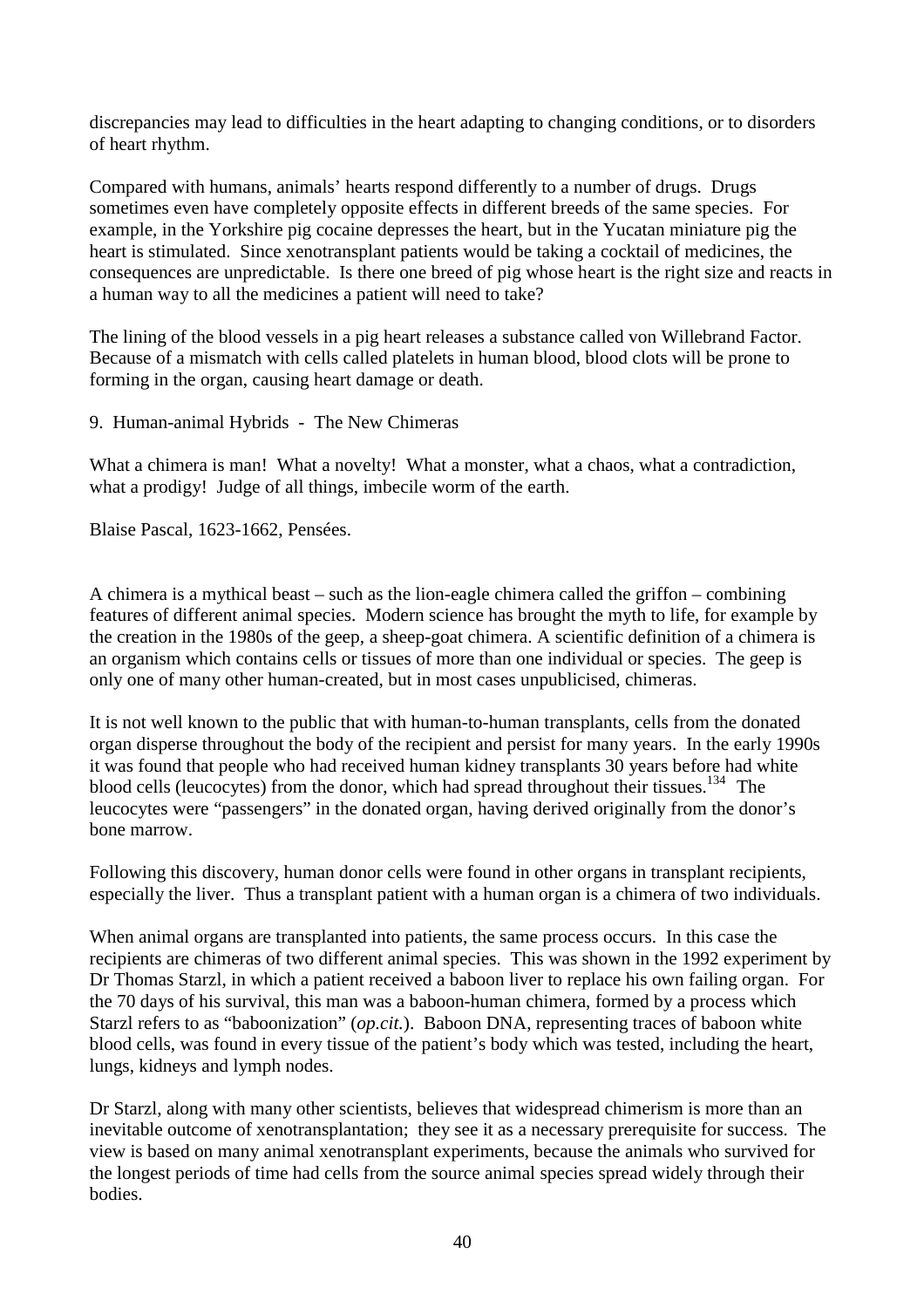The theory is that the existence of the source animal's bone marrow cells in the recipient may provide some long-term protection from graft rejection. For this reason, Starzl's second baboonliver transplant patient was actually given an infusion of baboon bone marrow cells, with the intent that these cells should establish themselves permanently in the patient's bone marrow.

Dr Starzl's two liver xenotransplant patients not only had baboon cells distributed throughout their body tissues, but the grafted organs naturally produced baboon products. These included the  $following:  $\frac{135}{35}$$ 

- The grafted liver produced baboon blood-clotting factors in the human patients.
- Transferrin, a bloodstream protein which carries iron from dying red blood cells to the bone marrow for recycling, became baboon transferrin.
- The liver enzyme alkaline phosphatase became baboon enzyme.
- The patients developed baboon complement protein C3 rather than human C3, because the liver is the primary source of this protein.
- The patients' serum albumin fell to the very low bloodstream levels seen in baboons, less than half the normal human levels.
- The amount of uric acid in the patient's blood also dropped to the baboon range only onetenth normal human levels.
- Bloodstream cholesterol fell to baboon levels, about one-third of the normal human amount.

There are two obvious concerns arising from the chimerism which is bound to occur in animal-tohuman transplants. Firstly, what will be the physical effects? This section has covered in some detail the possible problems arising from the production, by an animal organ, of animal rather than human proteins and other factors.

The overall effect of these functional incompatibilities on a person's health and wellbeing, let alone survival, is almost impossible to judge. The physical implications of animal white blood cells migrating to all the tissues of the recipient's body is not easy to assess either, but certainly it means that cells carrying the DNA of animal viruses will spread those viruses to every corner of the patient's body.

However, chimerism may also pose enormous psychological problems for the xenotransplant patient. Many patients may be prepared to accept an animal's organ into their bodies on the understanding that its 'animal presence' is strictly confined to one organ, in one place. Most people do not realise that this animal presence cannot be prevented from spreading to every other organ and tissue.

This will fundamentally challenge some people's concept of themselves as a human being and their notions of selfhood, as well as affecting how others see them. If fully informed, some will turn down an animal organ transplant for these reasons, but others may accept only to find it very difficult to come to terms with.

We know, moreover, that the state of mind of a transplant patient with a human organ is critical for their subsequent recovery and continuing health and survival. This is illustrated by the fact that the 15-25-year-old group of human-heart transplant patients has a higher death rate than recipients aged 50 or over, due mostly to higher rates of suicide and refusal to comply with drug regimes.

Chimerism is an issue which should be addressed fully and urgently by regulatory bodies. As general awareness of this consequence of xenotransplantation is very low, it is vitally important that the wider public consultation which we recommend includes the implications of chimerism.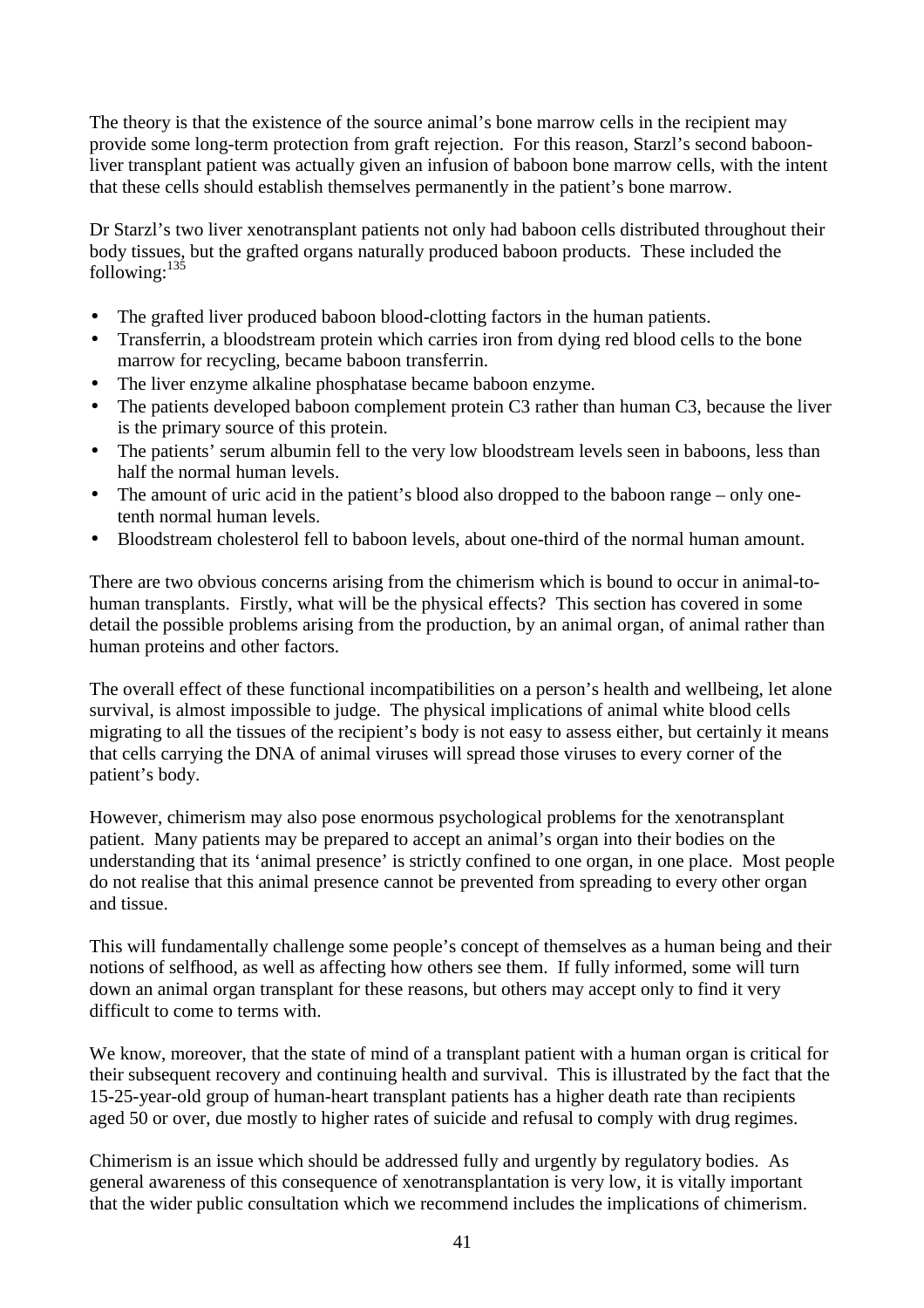## 9.1 Section Summary - Human-animal hybrids, the new chimeras

It is not widely known that xenotransplant patients will have animal cells (pig or baboon, for example) dispersed in every organ in their bodies, including their hearts, lungs, kidneys, bone marrow and lymph nodes. Effectively, they become a scientifically-created, living embodiment of the once-mythical concept of the chimera – a creature which combines features of different animal species. Indeed, transplant specialists believe that this spread of animal cells is a prerequisite for success in xenotransplantation.

Most people wrongly imagine that, following a xenotransplant, the animal 'presence' is discrete, controlled and contained within the animal organ in only one part of the body. Chimerism inevitably has physical effects, which have been discussed in detail in other sections. However, it will also have powerful psychological and emotional consequences, challenging a patient's sense of self and affecting how others see them. A transplant patient's state of mind is known to impact on their health and survival.

The little-known fact of chimerism must be discussed openly, and addressed fully before any clinical trials are approved.

## 10. Animal Welfare and Ethics

An animal can be viewed as a set of genetic potentials.

Dr Caird Rexroad Jr, of the Agricultural Research Service, United States Department of Agriculture, Beltsville, USA.<sup>136</sup>

#### 10.1 Ethics

That renowned medical journal *The Lancet* may not be regarded as a radical publication - and certainly not an animal rights mouthpiece. So what led them to publish an editorial in January 1997 which ran "Xenotransplantation with transgenic animals involves an entirely new form of exploitation: manipulating the genes, not by selective breeding, but by insertion of genetic material from another species"?<sup>137</sup>

The science of genetic engineering has indeed posed new ethical dilemmas:

- Is it ethical to add human genes to other species in order that we humans may utilise their genetically manipulated organs as spare parts when our own organs fail us?
- From where do we get the right to change the genome of another species?
- If the procedures involved inevitably cause animals to suffer, can we justify this suffering?
- Is it 'good' for one species to endure new forms of imposed suffering so that another species may (possibly) enjoy a prolonged lifespan?
- Is xenotransplantation speciesism taken too far?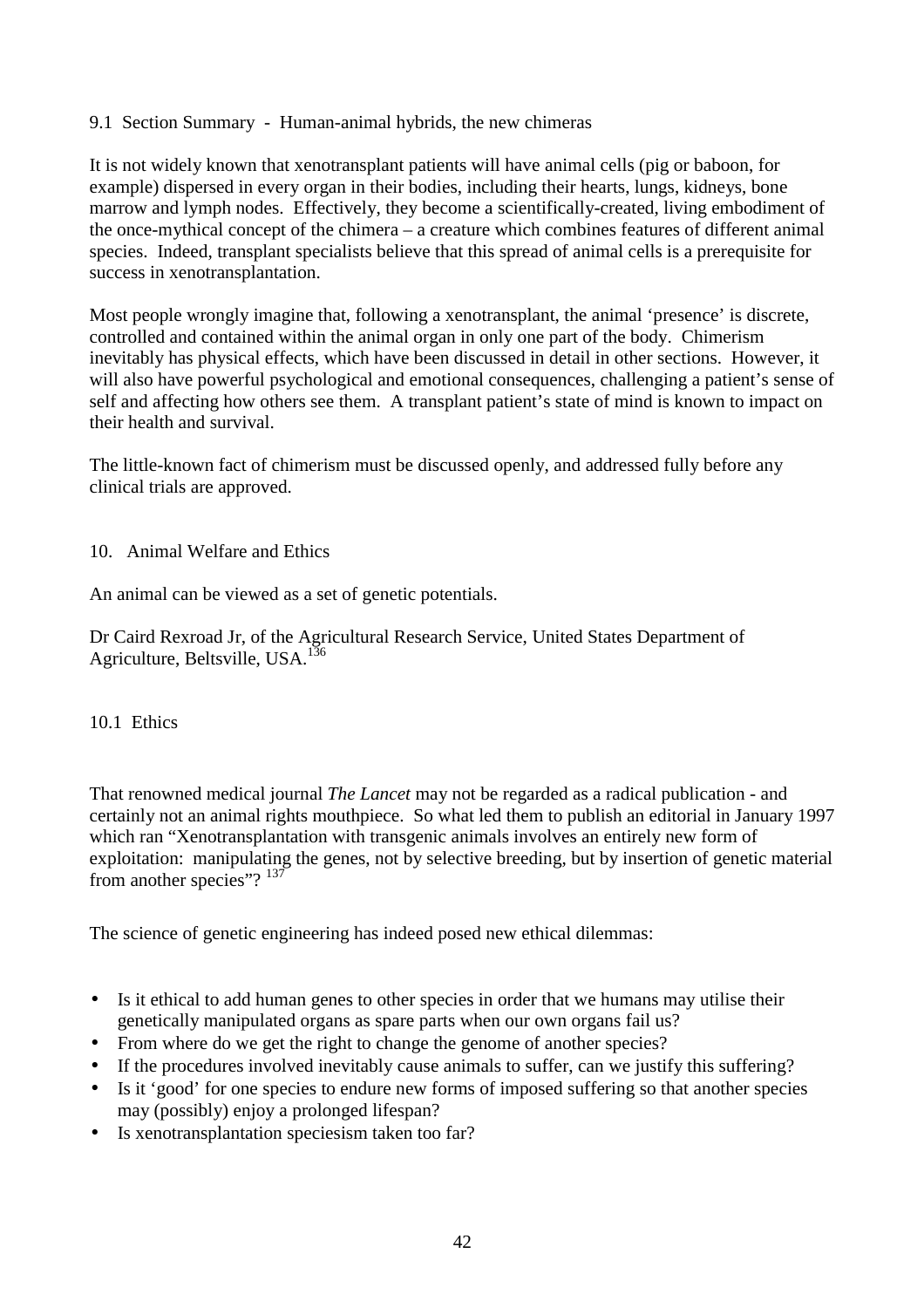At the core of these questions lies the ultimate question of the traditionally accepted primacy of the human. That primacy appears to be rooted in the Christian concept of the soul, which apparently has been designated only to the human, and which puts our status way above that of genetically similar but allegedly soul-less creatures, such as primates or pigs.

The other source for human primacy appears to be the assumption that as evolution has progressed our intellectual and communicative abilities over time, so that we truly appear to 'control the earth and the creatures in it', this technological superiority carries with it an innate worthiness - we *matter* more than other species.

Both these widely-held views would probably lead to an acceptance of xenotransplantation. Yet an honest look at them surely reveals that they are assumptions - one based on a religious belief, the other on a basically fascist interpretation of the role of various species of living creatures - to put it crudely, might is right.

However, the public is apparently already very divided on the acceptability of xenotransplantation. In a letter to *The Lancet*, Mohacsi and colleagues published the results of a survey of acute-care nurses and patients with kidney failure. Sixty-six per cent of acute-care nurses were opposed to xenotransplantation, and of the patients (who represented the group most likely to benefit from xenotransplantation) only 48 per cent believed it to be appropriate to breed animals to provide organs for humans. Only 42 per cent said they would accept such an organ.<sup>138</sup>

We believe that before xenotransplantation goes any further, there needs to be a full, honest and open debate of the ethical issues raised. With an ever-increasing number of people expressing belief in some sort of 'animal rights' and with the public apparently already very divided on the acceptability of xenotransplantation, this is an ideal opportunity to air these fundamental issues before any final decisions are taken.

## 10.2 Welfare

The current state of knowledge in the neurosciences amply demonstrates that animals are provided with cognitive abilities which, without reaching the degree of development of human beings, are sufficient for us to acknowledge that animals can feel not only physical but also psychic suffering.

Dr R Dantzer, INSERM, France.<sup>139</sup>

The report entitled *Animal Tissue into Humans*<sup>140</sup> by the UK's Advisory Group on the Ethics of Xenotransplantation (hereafter referred to as the Kennedy Report) admitted that animals involved in the xenotransplantation programme will suffer.

In fact the Kennedy committee was so certain that suffering would be involved that they recommended against using primates as source animals for organs, saying *"We therefore conclude that it would be ethically unacceptable to use primates as source animals for transplantation, not least because they would be exposed to too much suffering"* (op.cit.).

However the Kennedy committee took this strong view on primates due to a belief that primates "have close affinities with humans ... not least by virtue of their greater self-awareness and mental capacity". The committee declared "these features increase their capacity for suffering".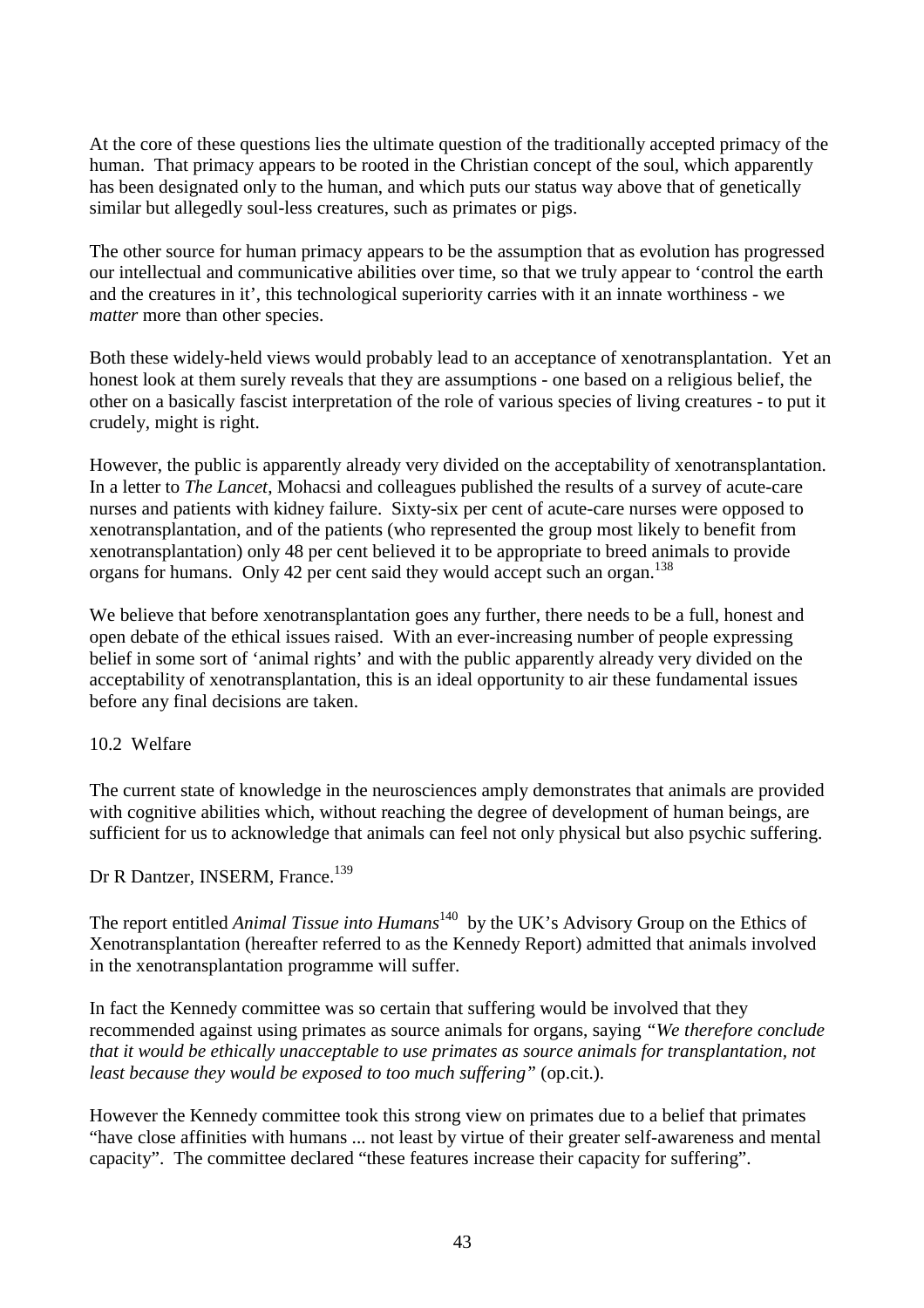We agree with the Kennedy Report that primates should not be used as source animals for organs for xenotransplantation. However we believe that there is no scientific or empirical reason for distinguishing between primates and pigs, as the Kennedy committee has done.

## 10.3 Pigs

Pigs are known to be highly intelligent creatures. They naturally live in family groups; the pregnant sow will build a nest, maybe a metre high, in which to give birth and nurse and protect her piglets. When sows are closely confined, they display characteristic states of psychological distress, i.e. severe escape reaction followed by inactivity and unresponsiveness, and then the development of stereotypic behaviours such as bar-chewing.

These states are similar to those recorded in the development of affective disorders in humans: conflict, learned helplessness and psychoses or neuroses. People suffering from obsessivecompulsive neuroses usually develop stereotyped behaviour such as hand-wringing. These behaviours are reckoned to reduce anxiety in humans, in much the same way as stereotypies in sows are believed to reduce stress. Pig behaviourist Dr Mike Baxter says the two may provide to be "etiologically identical", and concludes that the way sows adapt to confinement "resembles in many respects the development in humans of chronic psychiatric disorders".<sup>141</sup>

Donald Broom, Professor of Animal Welfare at Cambridge University, England, wrote (with Johnson),

*"It would be surprising if animals such as our domestic animals, all of which have an elaborate social organisation, did not have feelings similar to many of those of man. A significant consequence of this is that if the various regulatory system components which are manifested as feelings are present in a species, there is a potential for suffering, and that is clearly of great importance both biologically and when considering moral questions"* .142

At the time of writing, a Bristol University team is studying the theory of mind of pigs, in an attempt to assess the pig's level of self-awareness. Published papers are expected in late 1999.

Whilst the Kennedy Report <sup>143</sup> accepted that all animals have a 'right' to consideration, it went on to base the extent of this right on the animals' capacity to suffer. Without any further justification, the Report then listed the hierarchy of their capacity to suffer as: humans, higher primates and lower animals.

If we look at the types of suffering involved it may make it easier to decide about the acceptability of imposing such suffering on animals.

Looking at the types of suffering involved may make it easier to decide about the acceptability of imposing such suffering on animals.

10.3.1 Genetic engineering of pigs

Currently, the usual method for achieving genetic modification of pigs is micro-injection of the fertilised egg with many copies of the desired gene. The genetically engineered embryo is then surgically implanted into a surrogate mother, who carries it to term.

In the case of xenotransplantation, the aim is for the pig to acquire genes which make its organs less likely to be quickly rejected by the human recipient. Alternatively, the pig could have genes deleted for the same reason.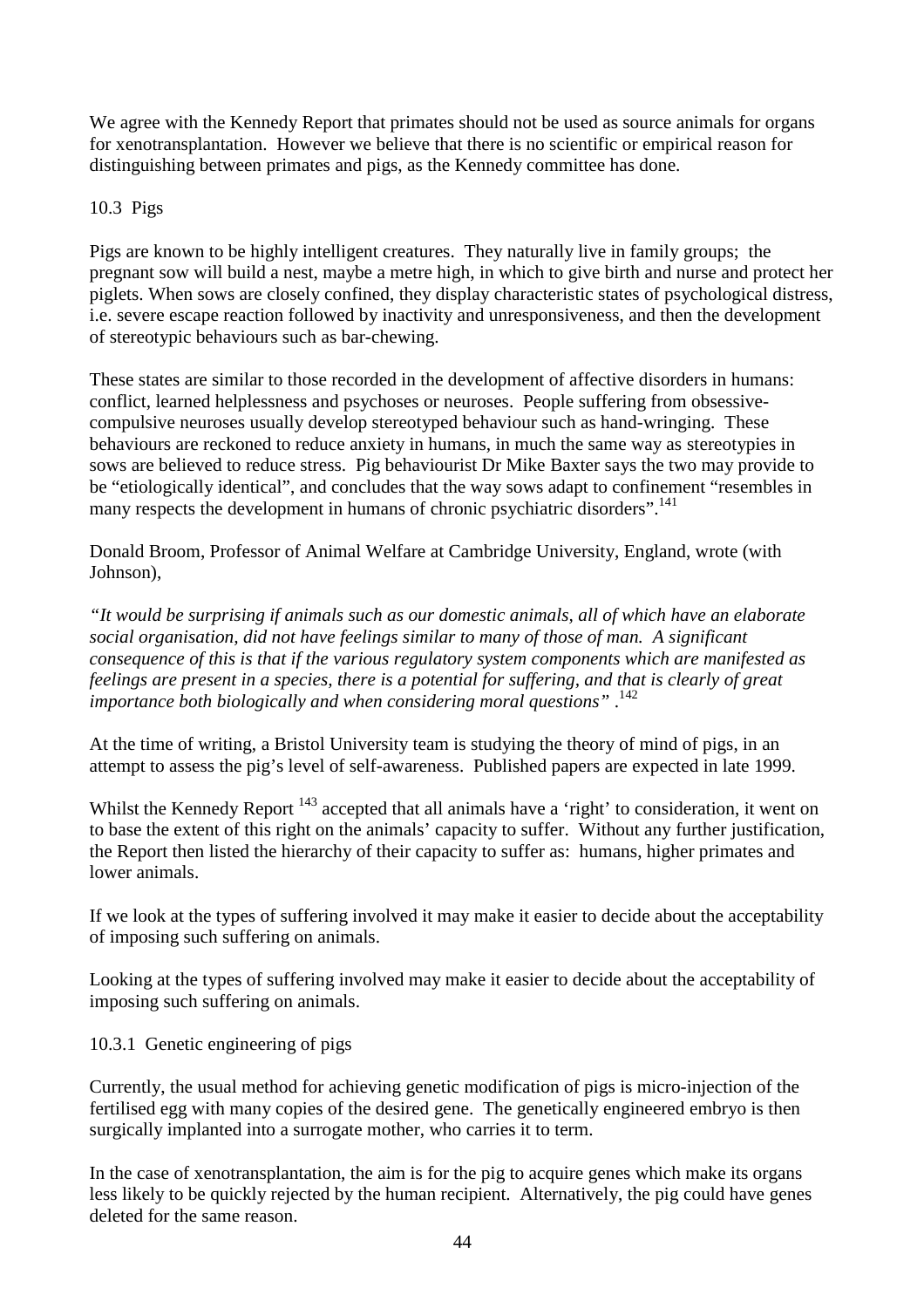### 10.3.2 Can genetic engineering itself cause harm?

The scientific literature carries several examples of the genetic engineering of pigs. Many of the transgenic pigs have had health problems and have suffered.

In 1985, scientists at the US Department of Agriculture's Beltsville Research Center genetically engineered pigs with human or bovine growth hormone genes, to produce leaner, faster growing pigs. Many of the resulting transgenic animals suffered severe health problems such as damaged vision, deformed skulls, inability to walk and increased susceptibility to gastric ulcers and pneumonia. 144

In 1992, Beltsville scientists put a chicken c-Ski gene into pigs, again to increase muscle. Five transgenic pigs showed increased muscle growth. Five other transgenic piglets developed floppy and weak muscles in their hind legs.<sup>145</sup>

In 1997, Beltsville scientists put a sheep growth hormone gene into pigs. This gene was to be 'turned on' by zinc in the diet. One pig showed a 20-fold increase in growth hormone levels. The day after the zinc supplement was withdrawn, she died from acute gastric haemorrhage due to ulceration. The scientists concluded "The development of a controllable transgene expression system that functions in farm animals is still greatly needed".<sup>146</sup>

These experiments show that genetic engineering is still an extremely hit-and-miss technology. Transgenic piglets differ in the effects they display, and many display unexpected effects. Many obviously suffer. There is no reason to believe that the experiments to breed transgenic pigs for xenotransplantation are likely to have a better record.

In 1992, Dr David White introduced a reconstructed human gene into pig embryos in the hope that the gene would synthesise the complement-blocking decay accelerating factor. White's company Imutran (part of Novartis Pharma) have now bred many more transgenic pigs which have the complement-blocker in their tissues and organs. In none of the published papers associated with this work have any protocols for developing the animals or statistics of failure rates or adverse effects, been described.

Another approach to producing transgenic pigs whose organs are suitable for xenotransplantation is to eliminate antigens on the pig organs. One such antigen is the Gal epitope gene, which leads to hyperacute rejection if the organ is transplanted into a different species. When the Gal epitope gene was eliminated from mice, it was shown that less human antibody bound to their cells. However the transgenic mice all developed cataracts and were blind.<sup>147</sup>

This raises the question: would society find it ethically acceptable to breed blind transgenic pigs as source animals for organs?

As is usual in transgenic research, only a small proportion of piglets born from micro-injected embryos carry the human gene. To date, only  $0.1 - 4$  per cent of modified embryos from livestock species are successfully transgenic.<sup>148</sup> Many other micro-injected embryos fail to survive implantation. So, apart from the unpredictable effects of the micro-injection technique itself, there is also a large amount of wastage - wastage in terms of animal lives and wasted operations on female pigs who have ova extracted and embryos implanted, all of which cease to be viable. The whole procedure therefore inevitably involves much unnecessary suffering.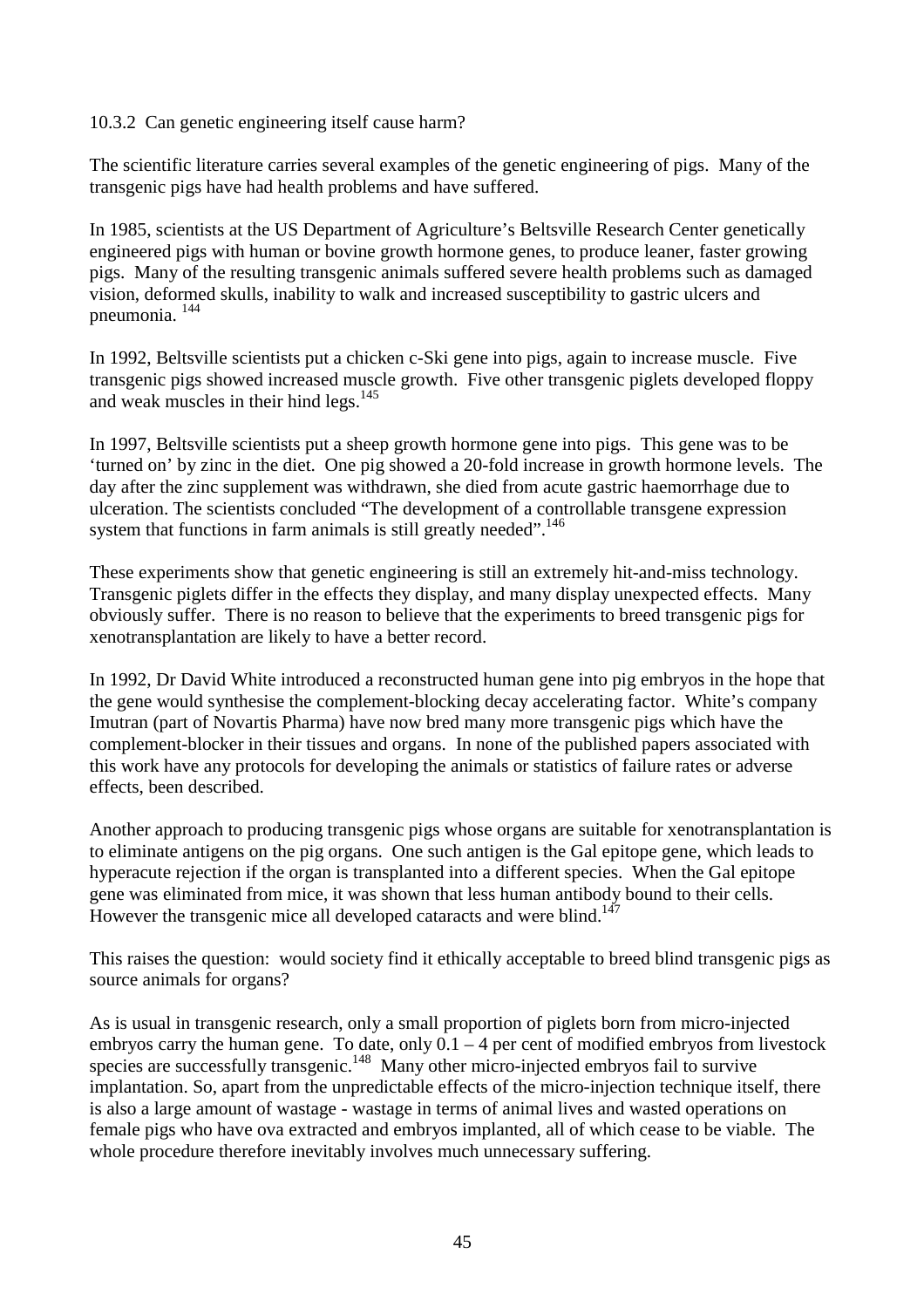## 10.3.3 Adverse Health Effects - the uncharted area

The genetic engineering of pigs for xenotransplantation has not produced scientific papers which deal with unexpected and adverse effects in the transgenic pigs, nor has the 'success rate' been published. These questions can only be inferred from the literature.

The UK company Imutran has been breeding transgenic pigs for several years, and in a 1997 paper Dr David White and Dr Johan van den Bogaerde described the placing of hearts from transgenic pigs into cynomolgus monkeys.<sup>149</sup> They used organs from heterozygous pigs, that is, pigs with the transgene on only one of a pair of chromosomes. They go on to explain that the ideal would be to use pigs bred to homozygosity (with the transgene on both of a pair of chromosomes) - but admit,

## *"Of all the pigs produced to date, only one line fulfils these stringent criteria. This illustrates the difficulties inherent in the production of transgenic animals for possible clinical use".*

In other words, after all these years, Imutran has only successfully bred one line of homozygous transgenic pigs. It can only be conjectured that the number of such homozygous transgenic pigs is severely limited, otherwise they would presumably have been used in the xenotransplantation research programme. It could be surmised that in fact they may have encountered severe health problems with the homozygous line, as they say, "In addition, breeding to homozygosity might cause undesirable effects to the stability and health of the pigs".

A complete statistical breakdown of all transgenic pigs produced in the UK for xenotransplantation research should be published by the government. This should include the number and proportions of heterozygous and homozygous transgenic pigs produced, together with a detailed analysis of their health records, as well as the failure rate for micro-injected embryos. These data would allow a proper understanding of the adverse welfare effects associated with the genetic engineering of pigs.

## 10.3.4 Breeding

It is important to evaluate the level of suffering caused by the reproductive technologies used to obtain the founder transgenic animals for a xenotransplantation programme.

To obtain ova for micro-injection, female pigs will be given hormone injections to induce superovulation - the production of many more ova than usual. They will then be artificially inseminated. The sows will then usually undergo a laparotomy operation - a cut through the side to extract the fertilised ova. The operation tends to result in adhesions.

After micro-injection in the laboratory the tiny embryos are then surgically implanted into surrogate mother sows, whose oestrus cycles have been synchronised with hormone injections. Sometimes in genetic engineering experiments a temporary surrogate (possibly a rabbit, or another pig) may be used, killed after a week or so and the embryos checked for viability before being implanted - again by surgery - into the final surrogate.

For the xenotransplantation programme it is certain that natural birth will be rejected in favour of the specific pathogen-free (SPF) method. This entails surgical removal of the entire uterus (hysterectomy) with the piglets being placed immediately into a sterile bubble and transferred to an isolated rearing pen, where the environment is kept as pathogen-free as possible.

Piglets naturally suckle from their mothers for 9-20 weeks. In intensive farming the norm is around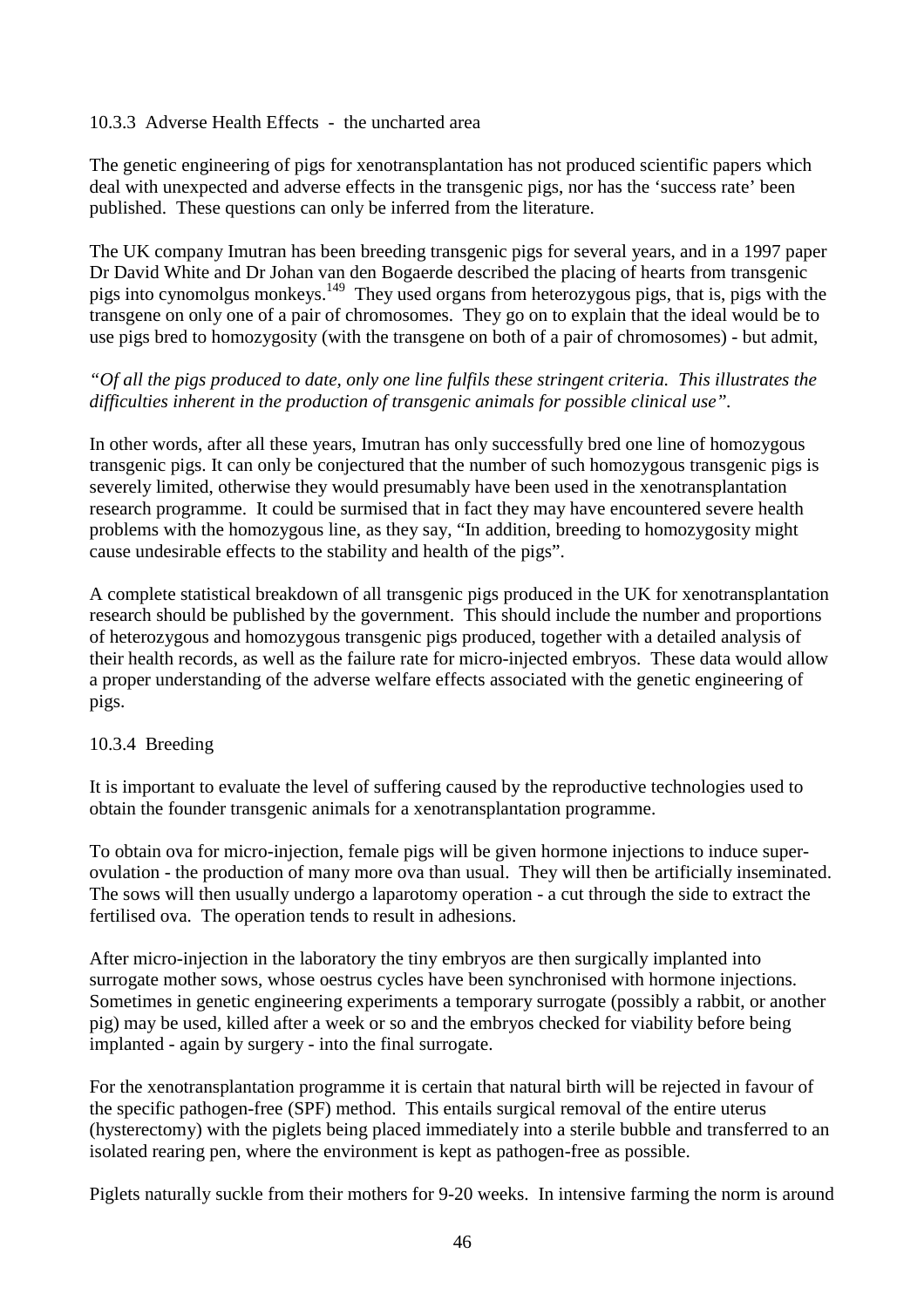3-4 weeks. In the case of piglets bred for the xenotransplantation programme, the piglets' mothers will have been killed after the SPF hysterectomy. The piglets will therefore be artificially fed from the outset and kept in isolators for two weeks.

According to the Kennedy Report  $150$  on the ethics of xenotransplantation, the source animal herd would be established as an SPF herd, with all piglets born via hysterectomy or hysterotomy (caesarean), taken from the sow and reared in isolation. After two weeks on sterilised food they would be placed in biosecure rooms and weaned onto a sterilised pig diet. When mature they would be the foundation stock for a new SPF high-health status herd or for xenotransplantation. From that point on, once the herd was established, the source pigs would be born to sows allowed to farrow and the piglets weaned early at 10-21 days, and then removed to biosecure rooms.

It is quite possible that the breeding sows for this herd could be kept in narrow stalls or tethers, unable to turn round throughout their 16½ week pregnancy.

However, the use of sow stalls and tethers will become illegal on agricultural land in the UK as from 1st January 1999. It would be completely wrong if these systems could still be used after that date in respect of sows bred for xenotransplantation.

In addition, it is suggested that sows would farrow in farrowing crates, common practice in intensive pig farming. However the farrowing crate is an even more restricted device into which sows are placed shortly before giving birth, and are kept there whilst the piglets are suckling. Farrowing crates have severe adverse effects on the welfare of sows. The crate is so narrow that the sow cannot even turn round. Under normal, unrestrained conditions, shortly before farrowing (giving birth), sows show a general increase in activity and a strong pre-natal instinct to nest-build. Research shows that in a period of about 20 hours of pre-natal activity, the sow can travel a distance of up to 30 kilometres.<sup>151</sup> All this activity is denied to a sow who is placed in a farrowing crate.

Research has also shown that alternatives to the farrowing crate - if well-designed and wellmanaged - can be just as effective in reducing piglet mortality and will give a much higher standard of welfare for the sow.<sup>152</sup>

## 10.3.5 Cloning

With micro-injection being so unreliable and viable homozygous lines of transgenic pigs being so hard to develop, it is not surprising that xenotransplantation researchers are apparently leaping at the chance of using the new cloning technologies to clone their 'successful' transgenic animals. Already scientists at Roslin Institute in Edinburgh, Scotland, have produced Polly, the first sheep to be both cloned and genetically engineered. The UK company PPL Therapeutics is said to be planning to clone pigs for xenotransplantation.

But cloning too appears to have inherent welfare problems. Referring to calves, a leading American cloning expert, Dr George Seidel, reckons that abnormalities occur in one per cent of calves produced by natural mating, 10-15 per cent of calves from embryos cultured *in vitro* and close to 50 per cent of calves cloned by nuclear transplantation.<sup>153</sup>

This type of failure rate was seen when the first two cloned lambs, Megan and Morag, were produced at Roslin Institute. Three other cloned lambs were born in the same batch, two died shortly after birth, the other at 10 days. The published paper in *Nature* failed to mention that the three lambs who died all had malformed internal organs. It also failed to mention the abnormally large birth weights of the lambs.<sup>154</sup>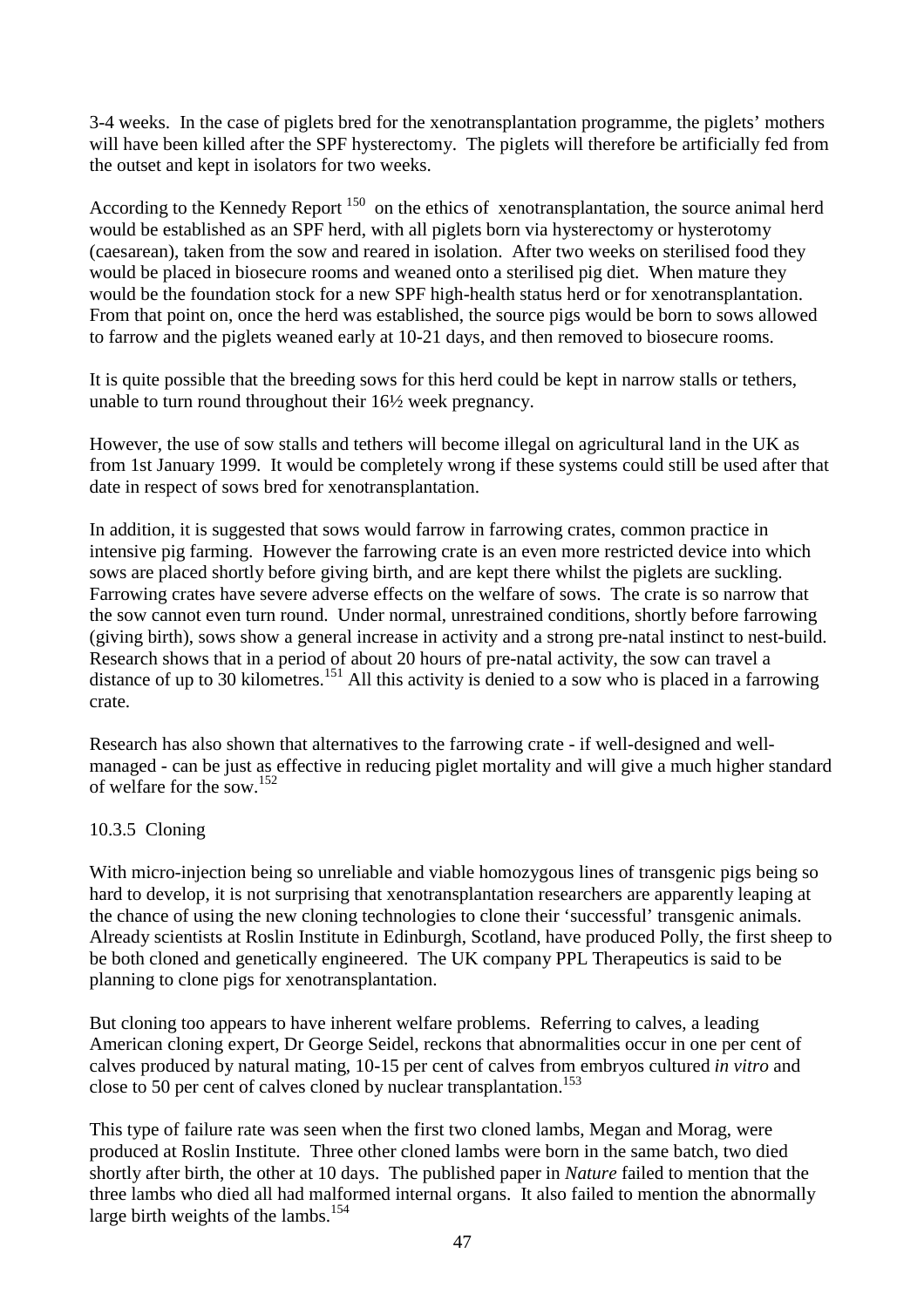Abnormal birth weights seem to be an inherent problem with cloned animals. A calf-cloning experiment in the US produced 40 clones, many with abnormal birth weights.<sup>155</sup> The heaviest calf could not stand without external support, six others had limb contraction problems. Thirty-four of the calves required veterinary therapy for conditions ranging from weakness to hypothermia to hypoglycaemia. Eight died.

To obtain clones, all the paraphernalia of ova retrieval, surgical embryo transfer to surrogates (and often the use of temporary surrogates) have still to take place. On welfare grounds, cloning is a disaster.

We believe the levels of suffering experienced by sows in surgical embryo retrieval and embryo transfer, necessary to establish a pig herd for xenotransplantation, cannot be justified.

## 10.3.6 Rearing

The piglets born to these sows - or those who turn out, after testing, to be transgenic - will be reared in biosecure rooms, where surfaces are likely to be of materials such as stainless steel. Such an environment will undoubtedly prove stressful to the pigs. Research has shown that pigs would normally spend over half their daylight time rooting in the soil with their long, sensitive snouts, looking for roots or insects to eat. They spend around another quarter of their time in exploratory behaviour. 156

Pigs also choose to live in family groups. Keeping them in barren, biosecure rooms where any type of bedding or rooting material is unlikely, possibly in individual isolation (to minimise any risk of transmission of infection), will of necessity cause intense deprivation and frustration of natural instincts and social behaviour. Contact with humans would also be strictly limited to avoid sources of infection or contamination.

The SPF method of birth followed by rearing of piglets in isolators and biosecure rooms will cause grave mental and physiological suffering, and cannot be justified.

## 10.3.7 Monitoring

All piglets born after micro-injection at the embryo stage will have to be tested to see if they are transgenic. In addition, they will be monitored for pathogens by blood tests and swabs of the nose and tonsils. They are likely also to be vaccinated and given prophylactic medication to prevent possible infection. They will also need to be transported in sterilised vehicles to centres for retrieval of tissue for testing. Some 'sentinel' pigs will be killed for microbiological screening.

There is also the possibility of tissue or solid organs being removed sequentially from the same pig, with all the inherent distress of anaesthesia and surgery on a repeated basis.

Finally, of course, the pigs will be operated on for removal of organs and be killed. Perhaps, in view of this long list of practices, many invasive, others imposing psychological and social deprivation, it is not surprising that the Kennedy Report concluded:  $157$  "We regret that animal suffering is caused".

## 10.3.8 Training

In addition to the isolated rearing conditions and repeated blood and tissue sampling of transgenic pigs, there is a real possibility that pigs whose hearts are intended for xenotransplantation will be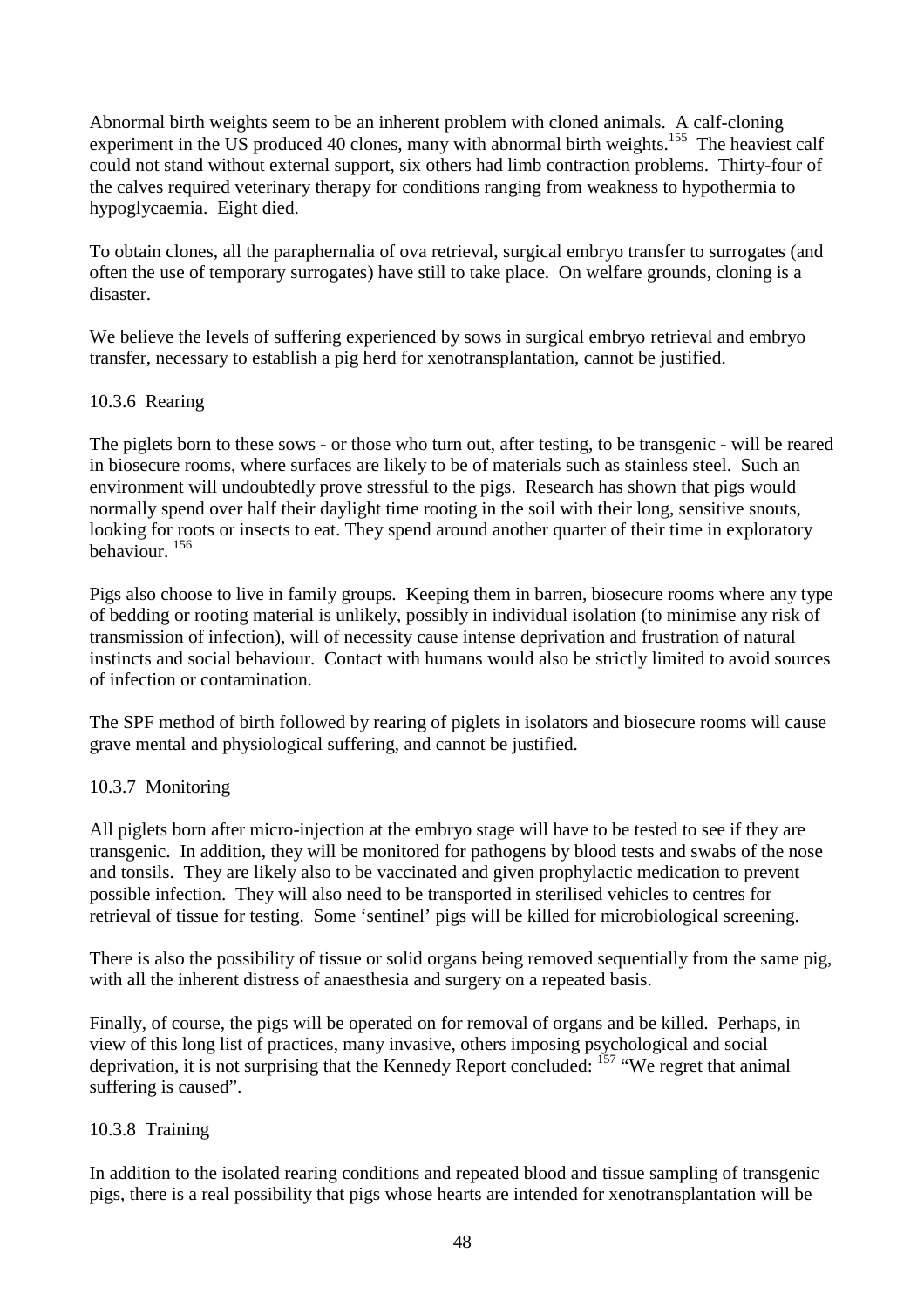forced to exercise on a treadmill, so that their hearts become trained to generate an output necessary for an upright human body as opposed to a horizontal four-legged pig body. This may be distressing to the pigs.

We believe that suffering which will be experienced by transgenic pigs used as source animals in the xenotransplantation programme is unjustifiable, and that the programme should be halted forthwith.

## 10.4 Primates

Whilst the Kennedy Report recommended against the use of primates as source animals for organs for xenotransplantation into humans, the previous UK government disagreed with any absolute ban on their use, saying such a ban would be premature  $.158$ 

The new government has again not taken up an absolutist position, simply saying that whilst the great apes (chimpanzees, gorillas and orang-utans) will not be used as source animals, "We ... take the view that there should be a strong presumption against the use of any other primates as sources for xenotransplantation".<sup>159</sup>

## 10.4.1 Breeding

The establishment of a specific pathogen-free (SPF) colony of primates would be extremely difficult, because of a likely lack of suitable founder animals and because primates breed slowly, especially in captivity, and take a long time to mature. If this was, nevertheless, to be attempted there is no doubt that breeding methods would cause great distress.

Young primates form a close bond with their mothers and under natural conditions are not weaned until over six months old. Indeed, in the wild, mother and young may remain together for a much longer period. Separation at an earlier age, if early weaning techniques were used, or even at birth if the SPF method involving hysterectomy were used, would clearly cause intense deprivation. An international workshop held to review laboratory animal accommodation recommended against separation of mother and infant primates earlier than six months. $160$ 

In addition, the establishment of a new breeding colony in the UK would involve importation of primates from countries such as Kenya. Primates imported for research travel packed in small crates in the cargo holds of aeroplanes, where they suffer from cramped conditions, inadequate ventilation, noise and extreme fluctuations in temperature. Total journey times are often over 48 hours including travel by air, road and sea, and deaths in transit are not uncommon.

If wild, rather than captive-bred, primates were imported for a breeding programme, further suffering would be caused due to the trapping and holding processes. It has been estimated that eight out of ten primates trapped in the wild do not survive to reach the laboratory.<sup>161</sup>

## 10.4.2 Rearing

The Kennedy Report recommended against the use of primates as source animals for xenotransplantation on the grounds that they would be caused too much suffering. Certainly, the suffering endured by primates when held in captivity in comparable conditions is widely recognised.162

Primates are highly intelligent, social and very active animals. It is difficult, if not impossible, to provide living conditions in captivity which even approach satisfying their varied and complex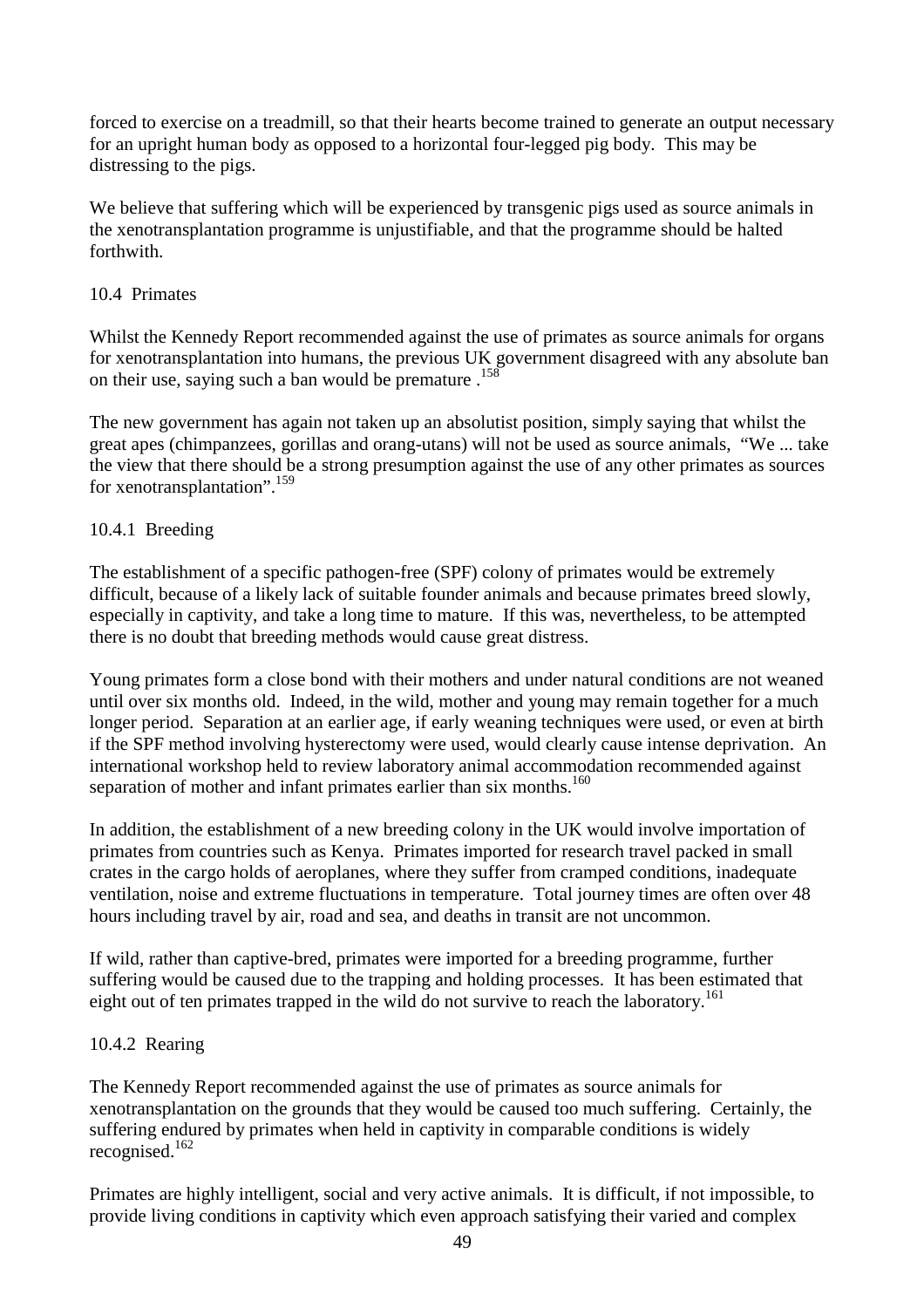basic needs. If kept in barren cages with no environmental enrichment, often alone, they experience enormous suffering. Unable to practise their natural behaviour, they develop psychological damage evidenced by pacing, endless head-weaving, self-mutilation and abnormal social behaviour. As with pigs, primates used for xenotransplantation would be caused additional suffering due to limited contact even with humans, and by monitoring for infection.

## 10.4.3 Research

Primates have been used as experimental animals in xenotransplantation research in the UK, and this has exposed them to extreme suffering and distress. Cynomolgus monkeys have had hearts from transgenic and control pigs transplanted into their abdomens. Those receiving control hearts suffered hyperacute rejection within three hours. Monkeys receiving transgenic hearts lasted up to 62 days, but received such high doses of immunosuppressive drugs that they were 'sacrificed' due to gastrointestinal complications.<sup>163</sup>

A report  $^{164}$  of another experiment with similar monkeys referred to "Daily brief sedation ... allowed for assessment of wound integrity and graft function". These monkeys were kept on drips. Tissues and blood were regularly removed from them for analysis. One monkey suffered hyperacute rejection; another rejected on day 11. Two others survived to 21 and 32 days but "were killed due to systemic infections". Another developed a septic condition and another severe cytomegalovirus pneumonitis. Both died.

The paper <sup>165</sup> by van den Bogaerde and White described similar hyperacute rejection of control hearts from non-transgenic pigs. Five animals who had received transgenic hearts had to be killed "due to gastrointestinal toxicity, resulting in severe diarrhoea". This was apparently caused by the immunosuppressive drugs.

All these animals - and they represent the tip of the iceberg - have suffered acutely. It is surely time to ask if such experiments are justifiable.

The use of primates or other animals as experimental recipients of xenotransplants has caused massive suffering, and we call on the UK government to halt this research. Instead, resources could be put into improving the supply of human organs; continuing clinical trials with artificial and bioengineered organs; and researching humanely the causes, diagnosis, prevention and treatment of the major diseases which create the need for organ transplantation.

## 10.5 Section Summary - Animal Welfare and Ethics

Xenotransplantation, including the genetic engineering of animals, is a new form of animal exploitation which poses novel ethical dilemmas. It raises questions about the purported primacy of the human species and the basis on which this has been traditionally accepted. However, an increasing number of people express belief in some form of animal rights, and public opinion appears to be divided on the acceptability of xenotransplantation.

It is clear that developing herds of transgenic pigs as source animals for organs for transplantation involves much suffering. Many inherently distressing processes are involved, including genetic engineering, cloning, reproductive manipulations, surgical operations, the separation of sows and piglets, close confinement in unnatural indoor conditions and invasive health status monitoring.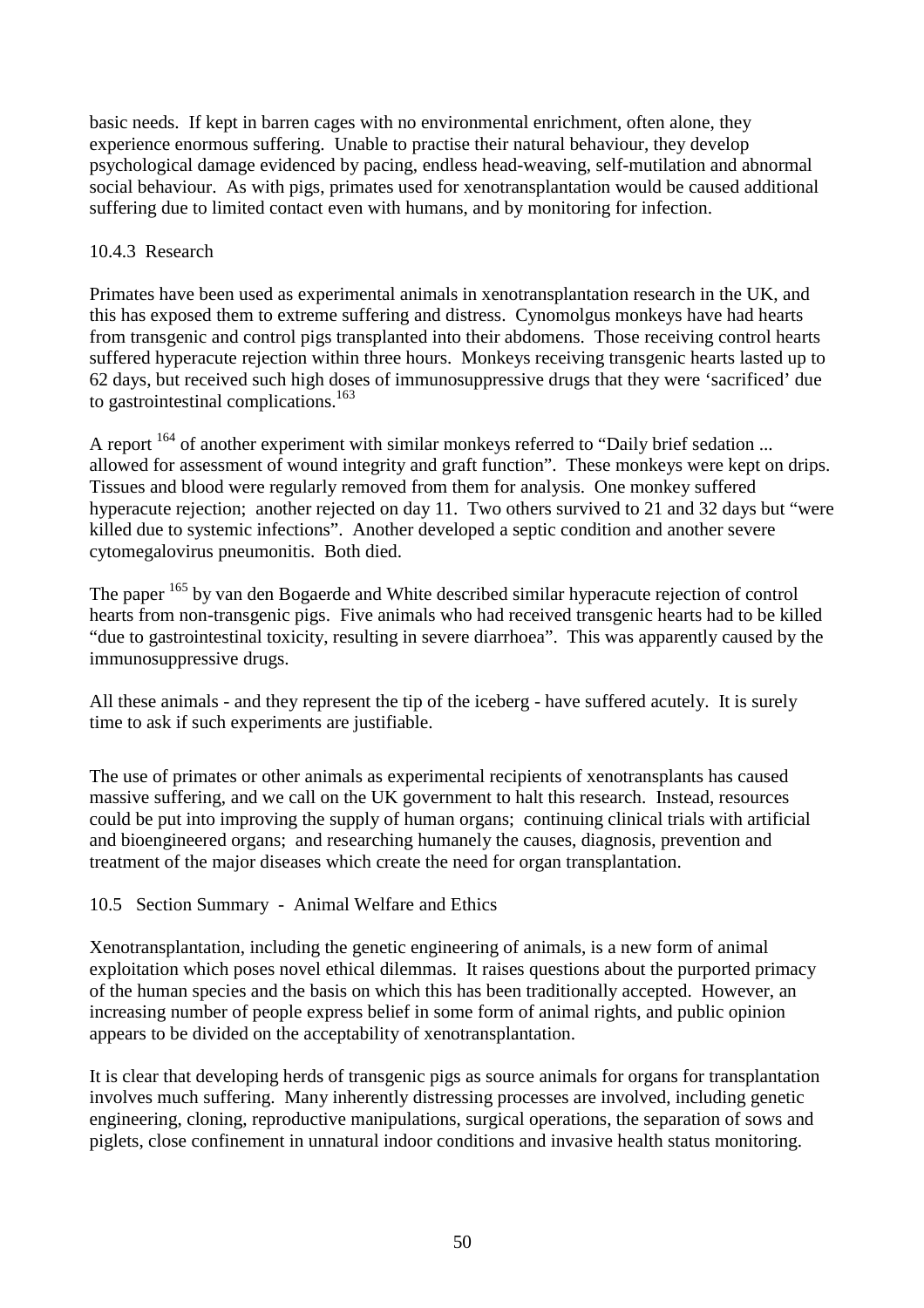The UK's Advisory Group on the Ethics of Xenotransplantation recommended against using primates as source animals for clinical xenotransplantation. However, successive governments have not accepted this recommendation. The processes and conditions required to produce primates for this purpose would cause severe distress and deprivation.

Primates are used as experimental animals to develop techniques of xenotransplantation, in which the organs of other animal species have been grated into them. Many of these experiments have caused illness and death. It is time to ask if the continued suffering of these animals can be justified.

## 11. Conclusions

The option of xenotransplantation as a potential solution to the shortage of human organs has been promoted widely in the scientific community and the media, despite the unanswered questions and uncalculated risks.

Society has been led to believe that problems of organ rejection have been solved; that pig organs have been generally 'humanised'; that extensive animal research suggests that xenotransplants in humans would be successful; that the production and selection of suitable source animals present little technical problem and few compromises in animal welfare; that the risk of an infectious disease of epidemic proportions is understood and can effectively be minimised; that animal organs are known to be capable of supporting human life and health; and that potential transplant patients are informed and willing to participate in clinical trials.

In fact, none of these premises is entirely true. The genetic engineering of pigs is not fully developed and only addresses the first stage of the rejection process, i.e. hyperacute rejection. It does not solve the problems of antibody- and T-cell-mediated rejection, which remain outstanding. Appropriate immunosuppressive drug treatments have not even been devised in animal experiments – primate recipients of pig organs have died from the toxicity of immunosuppressive drugs, and from infections. Even if a suitable drug regime could be devised for pig-to-primate transplants, it would not be directly transferable to the human xenotransplant patient.

There is still no international consensus on whether primates or transgenic pigs would be the best source animals – each species has major technical disadvantages. Moreover, critically important factors such as cardiovascular dynamics; organ weight relative to body weight; and responses to drugs, can all vary even between different strains of pigs. Any choice of species or strain of source animal will therefore be a very difficult compromise.

The likely methods of production, breeding, rearing and monitoring source animals would impose enormous costs in welfare terms on either pigs or primates, both of which are highly intelligent, active and social animals.

The risks of transmission of an existing pathogen from source animals to human recipients, and of a new disease arising from recombination or mutation, are presently unquantifiable. Insufficient research has been done, and we simply do not know enough about existing or undiscovered animal viruses, or prions, or the effects of placing an animal organ directly within the immunocompromised human body, or the results of genetic engineering on viral transmission, to predict the outcome.

The further risks of an infectious disease passing from a xenotransplant patient into the population are also uncalculated, because scientific knowledge is lacking. Pig endogenous retroviruses –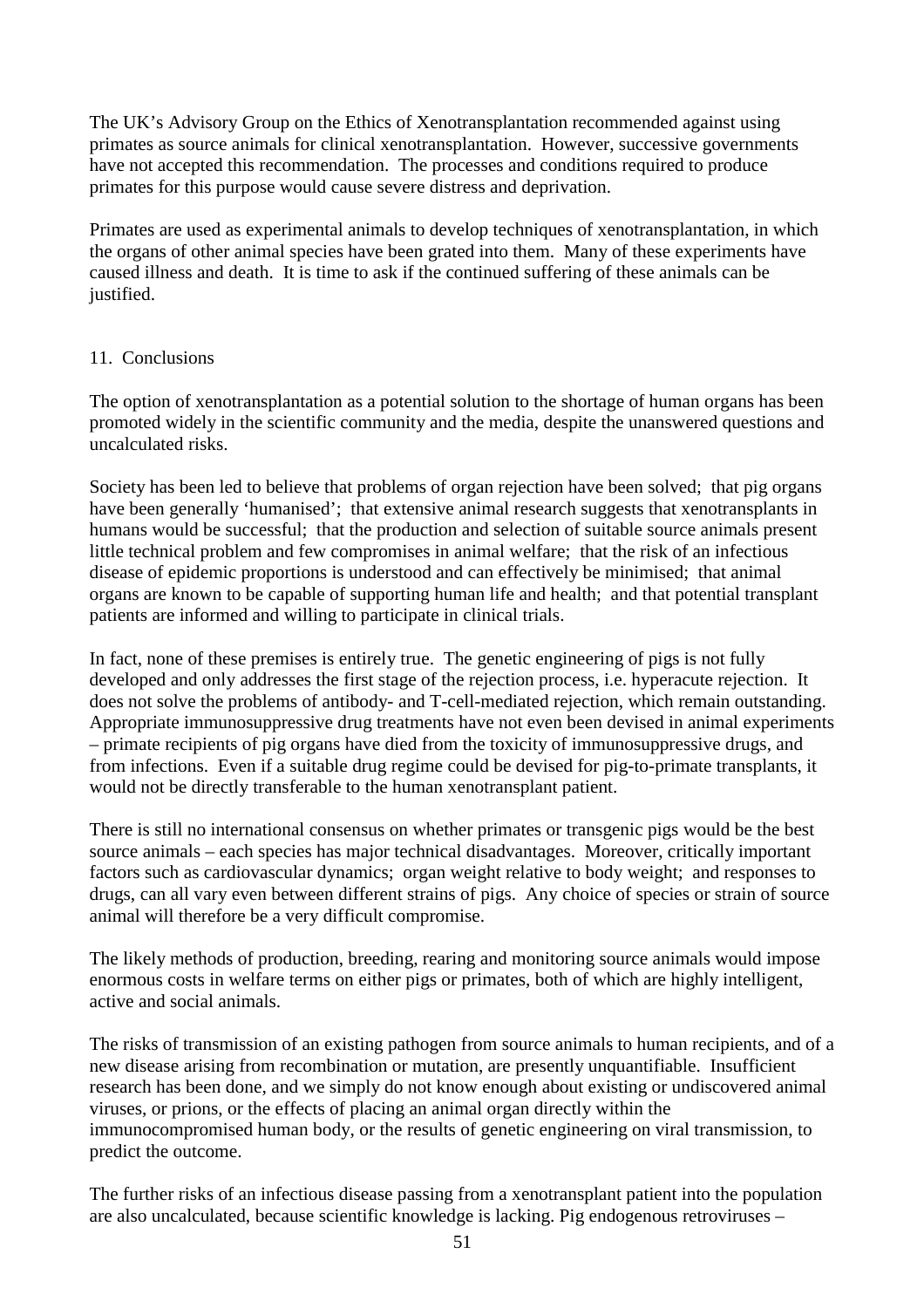possibly the most high-risk type of virus – were only discovered for the first time in 1997. New, previously unknown human herpesviruses are identified every few years. Novel baboon endogenous retroviruses have been discovered in the last few years. It is inevitable that many other unidentified viruses exist in animals, and they cannot be screened for or eliminated.

There is scant evidence that pig or monkey organs are capable of sustaining human life and health. Apart from an isolated case of a patient receiving a chimpanzee's heart who survived for nine months, no xenotransplant patient with an animal organ has lived longer than 70 days. Chimpanzees cannot be used as source animals, for ethical and pragmatic reasons. All patients who have so far received a transplanted organ from a pig, baboon, sheep or any other species of animal have remained very sick until death intervened.

Apart from unsolved problems of animal organ rejection, there are other species barriers which have not been addressed. The innumerable variations in the physiology, biochemistry and pharmacology of organs from different species are quite likely to pre-empt successful xenotransplantation. Will pig liver blood-clotting factors cause fatal blood clots in human patients? Would a baboon kidney be able to regulate the formation of red blood cells in human bone marrow? How quickly will a pig kidney be damaged by the high levels of uric acid found in the human bloodstream? Would gas and blood pressures in an animal lung allow normal breathing in the human? Could the heart of a pig generate enough output to sustain circulation in a human?

These questions of species incompatibilities in organ function have not only not been answered, but they have hardly even been asked – and yet the UK Xenotransplantation Interim Regulatory Authority, like regulatory bodies in many countries, is forging ahead with devising a system to allow clinical trials to proceed.

Meanwhile, the full significance of chimerism – the spreading of animal cells throughout the body of a xenotransplant patient – is not appreciated by the public or by patients' groups. Public acceptability of the morality and safety of the process is highly uncertain. The public at large would be put at risk of infection, but will not generally benefit, if clinical trials of xenotransplantation were to go ahead; therefore public opinion should carry considerable weight in the decision-making process.

Compassion in World Farming and the British Union for the Abolition of Vivisection believe that xenotransplantation research has already caused, and will further cause, unacceptable suffering to sentient animals. We consider that the science of xenotransplantation is so poorly developed that clinical trials cannot reasonably be considered. We are concerned that commercial pressures are forcing the pace of a technology which is under-developed. We expect that it may take many decades of research, with animals and people, before success could be achieved with xenotransplanted organs – if ever. In the meantime, crucial resources may be diverted away from other, probably more fruitful, options.

For all these reasons, we call for a halt to the xenotransplantation programme.

"Seldom, if ever, have we had as much knowledge to prevent a future epidemic. What is lacking is the wisdom to act upon that knowledge."

Dr Jonathan Allan (Nature Med. 2:18-21)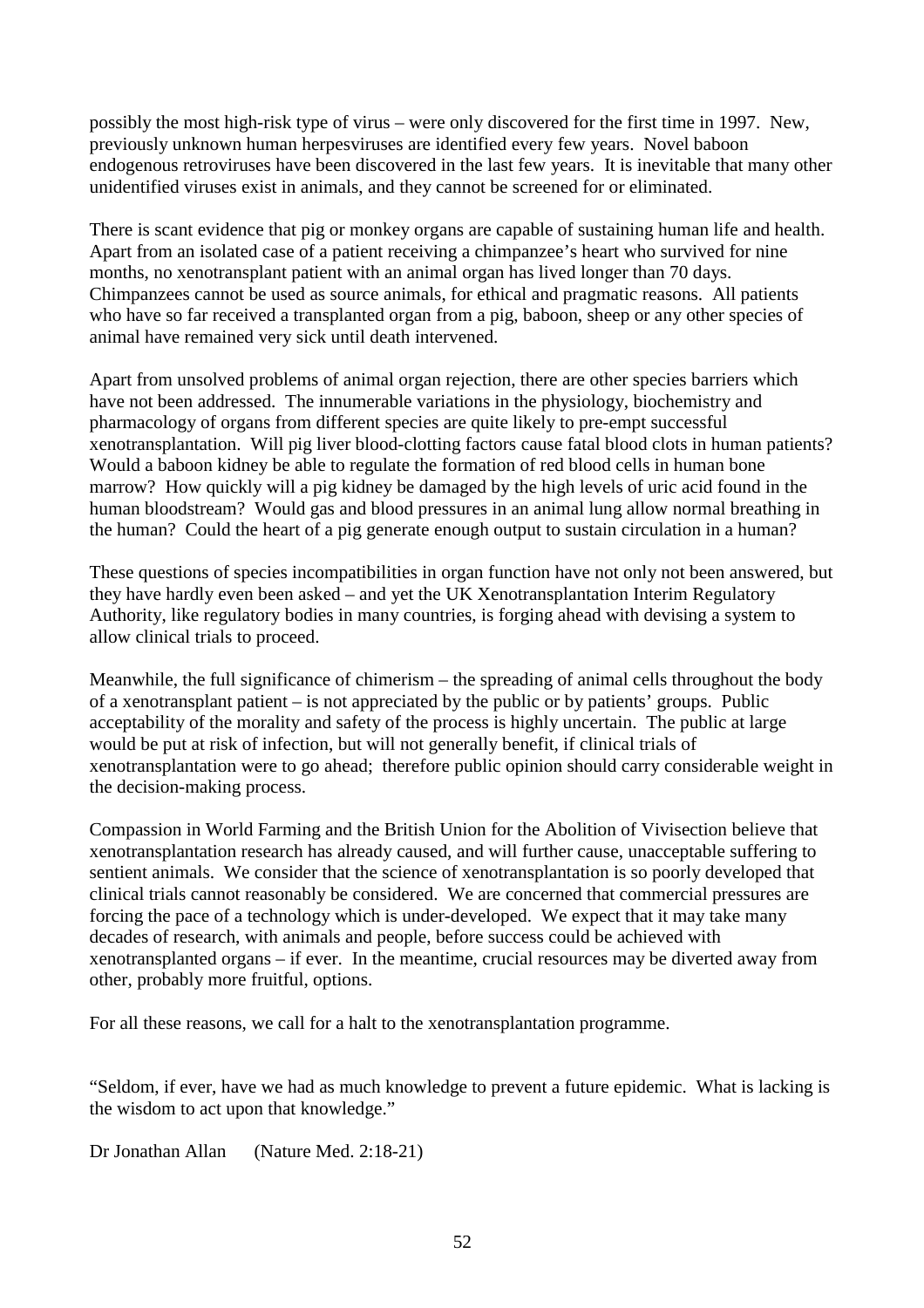#### Glossary of terms

#### Acute vascular rejection

Organ rejection, over a period of days, due to the presence of foreign molecules (antigens) on the lining of the blood vessels in the transplanted organ.

#### Albumin

Serum albumin is a plasma protein, made by the liver, which carries free fatty acids and bilirubin, as well as drugs, in the bloodstream. Serum albumin is the main protein responsible for the colloid osmotic pressure of the blood.

#### Alveoli

The tiny air sacs in the lungs where oxygen and carbon dioxide are exchanged.

#### Amino acid

One of a family of molecules which combine to form different proteins, including enzymes. Sometimes a difference of only one amino acid in the structure of an enzyme can affect its activity.

#### Angiotensin

Angiotensin I and angiotensin II play roles in altering blood flow through the kidneys (and hence fluid balance), as well as blood pressure throughout the body.

#### Antibody/antibodies

A protein (immunoglobulin) produced in the blood by the white blood cells, in response to the presence of a foreign molecule called an antigen. It is part of the body's defence or immune system, and plays a key role in the rejection of transplanted organs.

#### Antigen

A foreign molecule, for example on a virus or a transplanted organ, which stimulates production of an antibody. This is part of the body's immune system.

#### **Ascites**

An abnormal build-up of fluid in the abdominal cavity, which can be painful.

#### Bradykinin

A potent vasodilator, i.e. it causes the blood vessels to relax or dilate, thus affecting blood flow and blood pressure as well as the glomerular filtration rate of the kidneys. Bradykinin is inactivated mainly by the lungs.

#### Cardiac output

The volume of blood pumped by the heart into the main circulation per minute.

#### Chimera

An organism which contains cells, tissues or organs of more than one individual or species.

#### Chromosome

An inherited structure in the nucleus of most cells, made mainly of DNA and protein, which carries the genes.

#### Cilia

Microscopic hair-like projections of the cells lining the airways. The beating of the cilia helps expel foreign particles and pathogens by mucociliary clearance.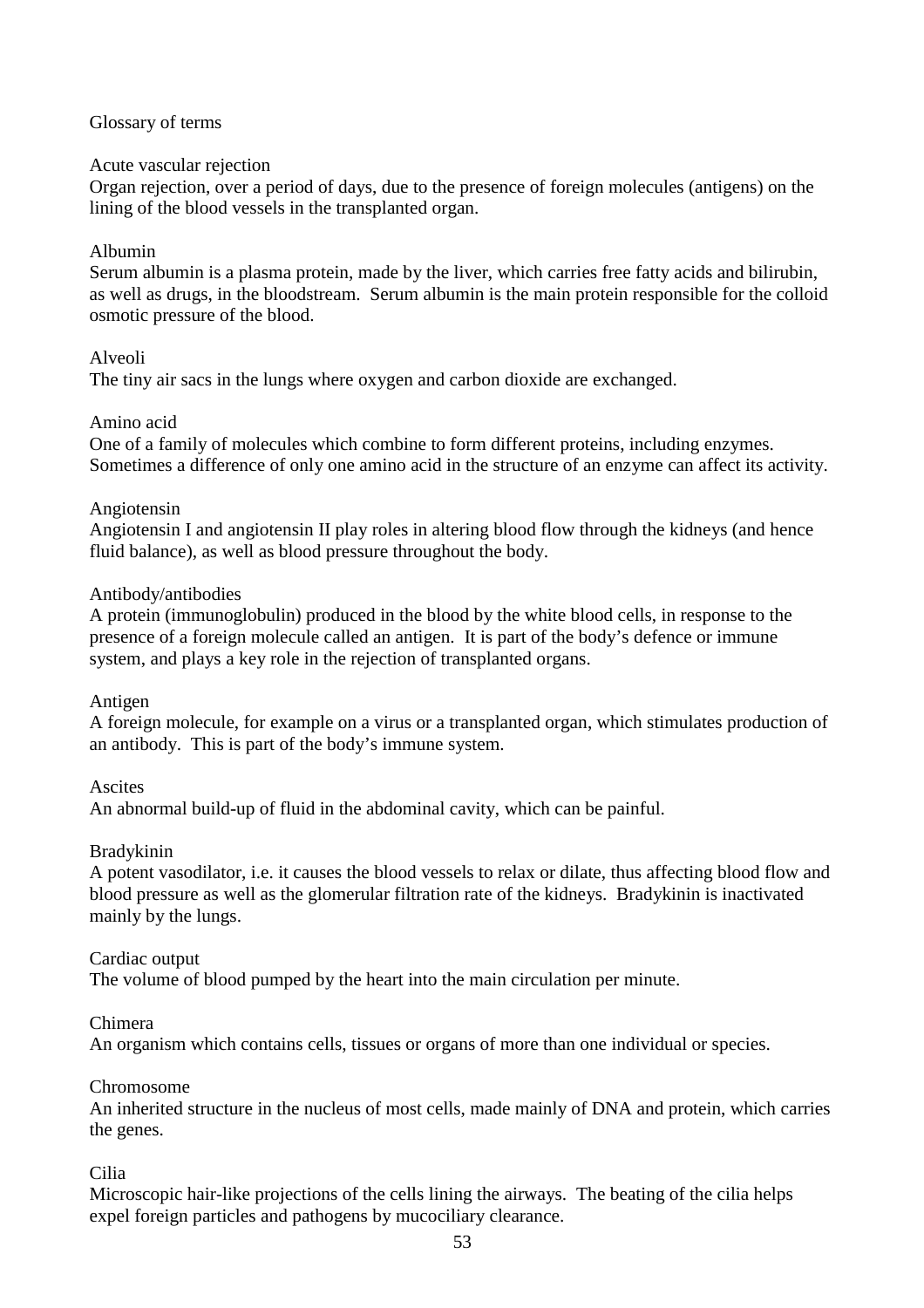## Cloning

The cloning of animals is the artificial production of two genetically identical individuals.

## Colloid osmotic pressure

A pressure exerted by a solution, which draws fluid molecules through a semi-permeable membrane which the particles in the solution cannot cross. In the blood, colloid osmotic pressure is largely created by the protein albumin and affects fluid balance between the bloodstream and the body tissues.

## Complement

One of a family of proteins found in the blood. Mainly produced in the liver, complement proteins have specific roles in inflammation and immune function. The triggering of complement activation by antigens in organs transplanted from other species is the primary cause of hyperacute rejection.

#### Cytochrome P450

An important and large group of liver enzymes, which catalyse the oxidation of substances, e.g. the detoxification of drugs and chemicals.

## Decay accelerating factor

A complement regulating protein found on the surfaces of human cells, which prevent complement from attacking the body's own cells. Pigs have been genetically engineered so that their cells bear human decay accelerating factor. This helps to prevent the destruction by hyperacute rejection of pig organs when transplanted into a primate species (including, scientists hope, in humans).

## DNA (deoxyribonucleic acid)

The inherited molecule which encodes genetic instructions required for the structure and function of living organisms. A length of DNA which encodes for a specific function is called a gene.

#### Endogenous retrovirus

A retrovirus whose DNA is more or less permanently incorporated into the chromosomes of host animals, and may be inherited by offspring. Endogenous retroviruses often do not cause illness in their normal host animals.

#### Endothelium

The lining of the blood vessels, formed by active cells called endothelial cells.

#### Enzyme

One of many proteins, produced by living cells, which acts as a catalyst in metabolic reactions. An enzyme combines selectively and specifically with its natural substrate/s, upon which it acts. Even a tiny change in the structure of the enzyme or its substrate can affect the efficiency of the reaction.

#### Erythropoietin

A hormone produced by the kidney in response to insufficient oxygen in the bloodstream. Erythropoietin stimulates the formation of new red blood cells in the bone marrow.

#### Gal epitope

An antigen present on the surface of some animals' cells (including pigs). It is considered foreign by human antibodies, and stimulates the process of hyperacute rejection.

#### Gene

An inherited functional unit of DNA within the chromosomes, which instructs a specific function such as the production of a particular protein.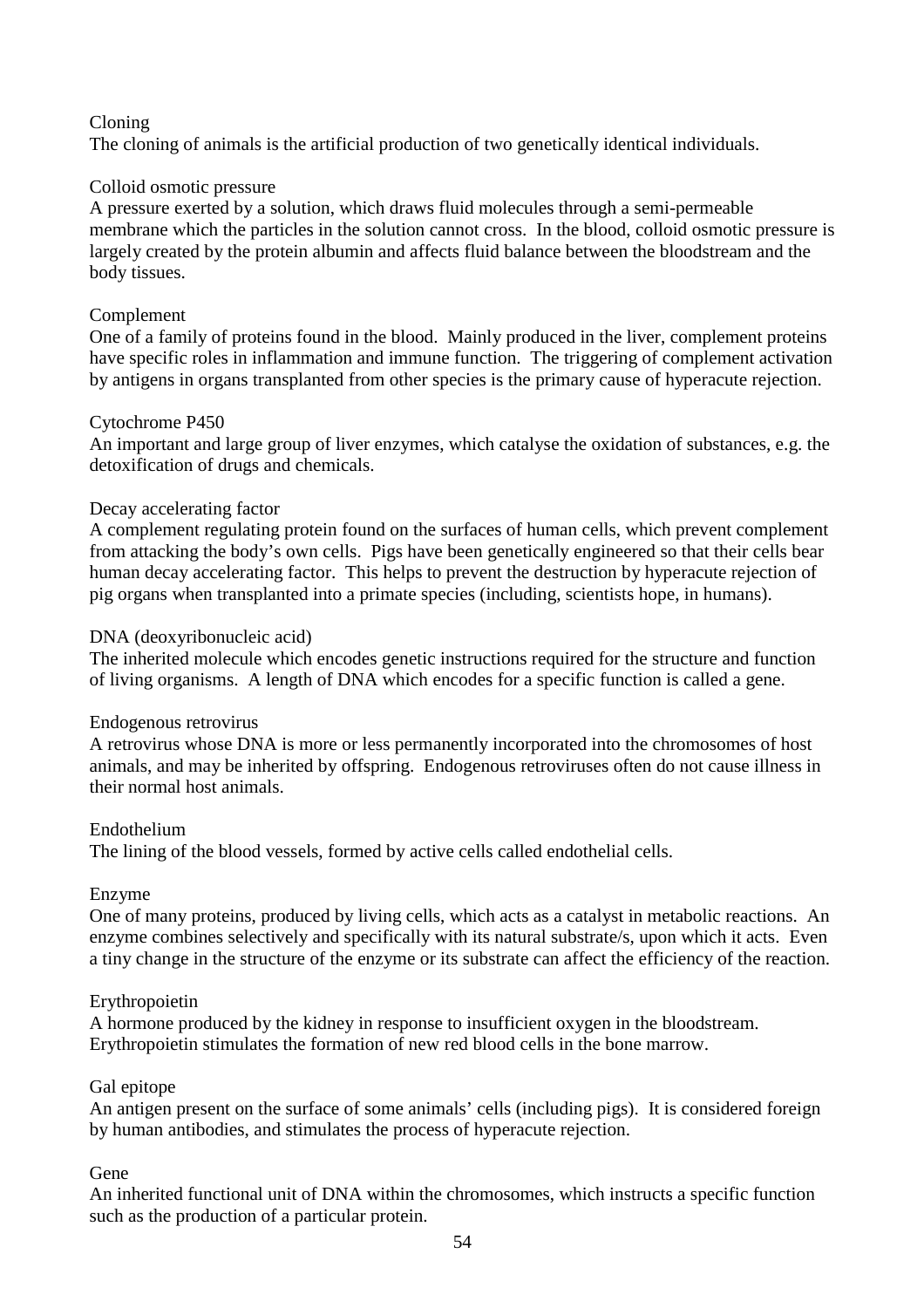#### Genetic engineering

The technology of changing artificially the DNA of a living organism, for example by adding genes of the same or different species, or by removing genes.

#### Genome

The full set of an organism's genetic instructions, i.e. all its genes.

#### Glomerular filtration rate

The rate of filtration of fluid and dissolved substances from the blood into the kidneys. This filtration occurs through a tiny coil of capillaries called the glomerulus and is a measure of normal kidney function.

#### Guanase

An enzyme in the liver and spleen which catalyses the metabolism of proteins, called purines, from cell nuclei.

#### Haptoglobin

A bloodstream protein which carries the used blood pigment haemoglobin to the liver, to recycle the iron.

#### Humoral rejection

Rejection of transplanted organs by the activity of antibodies circulating in the bloodstream.

#### Hyperacute rejection

Very rapid rejection of a transplanted organ from an animal which is not closely related to humans (e.g. a pig). Hyperacute rejection is mediated by pre-existing antibodies in the human bloodstream, and leads to blood clotting and failure of the transplanted organ within minutes or hours.

#### Hypoxia

Low levels of oxygen in the body's tissues.

#### Immune function or system

The body has a complex system of immunity – a defence against pathogens which includes the actions of antibodies and white blood cells.

#### Immunocompromised

A condition in which the body's immune function is repressed, for example by anti-rejection drugs or the selective removal of certain antibodies.

#### Immunoglobulins

Proteins, also called antibodies, produced by white blood cells, which play a part in immune function.

#### Immunosuppressive

The action of suppressing the body's immune system, for example with immunosuppressive or anti-rejection drugs which are taken by transplant patients.

#### Inflammation

The reaction of living tissues to injury or infection, characterised by pain, redness or swelling.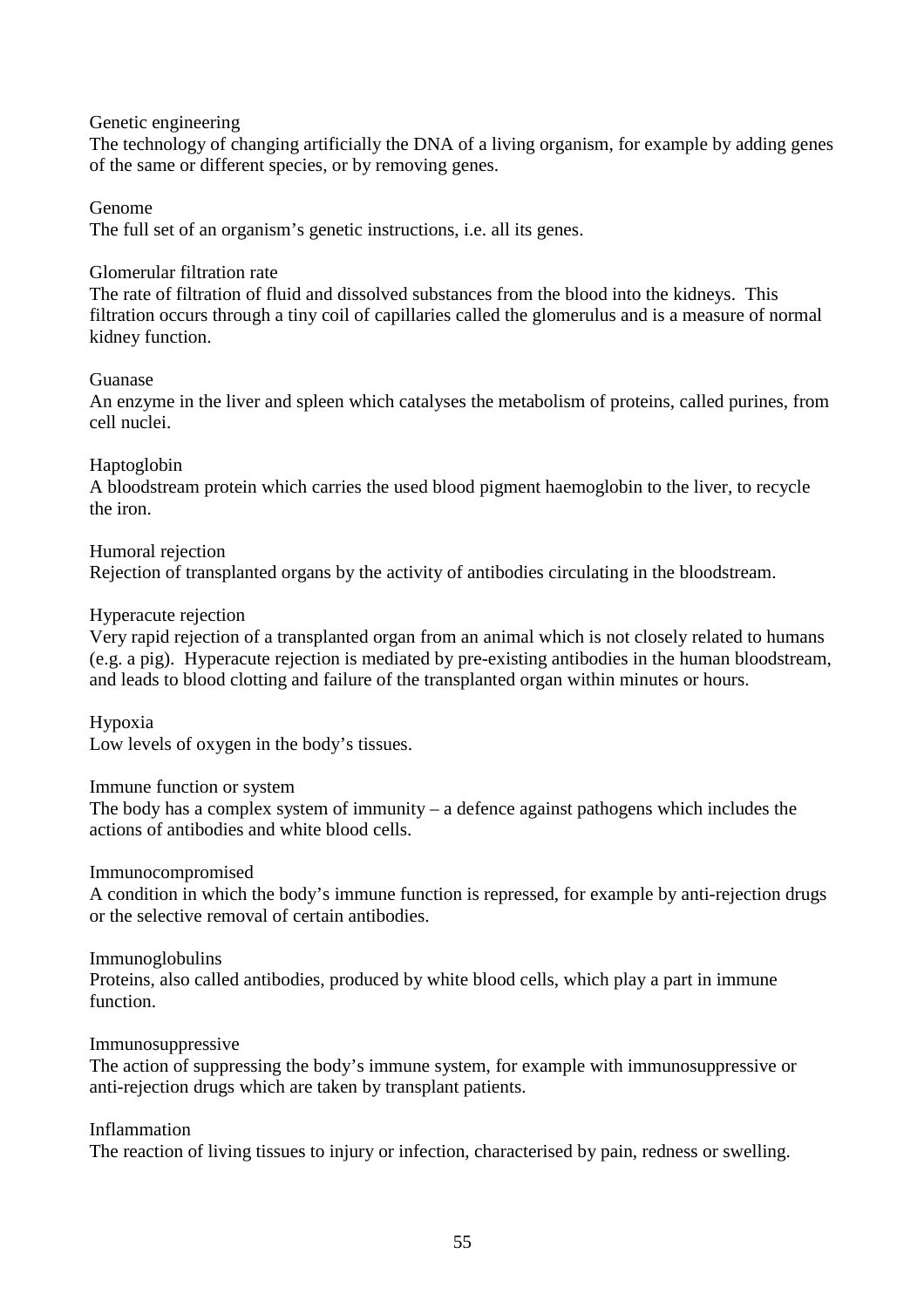## Leucocyte

Any of various white blood cells, including lymphocytes and monocytes, found in the bloodstream and active in the immune system.

#### Leukotriene

One of a number of related substances, released from white blood cells, which play important roles in mediating inflammation and immune reactions.

## Macrophage

A type of leucocyte or white blood cell found in most tissues and organs, including the lungs. Functions include destruction of certain pathogens, and production of mediators of the immune system and of blood cell formation.

#### Metabolism

All the biochemical reactions in living organisms, for example the enzyme-induced breakdown of drugs and foods, or the synthesis of complex substances such as natural hormones.

## **Metabolite**

A product of the metabolism of a substance in the body.

#### Micro-injection

As part of the process of genetic engineering, the injection of DNA into eggs using a very fine needle, viewed under the microscope.

#### Mucociliary clearance

The removal of micro-organisms and foreign particles from the airways by trapping them in mucus, which is then wafted upwards by the beating of fine hairs called cilia.

#### Neurotransmitter

One of a number of chemicals which transmits electrical nerve impulses between nerve cells.

Pathogen An infectious organism, such as a virus or bacterium, which causes illness.

Plasma

The fluid component of the blood.

#### Plasma protein

One of many proteins, such as transferrin or albumin, found in the plasma (bloodstream). Many are carrier proteins for transporting substances from one part of the body to another.

Platelet

A type of blood cell which is important in blood clotting.

#### Prion disease

An illness, such as scrapie in sheep or Creutzfeldt-Jakob disease (CJD) in humans, which is believed to be caused by a rogue protein, called a prion. Prion diseases can sometimes be transmitted to other individuals or species although the process is not well understood.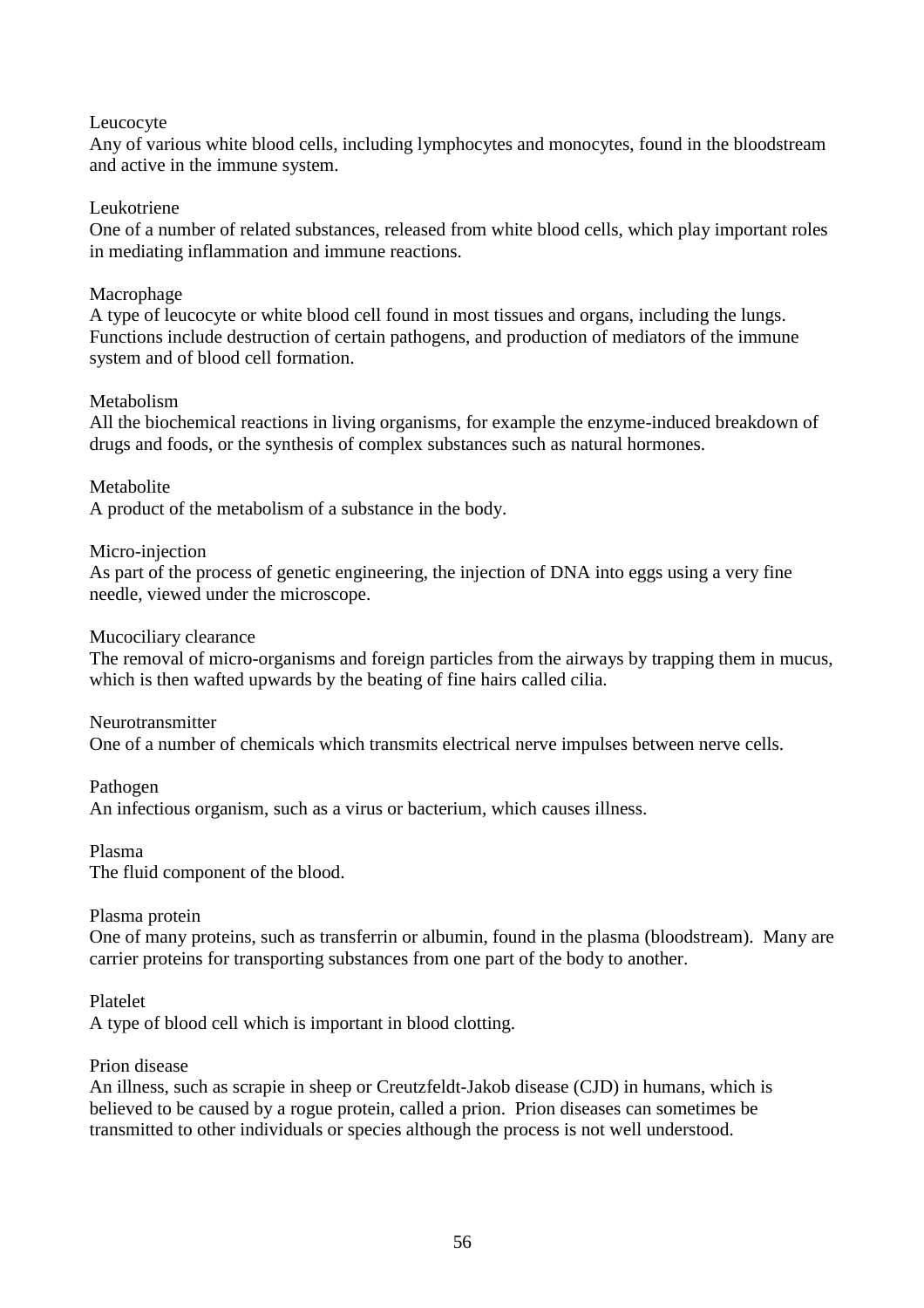## Prostaglandin

One of a family of fatty acids found in many body tissues. Each prostaglandin has a specific function, ranging from effects on blood flow, blood clotting, kidney function, and dilation or constriction of blood vessels.

## Protein C

An enzyme in the bloodstream which, when activated, suppresses the blood-clotting process.

## Proximal tubule

One of many tiny tubules in the kidney where, after filtration of the blood, essential substances are reabsorbed into the bloodstream, while others, such as drugs, are transported into the urine for excretion.

Pulmonary Relating to the lungs.

#### Receptor

One of many types of molecular structures on the surface of cells, which interacts specifically with substances such as hormones and drugs, triggering the cells' response.

## Renal Pertaining to the kidneys.

#### Renin

An enzyme released from the kidney into the bloodstream where it catalyses the conversion of angiotensinogen to angiotensin I. This reaction is triggered by loss of sodium from the body.

#### Retrovirus

A type of virus which contains genetic material in the form of RNA, rather than DNA. Within the infected cell, viral DNA is produced using the cell's machinery, so that the virus can multiply. Examples of retroviruses include HIV and certain viruses which cause cancer.

#### Serum

The fluid component of clotted blood, containing antibodies.

#### Specific pathogen-free (SPF)

Animals derived by caesarean section or hysterectomy who are free of stipulated, but not all, major pathogens. SPF animals are kept in barrier units to minimise the risk of contamination. Food, air and water are monitored for sterility, and entry by human personnel is controlled and restricted.

#### Substrate

A substance with which an enzyme specifically and selectively interacts, and which is modified by the enzyme's catalytic activity.

#### Thrombomodulin

A substance in the bloodstream which interacts with protein C and suppresses blood clotting.

## Transferrin

A plasma protein, made in the liver. Transferrin carries iron from dying red blood cells to the bone marrow, for re-use by developing red blood cells.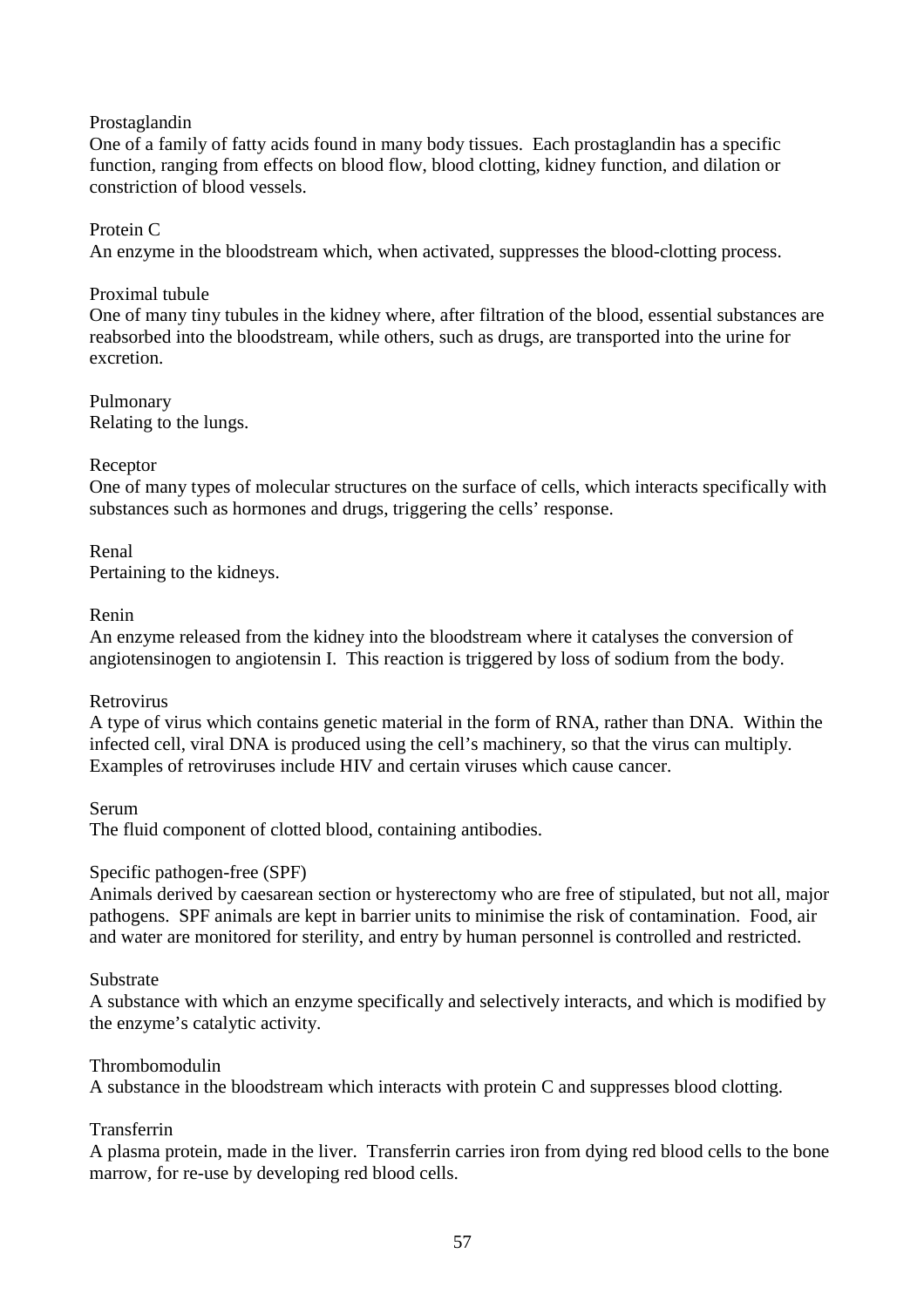Transgenic

An organism, including an animal, which has had a heritable foreign gene artificially inserted into its chromosomes.

Uric acid

A waste product formed by the breakdown of proteins from the nuclei of cells. Uric acid is filtered from the bloodstream by the kidneys and excreted in the urine. Excessive amounts of uric acid can cause kidney stones.

Uricase

A liver enzyme found in most mammals but not in humans. It breaks down the waste product, uric acid, to allantoin.

Vasopressin (also known as antidiuretic hormone) A hormone, released from the brain, which controls fluid balance and hydration by acting on the kidneys.

Ventilation

The flow of air into and out of the lungs so that carbon dioxide and oxygen can be exchanged in the alveoli.

von Willebrand Factor

A factor released by the endothelial cells which line the blood vessels. It interacts with platelets in the formation of blood clots.

Xenotransplantation The transplantation of cells, tissues or organs from one species to another.

## REFERENCES:

<sup>1</sup> The European Public Concerted Action Group (1997). Europe ambivalent on biotechnology. Nature 387: 845-847.

<sup>2</sup> Allan, JS (1996). Xenotransplantation at a crossroads: prevention versus progress. Nature Med. 2:18-21.

<sup>3</sup> Allan, JS et al (1998). Amplification of simian retroviral sequences from human recipients of baboon liver transplants. AIDS Res. Hum. Retroviruses 14: 821-824.

4 Anon. (1998). A double-edged sword. New Scientist 8 August, p3.

5 Stoye, JP and Coffin, JM (1995). The dangers of xenotransplantation. Nature Med. 1:110.

6 McConnell, I (1997). The Times, 21 January.

 $\frac{7}{1}$  Allan, JS (1996). Xenotransplantation at a crossroads: prevention versus progress. Nature Med.  $2.18 - 21$ 

8 Holmes, B (1996). Baboon man leaves hospital. New Scientist 13 January, p6.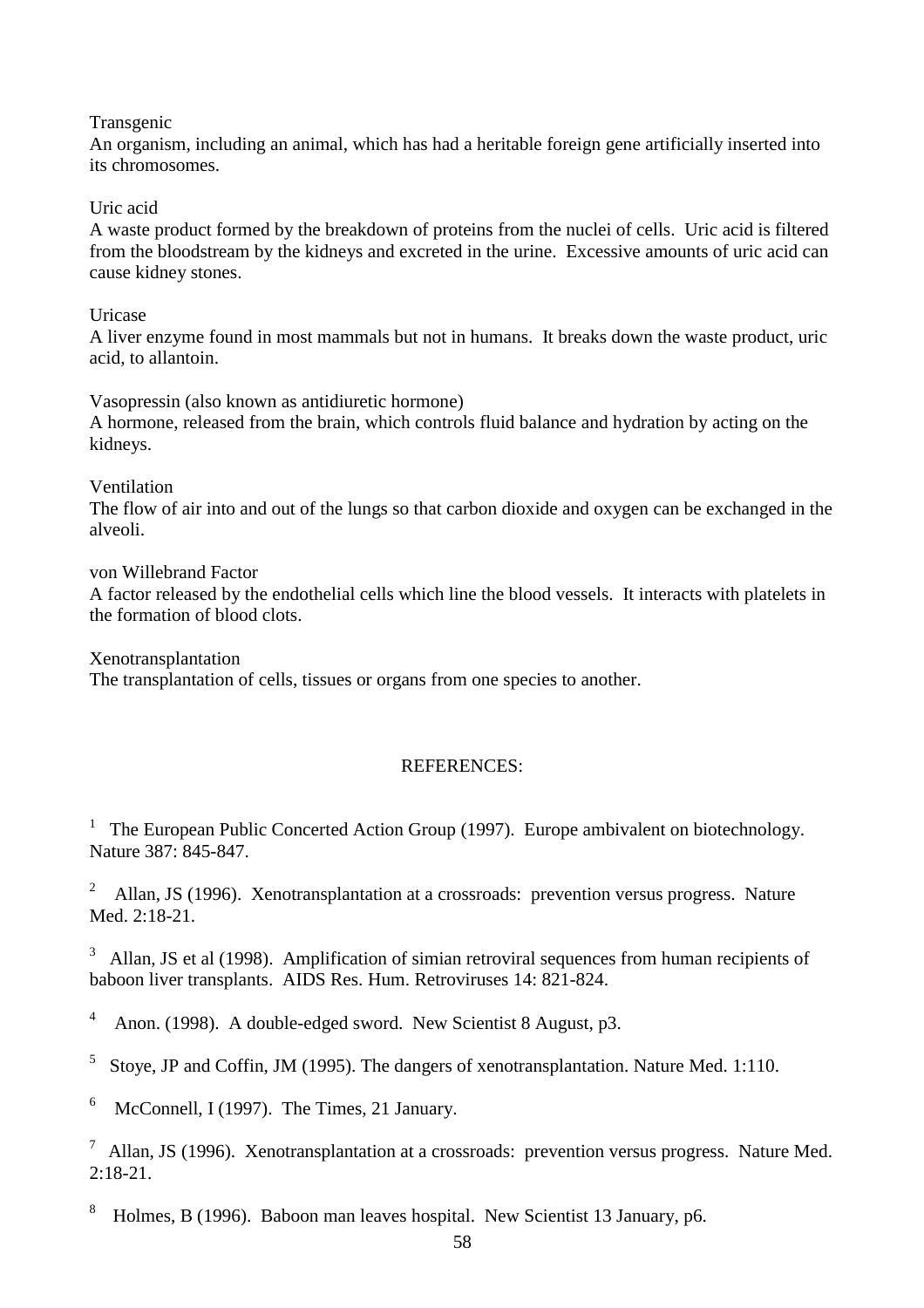<sup>9</sup> Murphy, FA (1996). The public health risk of animal organ and tissue transplantation into humans. Science 273: 746-747.

<sup>10</sup> Patience, C et al (1997). Infection of human cells by an endogenous retrovirus of pigs. Nature Med. 3:282-286.

<sup>11</sup> Cooper, DKC et al (1991). In: Xenotransplantation – The Transplantation of Organs and Tissues Between Species. Eds. Cooper, Kemp, Reemtsma & White, publ. Springer-Verlag, pp 481- 500.

<sup>12</sup> Patience, C et al (1997). Infection of human cells by an endogenous retrovirus of pigs. Nature Med. 3:282-286.

<sup>13</sup> Le Tissier, P et al (1997). Two sets of human-tropic pig retrovirus. Nature 389:681-682.

<sup>14</sup> Akiyoshi, DE et al (1998). Identification of a full length cDNA for an endogenous retrovirus of miniature swine. J. Virol. 72: 4503-4507.

<sup>15</sup> Coghlan, A (1998). So far, so good. New Scientist 8 August,  $p4$ .

<sup>16</sup> Allan, JS et al (1998). Amplification of simian retroviral sequences from human recipients of baboon liver transplants. AIDS Res. Hum. Retroviruses 14: 821-824.

<sup>17</sup> Chiche, L et al (1993). Xenotransplantation: baboons as potential liver donors? Scientific and ethical issues. Transplant. 55: 1418-1421.

18 Voevodin, A et al (1996). Interspecies transmission of macaque simian T-cell leukemia/lymphoma virus type 1 in baboons resulted in an outbreak of malignant lymphoma. J. Virol. 70: 1633-1639.

<sup>19</sup> Allan, JS (1996). Xenotransplantation at a crossroads: prevention versus progress. Nature Med. 2: 18-21.

<sup>20</sup> Eberle, R et al (1997). Prevalence of herpesvirus papio 2 in baboons and identification of immunogenic viral polypeptides. Lab. Anim. Sci. 47: 256-262.

<sup>21</sup> Broussard, SR et al (1997). Characterization of new simian foamy viruses from African nonhuman primates. Virology 237: 349-359.

<sup>22</sup> Stoye, JP & Coffin, JM (1995). The dangers of xenotransplantation. Nature Med. 1: 110.

<sup>23</sup> Holmes, B (1996). Baboon man leaves hospital. New Scientist 13 January, p6.

<sup>24</sup> Holden, C (1997). SIV hunt leads to baboon virus discovery. Science 276: 685.

<sup>25</sup> Stone, R (1994). Mystery virus fells donor baboons. Science 264: 1523.

<sup>26</sup> Allan, JS (1994). Primates and new viruses. Science  $265: 1345-1346$ .

<sup>27</sup> Starzl, TE et al (1993). Baboon-to-human liver transplantation. The Lancet 341: 65-71.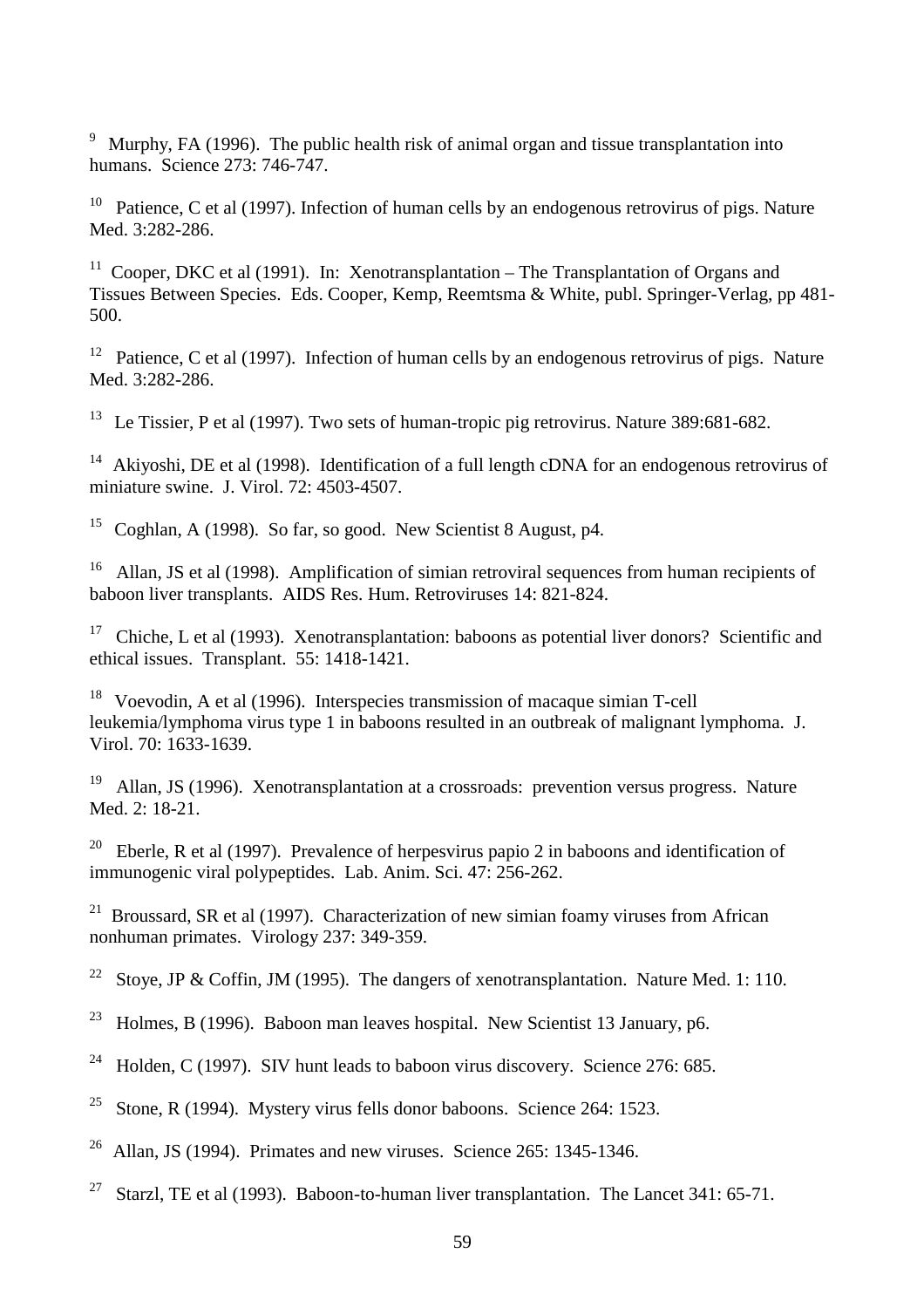<sup>28</sup> Allan, JS et al (1998). Amplification of simian retroviral sequences from human recipients of baboon liver transplants. AIDS Res. Hum. Retroviruses 14: 821-824.

<sup>29</sup> Novak, K (1998). US FDA to issue new rules on xenotransplantation. Nature Med. 4: 876.

 $30$  The Advisory Group on the Ethics of Xenotransplantation (1996). Animal Tissue into Humans, Publ. The Stationery Office.

<sup>31</sup> UK Xenotransplantation Interim Regulatory Authority (1998). Guidance on Making Proposals to Conduct Xenotransplantation on Human Subjects. Publ. UKXIRA.

<sup>32</sup> US Department of Health & Human Resources (1996). Draft guidelines on infectious disease issues in xenotransplantation. Federal Register 61: 49920-49932.

 $33$  Fano, A et al (1998). Of Pigs, Primates and Plagues – a Layperson's Guide to the Problems with Animal-to-Human Organ Transplants, publ. Medical Research Modernization Committee.

 $34$  Allan, J (1997). Silk purse or sow's ear. Nature Med. 3: 275-276.

 $35$  Bach, FH et al (1998). Uncertainty in xenotransplantation: individual benefit versus collective risk. Nature Med. 4: 141-144.

36 Kirkman, RL (1989). In: Xenograft, vol 25, International Congress Series 880. Ed. Hardy, publ. Excerpta Medica, p125.

 $37$  Platt, J (1998). New directions for organ transplantation. Nature 392 (supp): 11-17.

<sup>38</sup> The Advisory Group on the Ethics of Xenotransplantation (1996). Animal Tissue into Humans. Publ. The Stationery Office, p70.

39 Calne, RY (1989). In: Xenograft, vol. 25, International Congress Series 880. Ed. Hardy, publ. Excerpta Medica, pp3-6.

40 Concar, D (1994). The organ factory of the future? New Scientist 18 June, pp 24-29.

Hammer, C (1991). In: Xenotransplantation - The Transplantation of Organs and Tissues Between Species. Eds. Cooper, Kemp, Reemtsma & White, publ. Springer-Verlag, pp429-438.

<sup>42</sup> Jurd, KM et al (1996). Activation of human prothrombin by porcine aortic endothelial cells – a potential barrier to pig to human xenotransplantation. Blood Coagul. Fibrinolysis 7: 336-343.

 $43$  Lawson, JH et al (1997). The evaluation of thrombomodulin activity in porcine to human xenotransplantation. Transplant. Proc. 29: 884-885.

<sup>44</sup> Reverdiau-Moalic, R et al (1996). Comparative study of porcine and human blood coagulation systems: possible relevance in xenotransplantation. Transplant. Proc. 28: 643-644.

<sup>45</sup> Nainggolan, L (1996). Xenotransplantation – saving our bacon? Scrip Magazine, December issue, pp 38-42.

46 Bach, FH et al (1995). Barriers to xenotransplantation. Nature Med. 1: 869-873.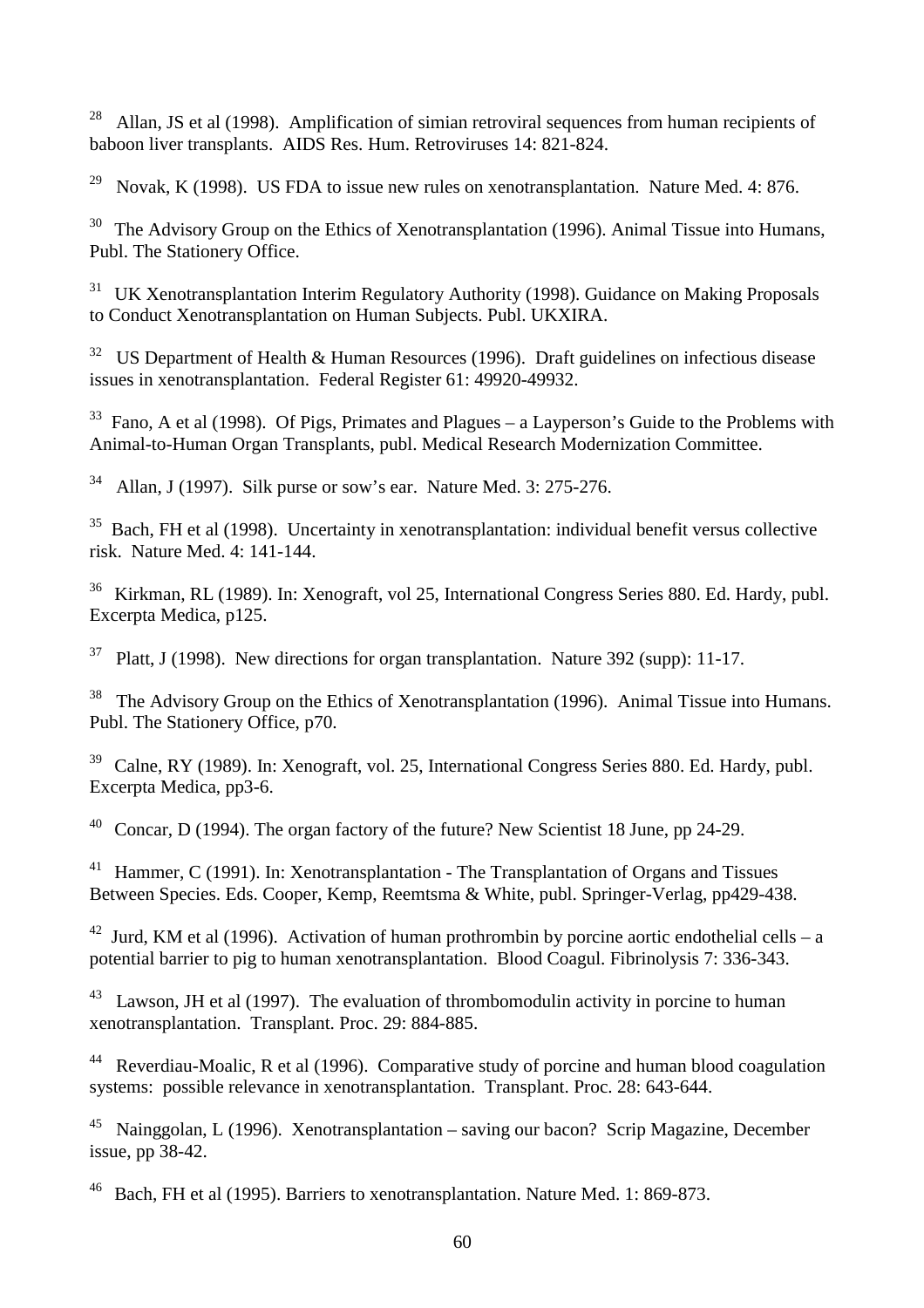<sup>47</sup> The Advisory Group on the Ethics of Xenotransplantation (1996). Animal Tissues into Humans, publ. The Stationery Office, p.19.

<sup>48</sup> Calne, R (1996). In: Research in Organ Transplantation and Tissue Grafting. Eds. Hervé, Rifle, Vuitton, Dureau, Bechtel & Justrabo, publ. INSERM/John Libbey, pp 929-931.

<sup>49</sup> Cramer, DV et al (1991). In: Xenotransplantation – The Transplantation of Organs and Tissues Between Species. Eds. Cooper, Kemp, Reemtsma & White, publ. Springer-Verlag, pp 559-573.

 $50$  Starzl, TE et al (1966). Avenues of future research in homotransplantation of the liver. Amer. J. Surg. 112:391.

51 Starzl, TE (1989). Xenograft, vol. 25, International Congress Series 880. Ed. Hardy, publ. Excerpta Medica, p. 17-28.

<sup>52</sup> Starzl, TE et al (1993). Baboon-to-human liver transplantation. The Lancet, 341:65-71; & Starzl, TE et al (1994). The biological basis of and strategies for clinical xenotransplantation. Immunol. Reviews, 141: 213-244.

53 Mercer, D et al (1994). Changes in biliary (high-molecular-mass) and liver isoforms of alkaline phosphatase after baboon-to-human liver transplantation. Clin. Chem. 40:1335-1339.

54 Starzl, TE et al (1994). The biological basis of and strategies for clinical xenotransplantation. Immunol. Reviews, 141: 213-244.

The Advisory Group on the Ethics of Xenotransplantation (1996). Animal Tissues into Humans, publ. The Stationery Office, p70.

56 Phillips, C et al (1975). Biochemical values in the normal and hypothermic baboon. J. Med. Primatol. Transplant. 57: 694-703; & Starzl, TE (1993). Baboon-to-human liver transplantation. The Lancet 341: 65-71.

<sup>57</sup> Ye, Y et al (1994). The pig as a potential organ donor for man. Transplant. 57: 694-703; & Wolfensohn, S & Lloyd, M (1994). Handbook of Laboratory Animal Management and Welfare, publ. OUP, pp 130-131.

58 Roch-Ramel, F et al (1980). Micropuncture study of tubular transport of urate and PAH in the pig kidney. Am. J. Physiol. 239: F107-F112.

<sup>59</sup> Guengerich, FP (1997). Comparisms of catalytic selectivity of cytochrome P450 subfamily enzymes from different species. Chem. Biol. Interact. 106:161-182; & Smith, DA (1991). Species differences in metabolism and pharmacokinetics: are we closer to an understanding? Drug Metab. Rev. 23: 355-373.

 $60$  Holmes, RS et al (1990). Baboon alcohol dehydrogenase isozymes: purification and properties of liver class I ADH. Prog. Clin. Biol. Res. 344:819-841.

 $61$  Caccia, S et al (1995). Oral kinetics of dexfenfluramine and dexnorfenfluramine in non-human primates. Xenobiotica 25: 1143-1150.

 $62$  Pacifici, GM et al (1981). Tissue and species differences in enzymes of epoxide metabolism. Xenobiotica 11: 73-79.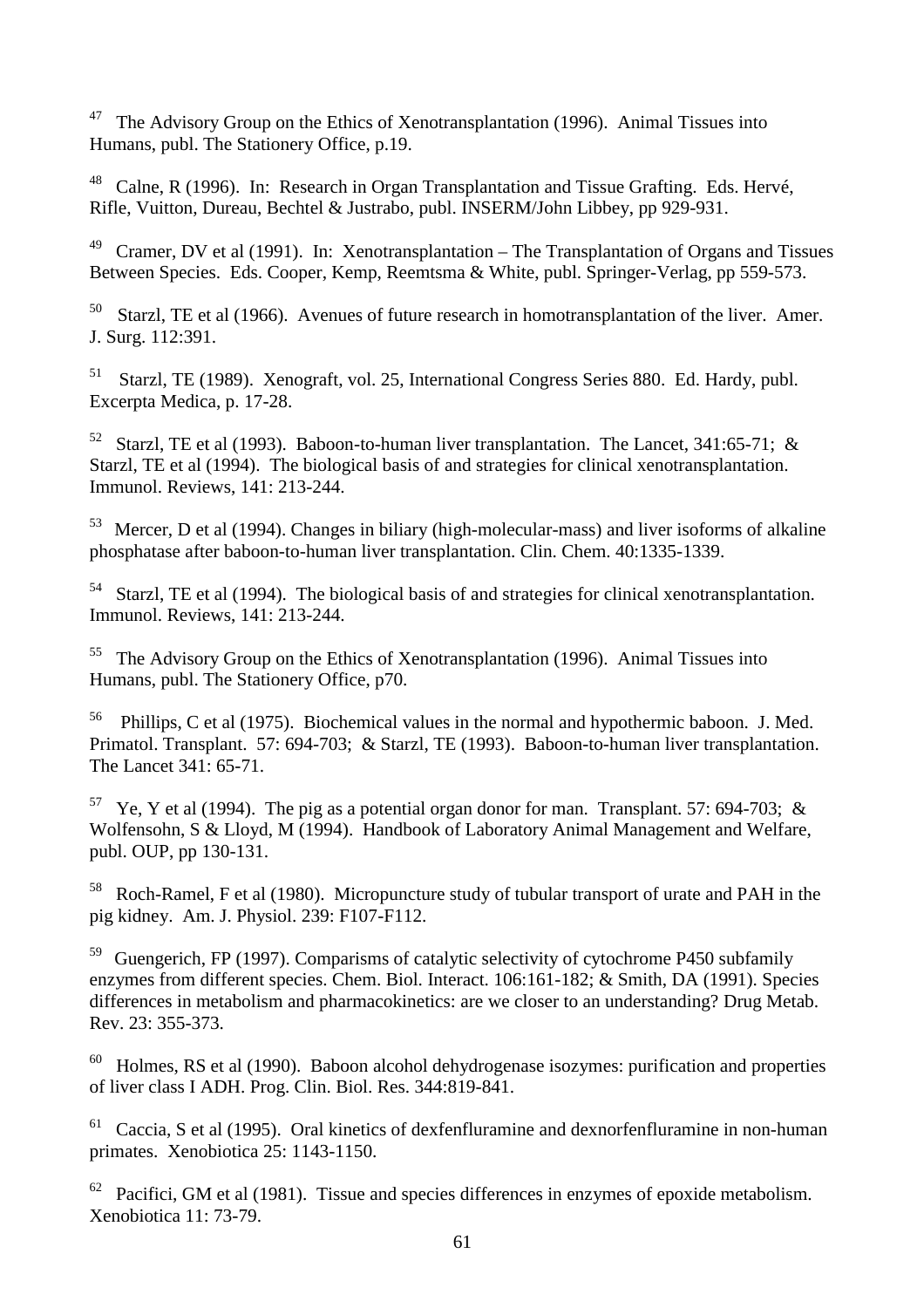$63$  Simmonds, A & Roch-Ramel, F (1994). Pigs aren't people. New Scientist (letter) 23 July, pp 45-46.

 $64$  Beedham, C et al (1987). Species variation in hepatic aldehyde oxidase activity. Eur. J. Drug Metab. Pharmacokinet. 12: 307-310.

65 Calne, RY (1989). In: Xenograft, vol. 25, International Congress Series 880. Ed. Hardy, publ. Excerpta Medica, pp 3-6.

 $66$  Pratt, JR (1997). All animals are equal but some animals are more equal than others. Br. Soc. for Histocompatibility and Immunogenetics Newsletter, 28: 5-8.

 $67$  Simmonds, A & Roch-Ramel, F (1994). Pigs aren't people. New Scientist (letter) 23 July, pp 45-46.

68 Starzl, TE et al (1993). Baboon-to-human liver transplantation. The Lancet 341: 65-71.

 $69$  Schur, PH et al (1975). Phylogeny of complement proteins in non-human primates. J. Immunol. 114: 270-273.

<sup>70</sup> Mercer, D et al (1994). Changes in biliary (high-molecular-mass) and liver isoforms of alkaline phosphatase after baboon-to-human liver transplantation. Clin.Chem. 40: 1335-1339.

<sup>71</sup> Gridelli, B et al (1993). Xenogeneic orthotopic liver transplantation in nonhuman primates. Transplant. Proc. 25: 457-461.

 $72$  Chari, RS et al (1994). Treatment of hepatic failure with ex vivo pig-liver perfusion followed by liver transplantation. New Engl. J. Med. 331: 234-237.

73 Heywood, R et al (1973). Pathological changes in fetal rhesus monkey induced by oral chenodeoxycholic acid. The Lancet (letter), 2:1021.

<sup>74</sup> Best and Taylor's Physiological Basis of Medical Practice (1990). Ed. West, publ. Williams & Wilkins, pp 676-679.

75 Starzl, TE et al (1993). Baboon-to-human liver transplantation. The Lancet 341: 65-71.

<sup>76</sup> Starzl, TE et al (1994). The biological basis of and strategies for clinical xenotransplantation. Immunol. Reviews, 141: 213-244.

<sup>77</sup> Hammer, C (1991). In: Xenotransplantation – The Transplantation of Organs and Tissues Between Species. Eds. Cooper, Kemp, Reemtsma & White, publ. Springer-Verlag, pp 429-438.

78 Hammer, C (1989). In: Xenograft, vol. 25, International Congress Series 880. Ed. Hardy, publ. Excerpta Medica, pp 115-123.

79 Rashid, H et al (1998). Comparison of bilirubin binding and other molecular properties of the serum albumin of several mammalian species. Biochem. Mol. Biol. Int. 44: 165-173.

 $80$  Yanagisawa, Y et al (1997). Binding of methamphetamine to serum albumin in various species in vitro. Pharmacol. Res. 35: 99-102.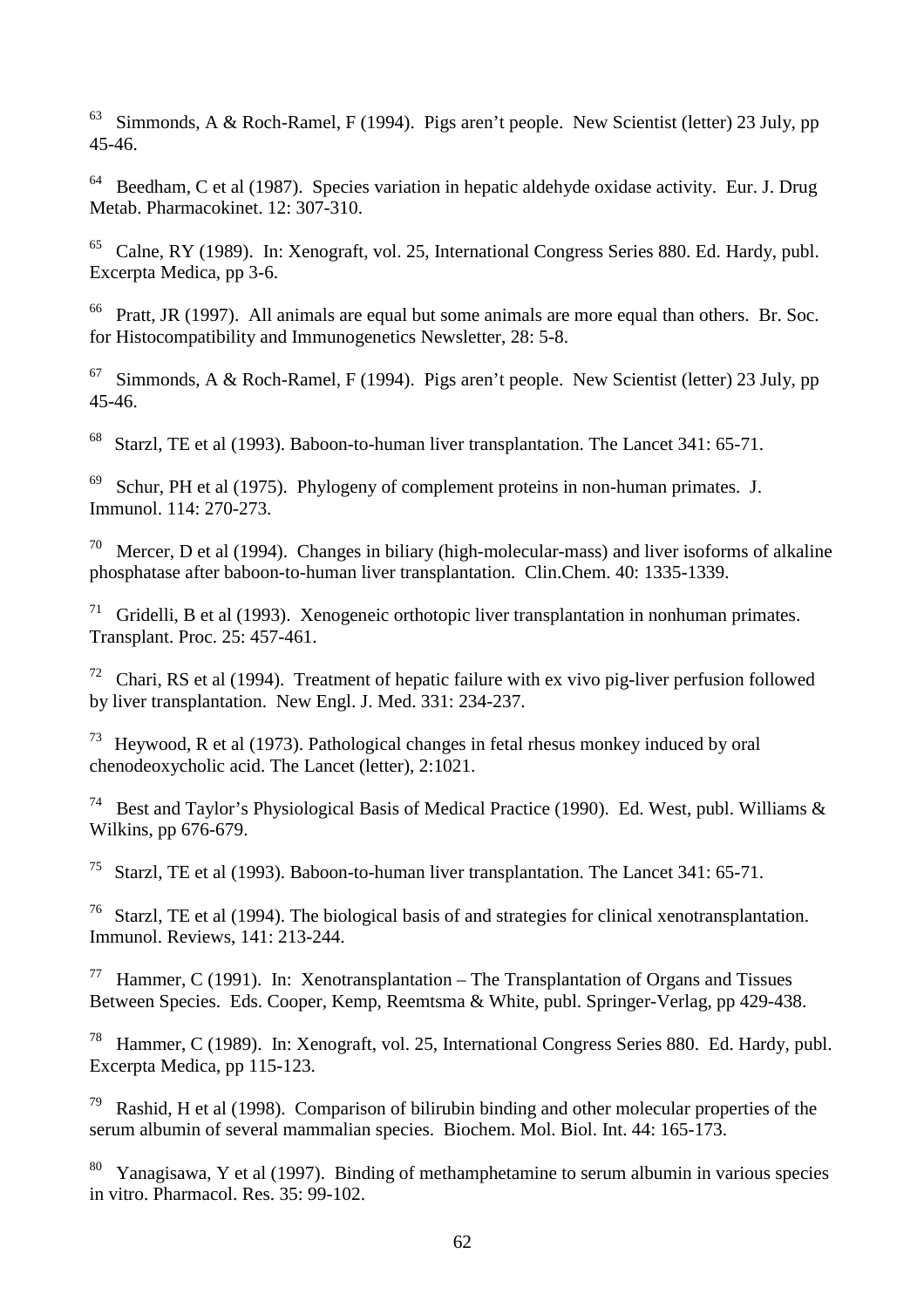$81$  Trivedi, VD et al (1997). Interaction of bromocresol green with different serum albumins studied by fluorescence quenching. Biochem. Mol. Biol. Int. 43: 1-8.

<sup>82</sup> Tittelbach, V & Gilpin, RK (1995). Species dependency of the liquid chomatographic properties of silica-immobilized serum albumins. Anal. Chem. 67: 44-47.

<sup>83</sup> Marrs, T (1988). In: Perspectives in Basic and Applied Toxicology. Ed. Ballantyne, publ. John Wright, p 288.

<sup>84</sup> Beaumont, KC et al (1996). Pharmacokinetics and metabolism of zamifenacin in mouse, rat, dog and man. Xenobiotica 26: 459-471.

 $85$  Zaidi, A et al (1998). Life-supporting pig-to-primate renal xenotransplantation using genetically modified donors. Transplant. 65: 1504-1590.

86 Reemtsma, K (1991). In: Xenotransplantation – The Transplantation of Organs and Tissues Between Species. Eds. Cooper, Kemp, Reemtsma & White, publ. Springer-Verlag, pp 10-22; & Reemtsma, K & Benvenisty, Al (1991). Op. cit., pp 531-540.

<sup>87</sup> Reemtsma, K (1991). In: Xenotransplantation – The Transplantation of Organs and Tissues Between Species. Eds. Cooper, Kemp, Reemtsma & White, publ. Springer-Verlag, pp 10-22.

88 Ogden, DA (1965). Function of the baboon renal heterograft in man and comparison with renal homograft function. J. Lab. Clin. Med. 65: 370-386.

<sup>89</sup> Pratt, JR (1997). All animals are equal but some animals are more equal than others. Br. Soc. for Histocompatibility and Immunogenetics Newsletter, 28: 5-8.

 $90$  Roch-Ramel, F et al (1980). Micropuncture study of tubular transport of urate and PAH in the pig kidney. Am. J. Physiol. 239: F107-F112.

<sup>91</sup> Simmonds, HA (1976). Uric acid excretion by the pig kidney. Am. J. Physiol. 230: 1654-1661.

 $92$  Zaidi, A et al (1998). Life-supporting pig-to-primate renal xenotransplantation using genetically modified donors. Transplant. 65: 1584-1590.

 $93$  Howl, J et al (1996). Renal bradykinin and vasopressin receptors: ligand selectivity and classification. Kidney Int. 50: 586-592.

<sup>94</sup> Poulsen, K et al (1976). On the specificity of human renin. Studies with peptide inhibitors. Biochim. Biophys. Acta 452: 533-537.

<sup>95</sup> Wang, W & Liang, TC (1994). Substrate specificity of porcine renin: P1', P1 and P3 residues of renin substrates are crucial for activity. Biochemistry 33: 14636-14641.

<sup>96</sup> Nakajima, J et al (1995). Characteristic findings of pulmonary arteriography in xenografted lung of the primates. Transpl. Proc. 27: 310-312.

 $97$  Daggett, CW et al (1998). Total respiratory support from swine lungs in primate recipients. J. Thoracic & Cardiovasc. Surgery 115: 19-27.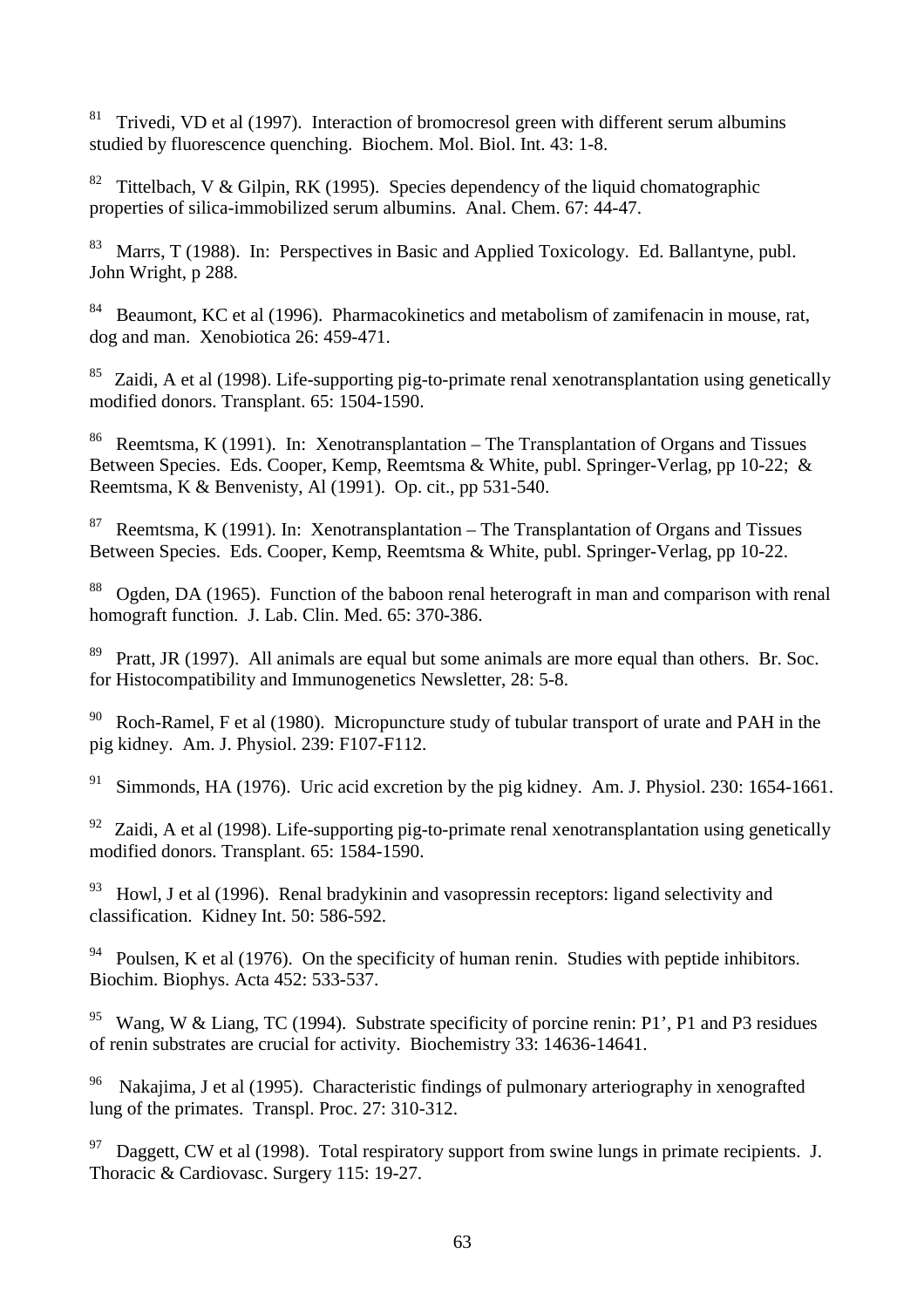<sup>98</sup> Hannon, JP et al (1990). Normal physiological values for conscious pigs used in biomedical research. Lab. Animal Sci. 40: 293-298.

<sup>99</sup> Svartengren, K et al (1989). Laser light scattering spectroscopy: a new method to measure tracheobronchial mucociliary activity. Thorax 44: 539-547.

<sup>100</sup> Joki, S & Sano, V (1994). Ciliary beat frequency at six levels of the respiratory tract in cow, dog, guinea-pig, pig, rabbit and rat. Clin. Exp. Pharmacol. Physiol. 21: 427-434.

<sup>101</sup> Best and Taylor's Physiological Basis of Medical Practice (1990). Ed. West, publ. Williams & Wilkins, pp 601.

 $102$  Joki, S et al (1996). Effect of leukotriene D4 on ciliary activity in human, guinea-pig and rat respiratory mucosa. Pulm. Pharmacol. 9: 231-238.

<sup>103</sup> Khan, R et al (1995). Effects of inflammatory mediators on ciliary function in vitro. Rhinology 33: 22-25.

104 Morgan, KL et al (1980). Quantification and origin of the immunoglobulins in porcine respiratory tract secretions. Immunology 41: 729-736.

<sup>105</sup> Mornex, J-F (1996). In: Research in Organ Transplantation and Tissue Grafting. Eds. Hervé, Rifle, Vuitton, Dureau, Bechtel & Justrabo, publ. INSERM/John Libbey, pp 875-876.

<sup>106</sup> Nagae, N et al (1993). High concentration of carboxypeptidase M in lungs: presence of the enzyme in alveolar type I cells. Am. J. Respir. Cell Mol. Biol. 9: 221-229.

<sup>107</sup> Smith, BJ et al (1991). Bioactivation of xenobiotics by prostaglandin H synthase. Chem. Biol. Interact. 79: 245-264.

<sup>108</sup> Chaudhari, A et al (1981). Effect of exposure to diesel exhaust on pulmonary prostaglandin dehydrogenase (PGDH) activity. J. Appl. Toxicol. 1: 132-134.

<sup>109</sup> Cabrol, C (1996). In: Research in Organ Transplantation and Tissue Grafting. Eds: Hervé, Rifle, Vuitton, Dureau, Bechtel & Justrabo, publ: INSERM/John Libbey, pp 837-839.

<sup>110</sup> Schmoeckel, M et al (1998). Orthotopic heart transplantation in a transgenic pig-to-primate model. Transplant. 65: 1570-1577.

<sup>111</sup> Hardy, JD et al (1964). Heart transplantation in man. J. Am. Med. Assoc. 188: 114-122.

<sup>112</sup> Cooper, DKC & Ye, Y (1991). In: Xenotransplantation – The Transplantation of Organs and Tissues Between Species. Eds. Cooper, Kemp, Reemtsma & White, publ. Springer-Verlag, pp 541- 557.

<sup>113</sup> Cooper, DKC & Ye, Y (1991). In: Xenotransplantation – The Transplantation of Organs and Tissues Between Species. Eds. Cooper, Kemp, Reemtsma & White, publ. Springer-Verlag, pp 541- 557.

<sup>114</sup> Barnard, CN et al (1977). Heterotopic cardiac transplantation with a xenograft for assistance of the heart in cardiogenic shock after cardiopulmonary bypass. South Afr. Med. J. 52: 1035-1038.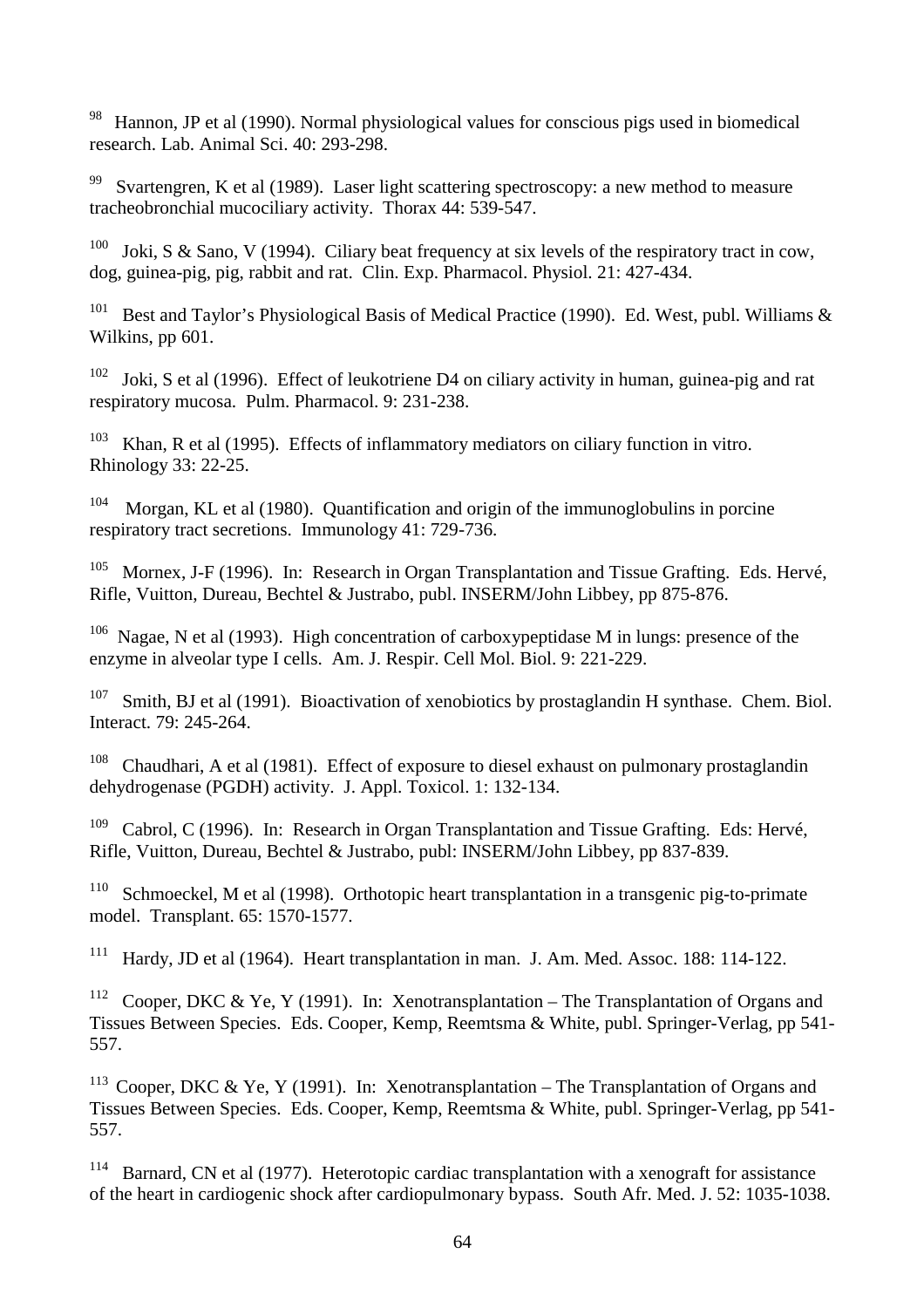<sup>115</sup> Bailey, LL et al (1985). Baboon-to-human cardiac xenotransplantation in a neonate. J. Am. Med. Assoc. 254: 3321-3329.

<sup>116</sup> Czaplicki, J et al (1992). The lack of hyperacute xenogeneic heart transplant rejection in a human. J. Heart Lung Transpl. 11: 393-397.

<sup>117</sup> Smith, AC et al (1990). Cardiac function and morphology of Hanford miniature swine and Yucatan miniature and micro swine. Lab. Anim. Sci. 40: 47-50.

<sup>118</sup> Hosenpud, JD et al (1989). Relation between recipient: donor body size match and hemodynamics three months after heart transplantation. J. Heart Transplant. 8: 241-243.

<sup>119</sup> Hosenpud, JD et al (1989). Abnormal exercise hemodynamics in cardiac allograft recipients 1 year after cardiac transplantation. Circulation 80: 525-532.

<sup>120</sup> Greenstein, J (1996). Quoted in Scrip Magazine, December, p 40.

<sup>121</sup> Schmoeckel, M et al (1998). Orthotopic heart transplantation in a transgenic pig-to-primate model. Transplant. 65: 1570-1577.

<sup>122</sup> Smith, AC et al (1990). Cardiac function and morphology of Hanford miniature swine and Yucatan miniature and micro swine. Lab. Anim. Sci. 40: 47-50.

<sup>123</sup> Nuffield Council on Bioethics and Medical Research Council conference (1996). Animal to Human Transplantation: the Science and Ethical Issues. Birmingham, England.

<sup>124</sup> Schmoeckel, M et al (1998). Orthotopic heart transplantation in a transgenic pig-to-primate model. Transplant. 65: 1570-1577.

<sup>125</sup> Bastien, O (1996). In: Research in Organ Transplantation and Tissue Grafting. Eds: Hervé, Rifle, Vuitton, Dureau, Bechtel & Justrabo, publ: INSERM/John Libbey, pp 789-796.

<sup>126</sup> Dureau, G (1996). In: Research in Organ Transplantation and Tissue Grafting. Eds: Hervé, Rifle, Vuitton, Dureau, Bechtel & Justrabo, publ: INSERM/John Libbey, pp 761-779.

<sup>127</sup> Kaumann, AJ et al (1982). An initial characterization of human heart beta-adrenoceptors and their mediation of the positive inotropic effects of catecholamines. Naunyn Schmeidebergs Arch. Pharmacol. 319: 216-221.

<sup>128</sup> Hannon, JP et al (1990). Normal physiological values for conscious pigs used in biomedical research. Lab. Animal Sci. 40: 293-298.

<sup>129</sup> Schmoeckel, M et al (1998). Orthotopic heart transplantation in a transgenic pig-to-primate model. Transplant. 65: 1570-1577.

 $130$  Miao, L et al (1996). Cocaine-induced microvascular vasoconstriction but differential systemic haemodynamic responses in Yucatan versus Yorkshire varieties of swine. Br. J. Pharmacol. 117: 559-565.

<sup>131</sup> Bach, FH et al (1995). Barriers to xenotransplantation. Nature Med. 1: 869-873.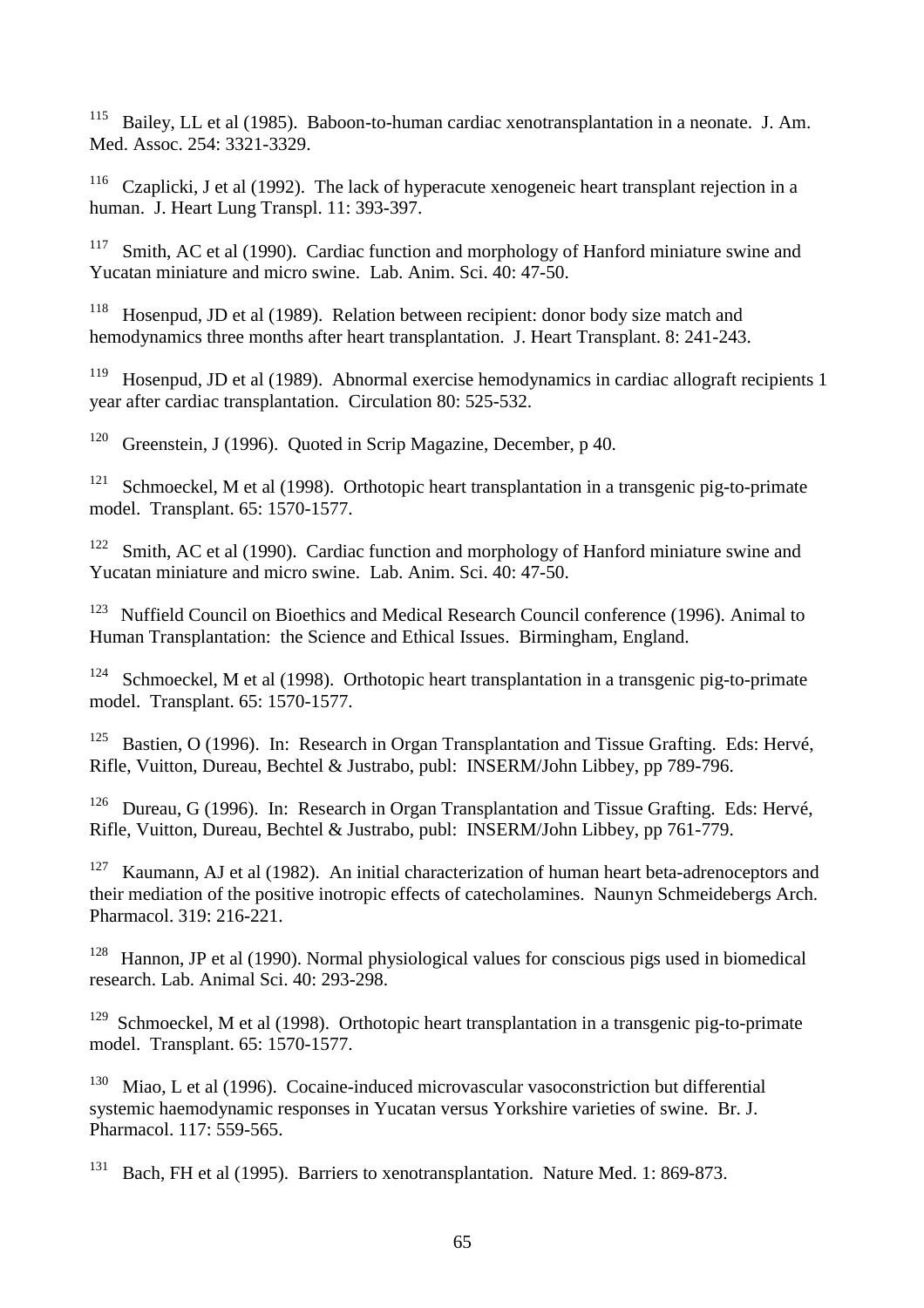132 Cooper, DKC et al (1991). In: Xenotransplantation – The Transplantation of Organs and Tissues Between Species. Eds. Cooper, Kemp, Reemtsma & White, publ. Springer-Verlag, pp 481- 500.

 $133$  Hosenpud, JD et al (1989). Abnormal exercise hemodynamics in cardiac allograft recipients 1 year after cardiac transplantation. Circulation 80: 525-532.

<sup>134</sup> Starzl, TE et al (1994). The biological basis of and strategies for clinical xenotransplantation. Immunol. Reviews, 141: 213-244.

Mercer, D et al (1994). Changes in biliary (high-molecular-mass) and liver isoforms of alkaline phosphatase after baboon-to-human liver transplantation. Clin. Chem. 40: 1335-1339; & Starzl, TE et al (1993). Baboon-to-human liver transplantation. The Lancet 341: 65-71.

<sup>136</sup> Rexroad, CE. (1998). In: Animal Biotechnology and Ethics. Eds. Holland & Johnson. Publ. Chapman & Hall, pp. 85-91.

<sup>137</sup> Editorial (1997). Have a pig's heart? The Lancet  $349:219$ .

138 Mohacsi PJ (1997). Letter in The Lancet 349:1031.

<sup>139</sup> Dantzer R. (1994). Animal welfare methodology and criteria. Rev. Sci. Tech. 13:277-302.

<sup>140</sup> The Advisory Group on the Ethics of Xenotransplantation (1996). Animal Tissue into Humans. Publ. The Stationery Office.

<sup>141</sup> Baxter MR (1986). Does Close Confinement Cause Distress in Sows? Publ. Athene Trust. p.6.

<sup>142</sup> Broom, DM & Johnson, KG (Eds.) (1993). Stress and Animal Welfare. Publ.Chapman & Hall.

<sup>143</sup> The Advisory Group on the Ethics of Xenotransplantation (1996). Animal Tissue into Humans. Publ. The Stationery Office.

144 Pursel, VG et al (1989). Genetic engineering of livestock. Science 244: 1281-1288.

<sup>145</sup> Pursel, VG et al (1992). Transfer of c-Ski gene into swine to enhance muscle development. Theriogenology 37: 278.

<sup>146</sup> Pursel, VG et al (1997). Transfer of an ovine metallothionein-ovine growth hormone fusion gene into swine. J. Anim. Sci. 75: 2208-2214.

<sup>147</sup> Tearle, RG et al (1996). The a-1,3-galactosyltransferase knockout mouse implications for xenotransplantation. Transplant 61: 13-19.

<sup>148</sup> Mepham TB et al (1996). An ethical analysis of the use of xenografts in human transplant surgery. Bull. Med. Ethics 116: 13-18.

<sup>149</sup> van den Bogaerde, J. & White, DJG (1997). Xenogeneic transplantation. Br. Med. Bull. 53: 904-920.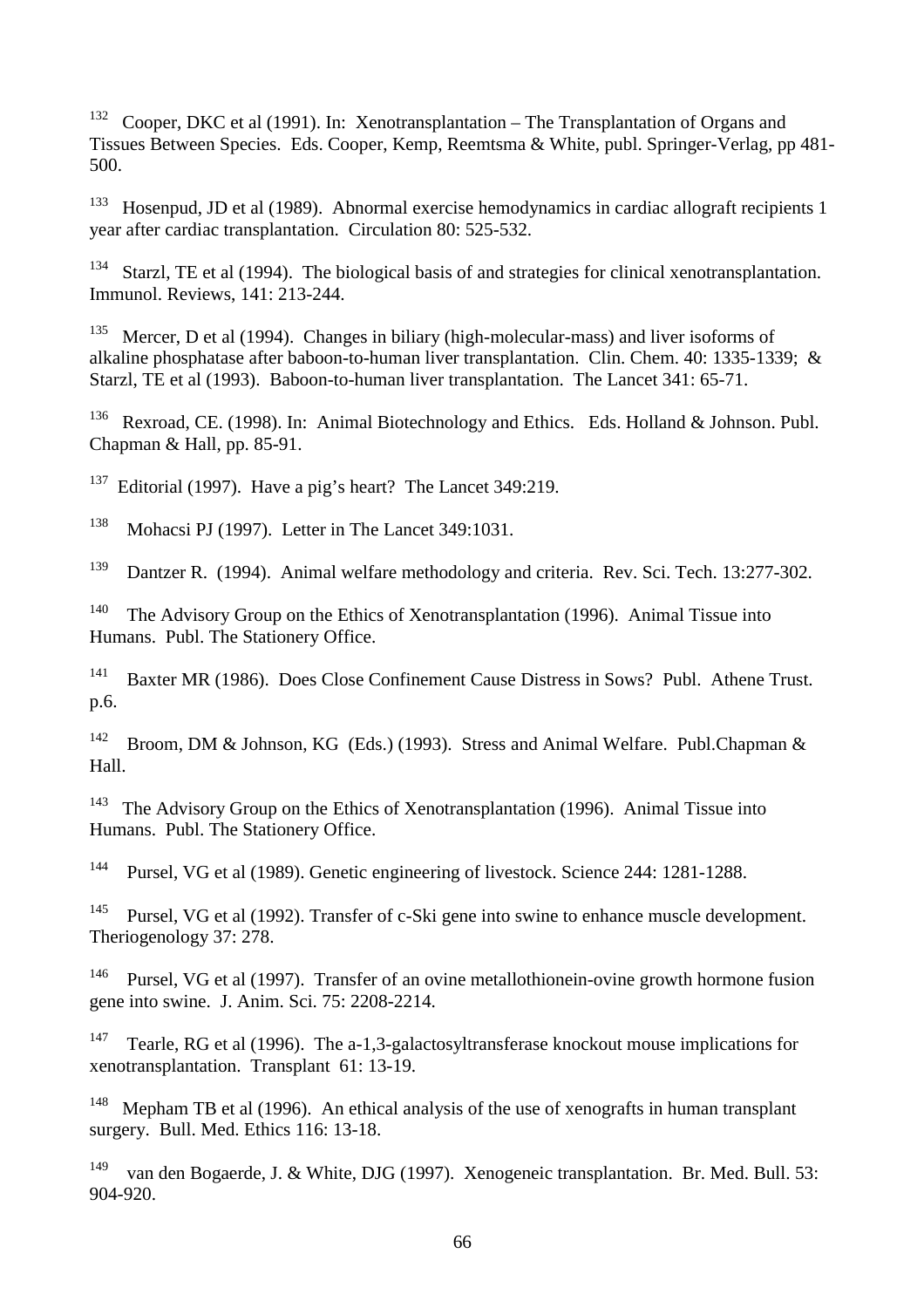<sup>150</sup> The Advisory Group on the Ethics of Xenotransplantation (1996). Animal Tissue into Humans. Publ. The Stationery Office.

<sup>151</sup> Baxter, MR (1991). The 'freedom' farrowing system. Farm Building Progress, 104: 9-15.

<sup>152</sup> Arey, DS et al, (1992). Farrowing accommodation and piglet mortality. Farm Building Progress, 107: 5-7.

<sup>153</sup> Seidel, GE et al (1998). In: Animal Biotechnology & Ethics, Eds. Holland & Johnson, Publ. Chapman & Hall. pp. 50-68.

<sup>154</sup> Campbell, KHC et al. (1996). Sheep cloned by nuclear transfer from a cultured cell line. Nature 380, 64-66.

 $155$  Garry, FB et al. (1996). Postnatal characteristics of calves produced by nuclear transfer cloning. Theriogenology 45: 141-152.

<sup>156</sup> Stolba A. & Wood-Gush, DGM (1989). The behaviour of pigs in a semi-natural environment. Anim. Production 48: 419-425.

<sup>157</sup> The Advisory Group on the Ethics of Xenotransplantation (1996). Animal Tissue into Humans. Publ. The Stationery Office.

158 Anon. (1997). The Government Response to Animal Tissue into Humans.

159 Department of Health (1998). Press Release R1012-01: Frank Dobson announces further steps to regulate animal to human transplants. 30th July.

<sup>160</sup> O'Donoghue (Ed.) (1994). The Accommodation of Laboratory Animals in Accordance with Animal Welfare Requirements. Proceedings of an international workshop held at the Bundesgesundheitsamt, Berlin, 17-19 May 1993. Publ. Bundesministerium fr Ernahrung, Landwirtschaft und Forsten, Bonn, Germany.

<sup>161</sup> BUAV (1993). The Trade in and Use of Primates for Research in the EC. Publ. BUAV, London.

<sup>162</sup> Hampson, J et al (1990). An RSPCA/FRAME survey of the use of non-human primates as laboratory animals in Great Britain, 1984-1988. ATLA 17: 335-400; RSPCA & Advocates for Animals (1996). Current Standards in Europe for the Care of Non-Human Primates in Laboratories. Supplement: investigation of conditions for primates at the Biomedical Primate Research Centre, Rijswick, the Netherlands. Publ. RSPCA, Horsham; The European Coalition to End Animal Experiments (1997). Primate Experimentation: A Report on the Use, Supply and Housing Conditions of Primates Used for Scientific Purposes within the European Union. Publ. ECEAE, London; Poole, TB (1988). Normal and abnormal behaviour in captive primates. Primate Rept. 22:3-12.

163 Waterworth, PD et al (1997). Pig-to-primate cardiac xenotransplantation and cyclophosphamide therapy. Transpl. Proc. 29:899-900.

<sup>164</sup> Davis, EA et al. (1996). Inhibition of complement, evoked antibody, and cellular response prevents rejection of pig-to-primate cardiac xenografts. Transplant 62: 1018-1023.